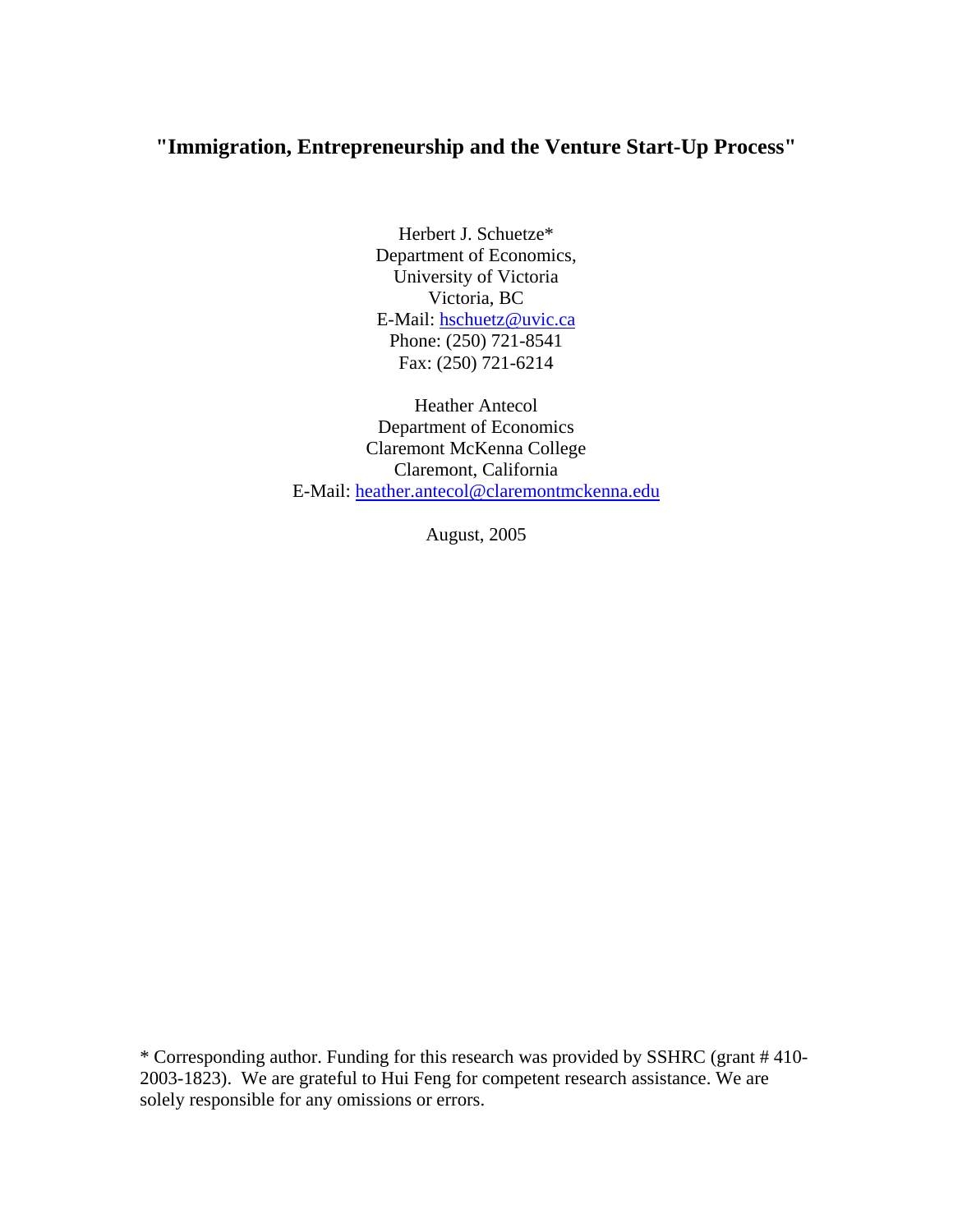# **Table of Contents:**

| 2. Immigration Policy, Structural Market Characteristics and Self-Employment5 |  |
|-------------------------------------------------------------------------------|--|
|                                                                               |  |
|                                                                               |  |
|                                                                               |  |
|                                                                               |  |
|                                                                               |  |
|                                                                               |  |
| <b>Tables and Figures</b>                                                     |  |
|                                                                               |  |
|                                                                               |  |
| Table 3: Decomposition of Changes in the Probability of Self-Employment44     |  |
|                                                                               |  |
| Table 5: Earnings Regressions - Assimilation, Cohort and Period Effects46     |  |
|                                                                               |  |
|                                                                               |  |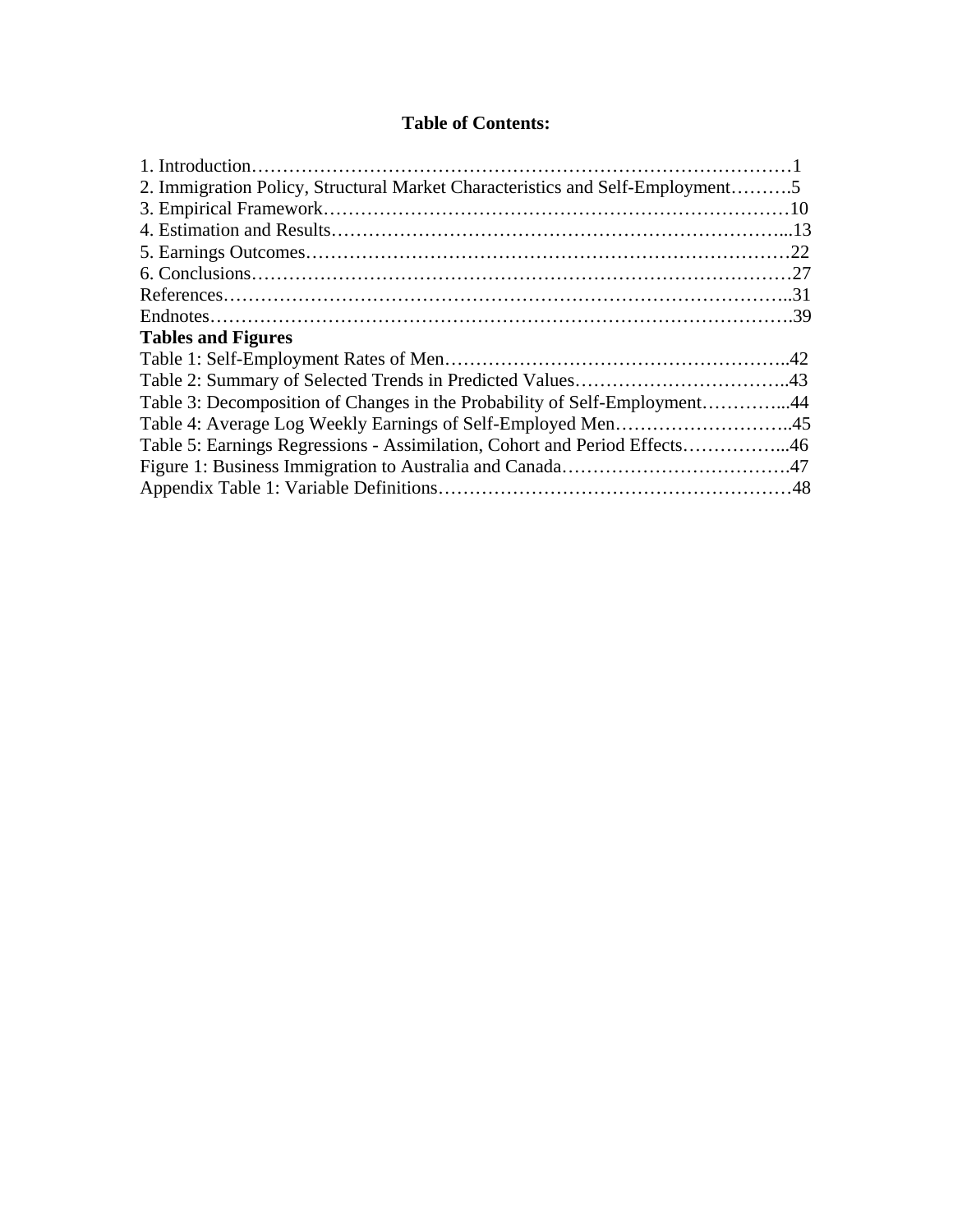### **1. Introduction**

Immigrants represent an important source of human capital, which is central to the development of an entrepreneurial base for many countries. Immigrants are indeed an entrepreneurial lot – with self-employment rates among many immigrant groups that are significantly higher than those of native workers. For example, Fairlie (Chapter 10 of this book) finds that all racial groups in the US, with the exception of Latino immigrants, have higher self-employment rates than natives. Similar results have been identified elsewhere in the literature for the US as well as other countries (Clark and Drinkwater, 1998 – UK, Borjas, 1986; Fairlie and Meyer, 1996; Fairlie and Woodruff, 2004 –US, and Schuetze, 2005 – Canada). The potential to invigorate entrepreneurship through immigration has not gone unnoticed by policy-makers. Several countries have implemented programs designed to attract immigrant entrepreneurs. Immigration policies in countries such as Australia, Canada and Germany include special visas and entry requirements that facilitate immigration by would-be entrepreneurs.

Perhaps because of the importance of self-employment among immigrants, a number of research studies have attempted to identify the reasons for the high incidence of this labor market activity among immigrants compared to natives. A number of researchers have suggested that cultural factors related to one's country of origin may play a role in determining immigrants' higher propensities towards self-employment. Light (1984) found significant heterogeneity in self-employment rates across country of origin and attributed it to diversity in traditions of commerce. Light and Rosenstein (1995) suggest that different ethnic groups are endowed with diverse "supply characteristics" that may provide a special advantage in entrepreneurship; such as the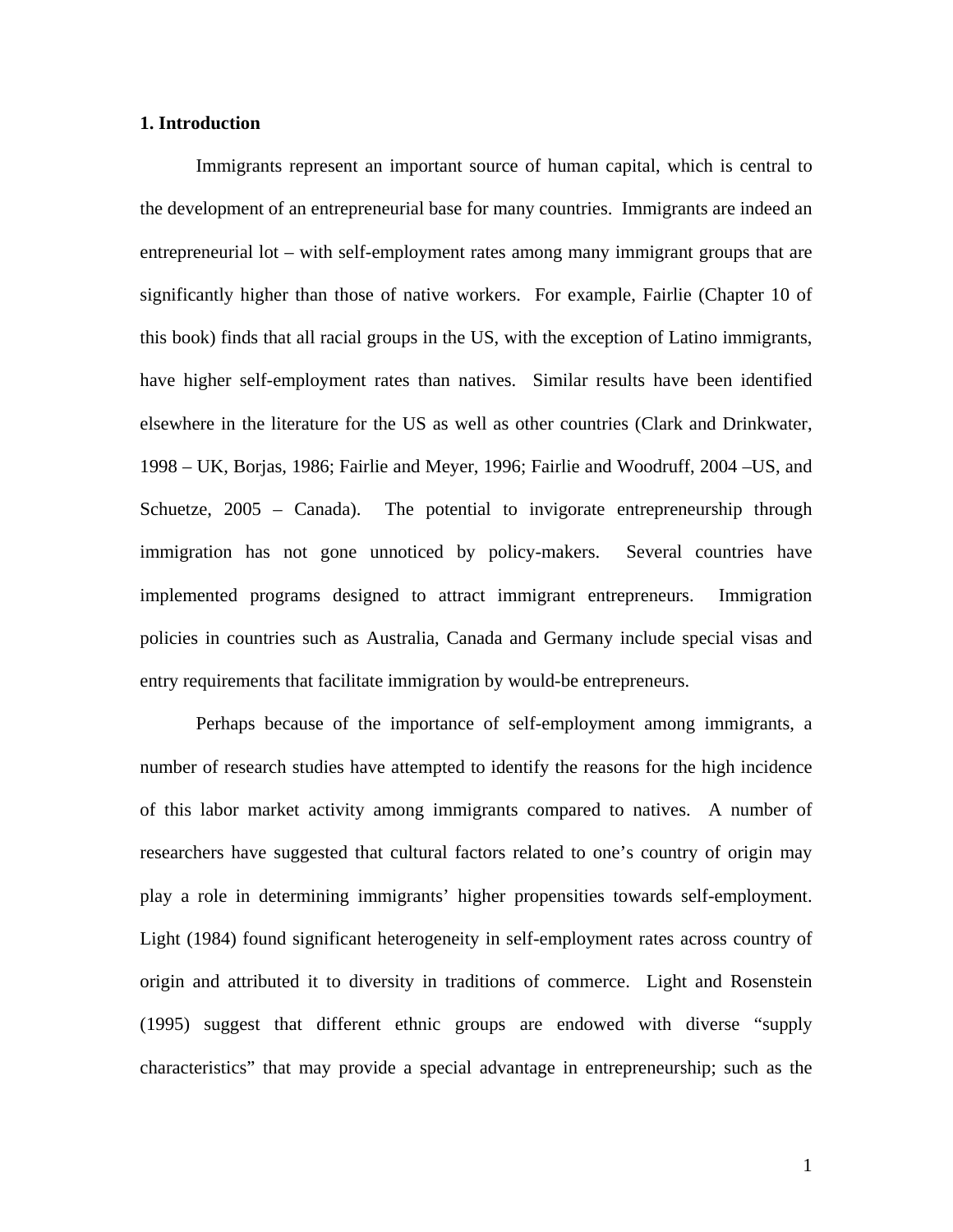ability to cook Chinese food among Chinese immigrants. Others have suggested that attitudes towards entrepreneurship may be related to one's religion (Carrol and Mosakowski, 1987; Rafiq, 1992; and Clark and Drinkwater, 2000). However, empirical support for the hypothesis that self-employment rates among immigrant groups are correlated with home-country self-employment rates has been mixed. While Yeungert (1995) found that immigrants from countries with high self-employment rates are more likely to become self-employed in the U.S., Fairlie and Meyer (1996) found no correlation.

One of the dominant explanations for the high rates of immigrant selfemployment put forth early in the literature is blocked mobility. It has been argued that ethnic minorities faced with discrimination from employers in the wage and salary sector turn to self-employment as a way to advance in such segmented labor markets<sup>1</sup> (Light, 1972; Sowell, 1981; Moore, 1983, Min, 1984; Phizacklea, 1988; Metcalf, Modood and Virdee, 1996; Mata and Pendakur, 1998; Li, 1998; Wong and Ng, 2002). Examples include Min (1984) and Wong and Ng (2002), who found that among Korean entrepreneurs in Atlanta and Chinese self-employed in Vancouver, respectively, disadvantage in the non-ethnic market was a major reason for choosing self-employment.

Another leading hypothesis suggests that the presence of ethnic concentrations or "enclaves" in the host country create opportunities for potential immigrant entrepreneurs. It is argued that ethnic enclaves provide its members with greater access to capital through the pooling of investment resources (Light, 1972), a supply of local labor (Light and Bonacich, 1988), and consumers with tastes for goods that ethnic entrepreneurs are better positioned to provide (Aldrich et al., 1985). However, evidence for such an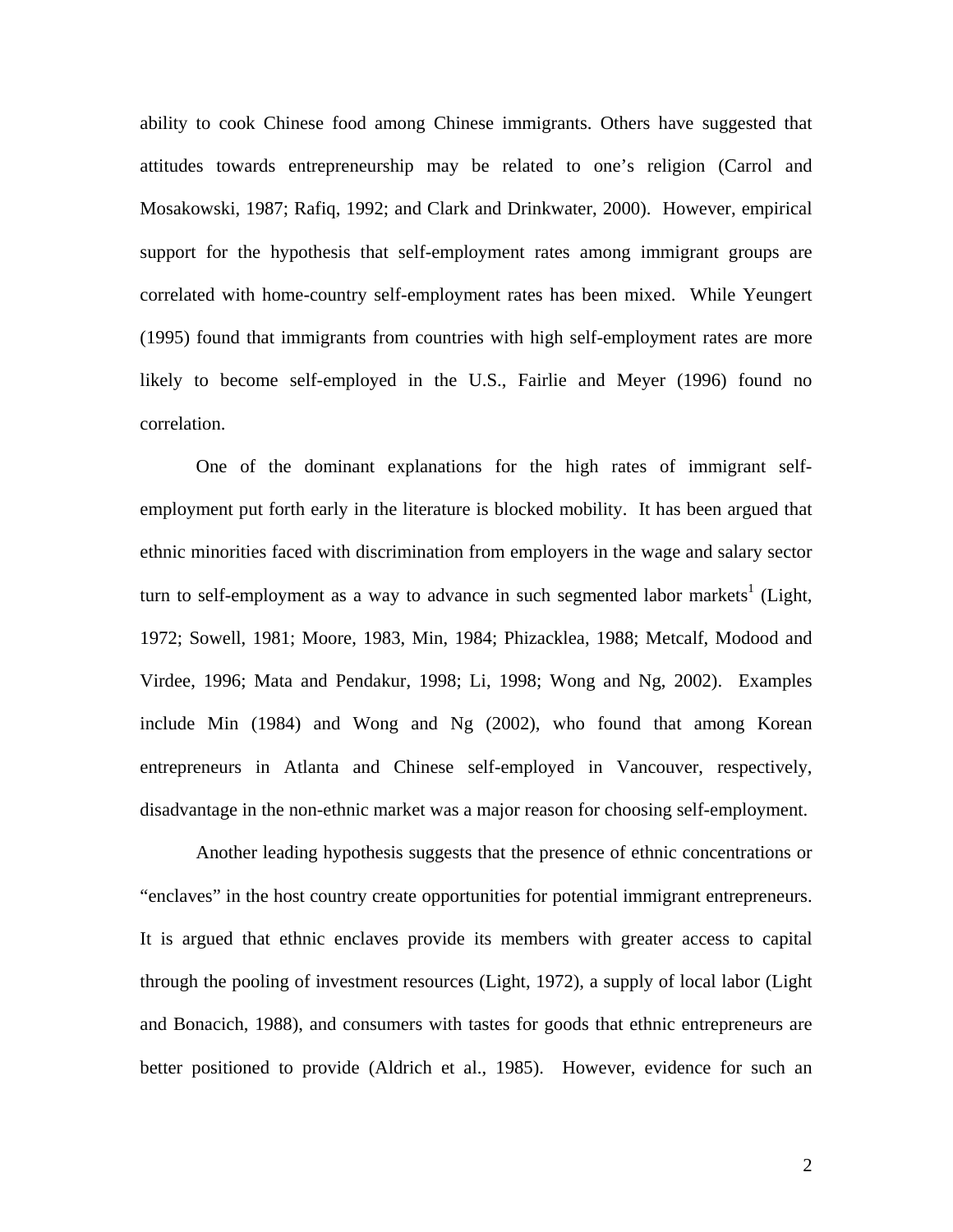enclave effect has also been mixed. As Parker (2004: 121-122) points out, while some studies find that the presence and size of ethnic enclaves positively impacts the probability of self-employment among its members (Le, 2000; Flota and Mora, 2001; and Lofstrom, 2002), many do not (Borjas and Bronars, 1989; Yuengert, 1995; Razin and Langlois, 1996; Clark and Drinkwater, 1998, 2000, and 2002). Even within studies there is not consensus. For example, Borjas (1986) and Boyd (1990) find support for an enclave effect among some ethnic groups but not others.

 Despite the relatively large literature explaining differences in the *levels* of selfemployment, however, few studies (only 3 to our knowledge: Borjas, 1986; Lofstrom, 2002; and Schuetze, 2005) have examined the *start-up process* and the factors that influence the early years of the business lifecycle among self-employed immigrants<sup>2</sup>. This gap in the literature is important to fill because characterizing the start-up process may provide important clues to how and why immigrant firms are formed and develop with years since migration in the host country. In addition, all previous studies focus on immigrant self-employment outcomes in a single country; limiting opportunities to examine the role that immigration policy plays in immigrant self-employment.

In this chapter we establish the key features of the venture start-up process among immigrants and attempt to identify factors that influence their decision to start a business. Primarily due to data limitations our working definition of entrepreneurs throughout this chapter includes all individuals who are "self-employed" and we use the terms interchangeably. Because our focus in this chapter is on the path into self-employment among immigrants, the primary outcome of interest is whether or not immigrants choose self-employment (the propensity towards self-employment). However, in an attempt to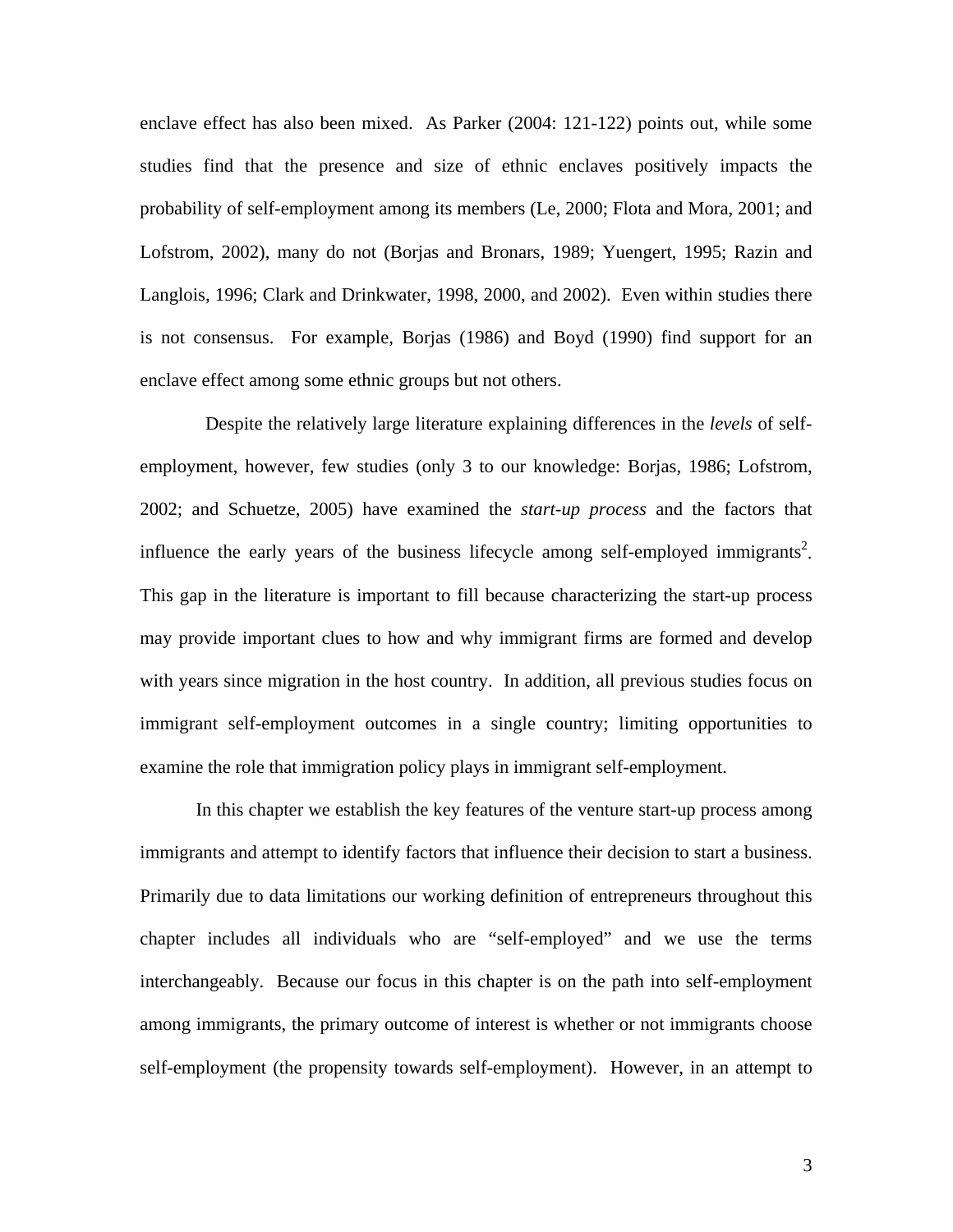determine the "quality" of immigrant entrepreneurial outcomes we also examine their weekly earnings. To help identify common traits across countries in the start-up process and the role that immigration policy and country-specific institutions/market factors play we analyze self-employment outcomes in three countries – Australia, Canada and the United States. The economies in these countries are quite similar in many respects, as has been documented in the literature, but (as we discuss in the next section) differ in important ways with respect to labor market institutions, broad immigration policy and policy focusing more specifically on immigrant entrepreneurship. All of this creates a good "natural experiment" in which to compare the immigrant experience<sup>3</sup>.

The availability of high-quality census microdata from the three countries allows us to examine a comparable and detailed analysis of the start-up process. Because crosssection studies on immigrant outcomes confound secular changes in cohort outcomes with changes in the start-up patterns of self-employment within cohorts<sup>4</sup>, we employ an empirical approach, similar to the relatively large number of studies examining immigrant outcomes in the wage sector, to examine the self-employment outcomes of immigrants. In particular, pairs of data files are used to perform an empirical decomposition that allows identification of start-up patterns (changes in self-employment incidence within an arrival cohort) for comparison across immigrant cohorts of different vintages. This method also allows for identification of the performance of self-employed immigrants relative to natives.

The remainder of this chapter is as follows. Section 2 highlights the immigration policy and other institutional/structural market differences relevant to immigrant selfemployment outcomes across the three countries over the period examined. Section 3

4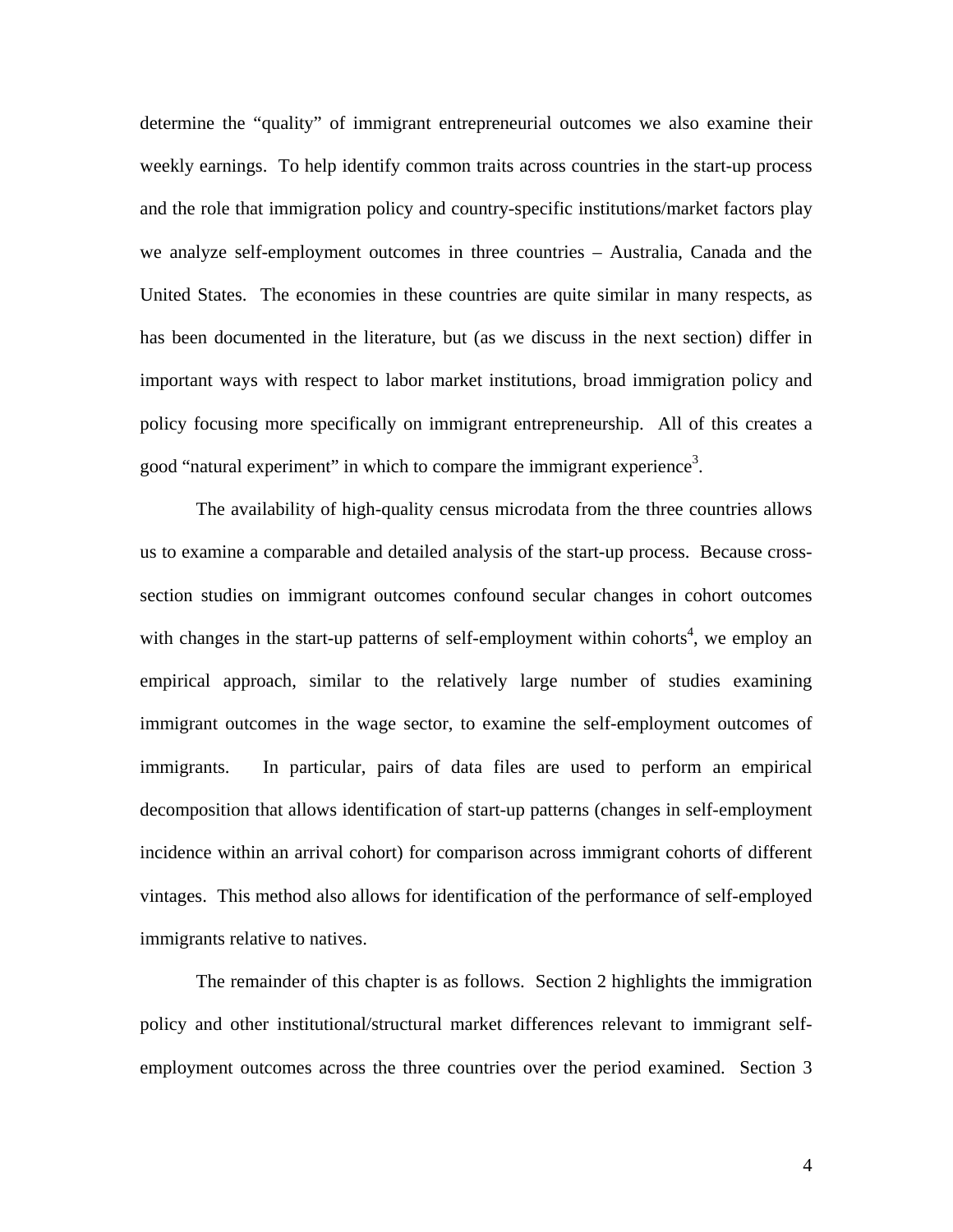depicts the empirical strategy used to identify the key elements of immigrants' selfemployment experience. Section 4 describes the data and our primary estimation results (those focusing on business start-up), while Section 5 examines the "quality" of selfemployment outcomes by examining earnings. Finally, Section 6 concludes the chapter.

### **2. Immigration Policy, Structural Market Characteristics and Self-Employment**

Australia, Canada and the United States have a long tradition of immigration that, by international standards, has resulted in large immigrant population shares. The similarities and differences in the immigration experiences of these three countries are well known and have been exploited by a number of researchers to analyze the impacts of immigration policy and institutional/market factors on immigrant outcomes<sup>5</sup>. This section provides a comparison of the immigration policies, institutions, and structural market characteristics across these three countries<sup>6</sup>. Particular attention is given to those differences that are likely relevant to self-employment outcomes among immigrants and to the period in which cohort assimilation profiles can be determined from the data utilized (roughly 1956-1990). For a more exhaustive history of these countries' immigration policies see, for example, Antecol, Cobb-Clark and Trejo (2003) for Australia, Green (1995), Green and Green (1992; 1995) for Canada, and for a comparison between Canadian and US policy, see Borjas (1993).

 To begin, we describe similarities and differences in immigration policy and their likely impacts on self-employment outcomes. Until the 1960's entry into the three countries was based primarily on national origin. In the United States the composition of visas distributed was set to match the national origin of the foreign-born population of the 1920 U.S. Census. Canadian policy gave preference to immigrants from Britain,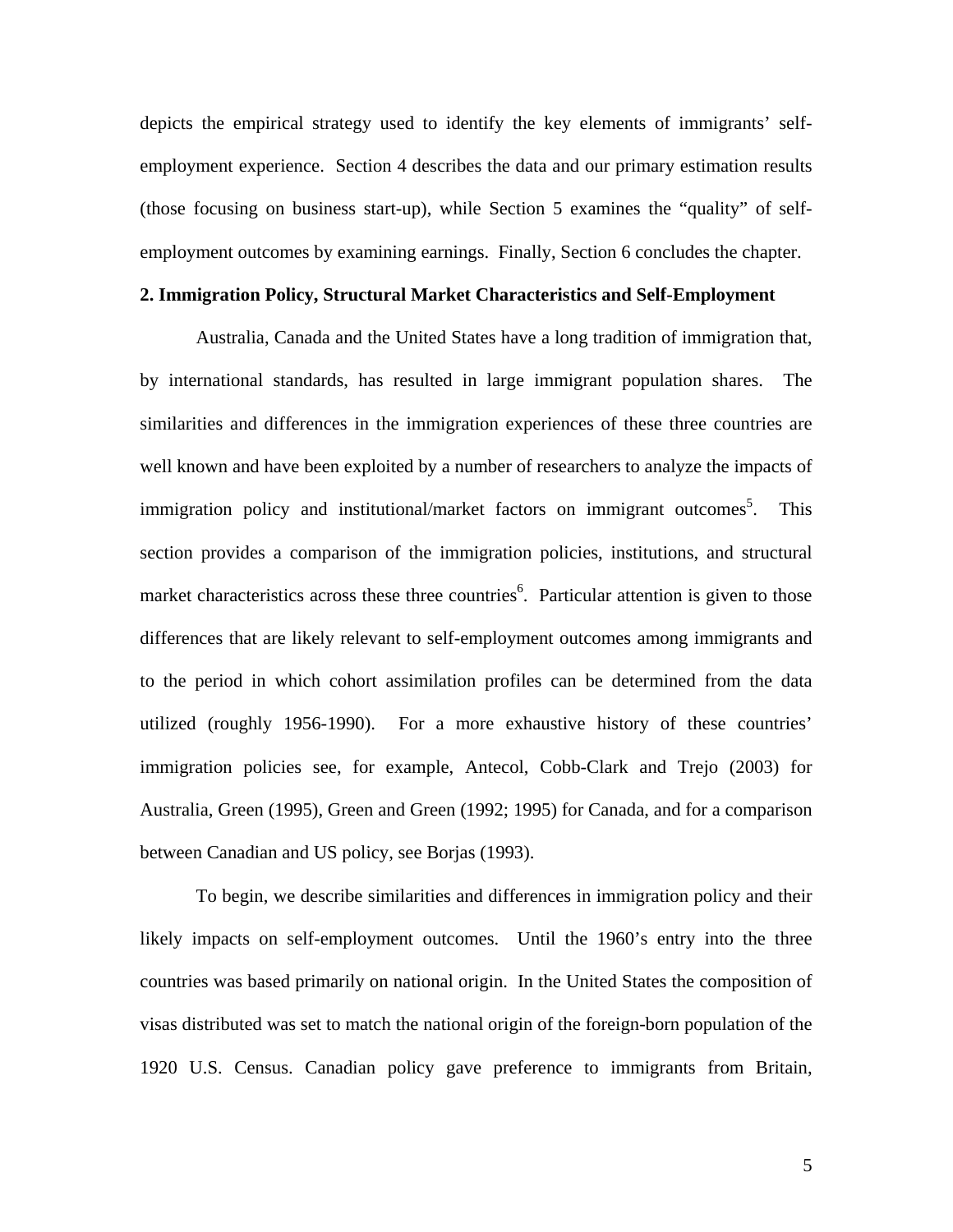northwest Europe and the United States, while Australia's favoured British immigration (Antecol, Cobb-Clark, Trejo, 2003). In 1962 Canada moved away from national origin as the right to sponsor family members for immigration was extended to non-traditional source countries. The US also largely abandoned national origin (Briggs, 1984); a move that was later followed by Australia in 1973, which ended its "White Australia" policy. The policies that replaced national origin differed significantly across the three countries. The introduction of "points systems" in 1967 in Canada and in the late 1970's in Australia placed more weight on skilled migration. Under these points systems nonsponsored immigrants enter under the "skilled category" and are evaluated and obtain "points" based on observable skills, which are considered important to one's success in the labor market. Those obtaining enough points are permitted entry. In contrast, the US adopted an immigration policy that placed greater emphasis on family reunification.

The shift away from national origin led to a significant change in the source regions of immigrants to all three countries (see Green, 1995 for Canada, Borjas, 1993 for the US and Miller, 1999 for Australia). The composition of immigrants was increasingly comprised of immigrants from Asia, for example, as opposed to the more traditional regions of the United Kingdom and Western Europe. In addition, while there is considerable debate in the literature regarding the precise reason for the changes in skill composition<sup>7</sup>, it has been shown that a shift in the relative skill levels of immigrants arriving across the three countries occurred subsequent to these policy changes. As is shown by Borjas (1993) who compares Canada and the United States and Chiswick (1987) who includes Australia in his comparison of immigrant outcomes, these shifts resulted in average education levels among immigrants arriving to Canada and Australia<sup>8</sup>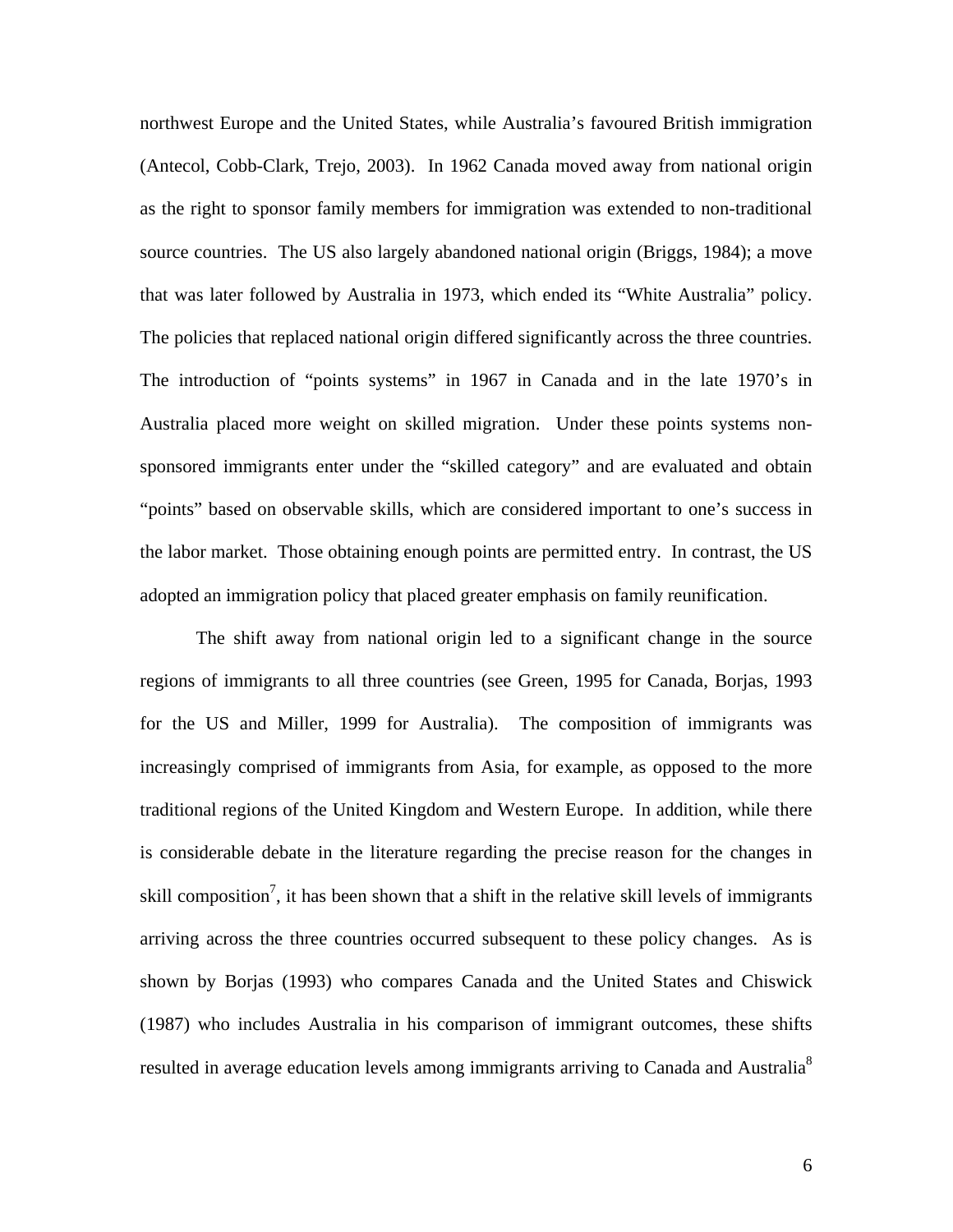which were higher than those among immigrants to the United States following the changes in policy in the three countries.<sup>9</sup>

 While these shifts in composition likely had differential impacts on the selfemployment outcomes of immigrants to these countries, the precise nature of these impacts is unclear. Given that immigrant cohorts were increasingly comprised of ethnic minorities in all three countries the blocked mobility hypothesis suggests that selfemployment propensities among cohorts arriving after the move away from national origin would have increased. However, as noted above, the probability of selfemployment may also be affected by the level of self-employment in the source countries of immigrants and the presence of ethnic enclaves in the receiving country. Moreover, there are substantial differences in the ethnic composition of immigrants across the three countries (see Antecol, Cobb-Clark, and Trejo 2003a, 2003b), thus it is unclear what impact the move away from national origin likely had on relative self-employment outcomes in these three countries. In addition, previous research largely suggests that education or skill level is positively correlated with the probability of self-employment in the overall population<sup>10</sup>. Thus, increases in the skill level relative to the US among immigrants arriving in Canada and Australia may have led to increases in selfemployment in these two countries.

 The introduction of the skilled class of workers to Canada and Australia likely also had a more direct impact on self-employment among immigrants. In 1976, in Australia, and 1978, in Canada, a second category of skilled worker was added with the creation of a "business skills" class in both countries. The business immigrant programs introduced in Australia and Canada were similar in many respects but differed in a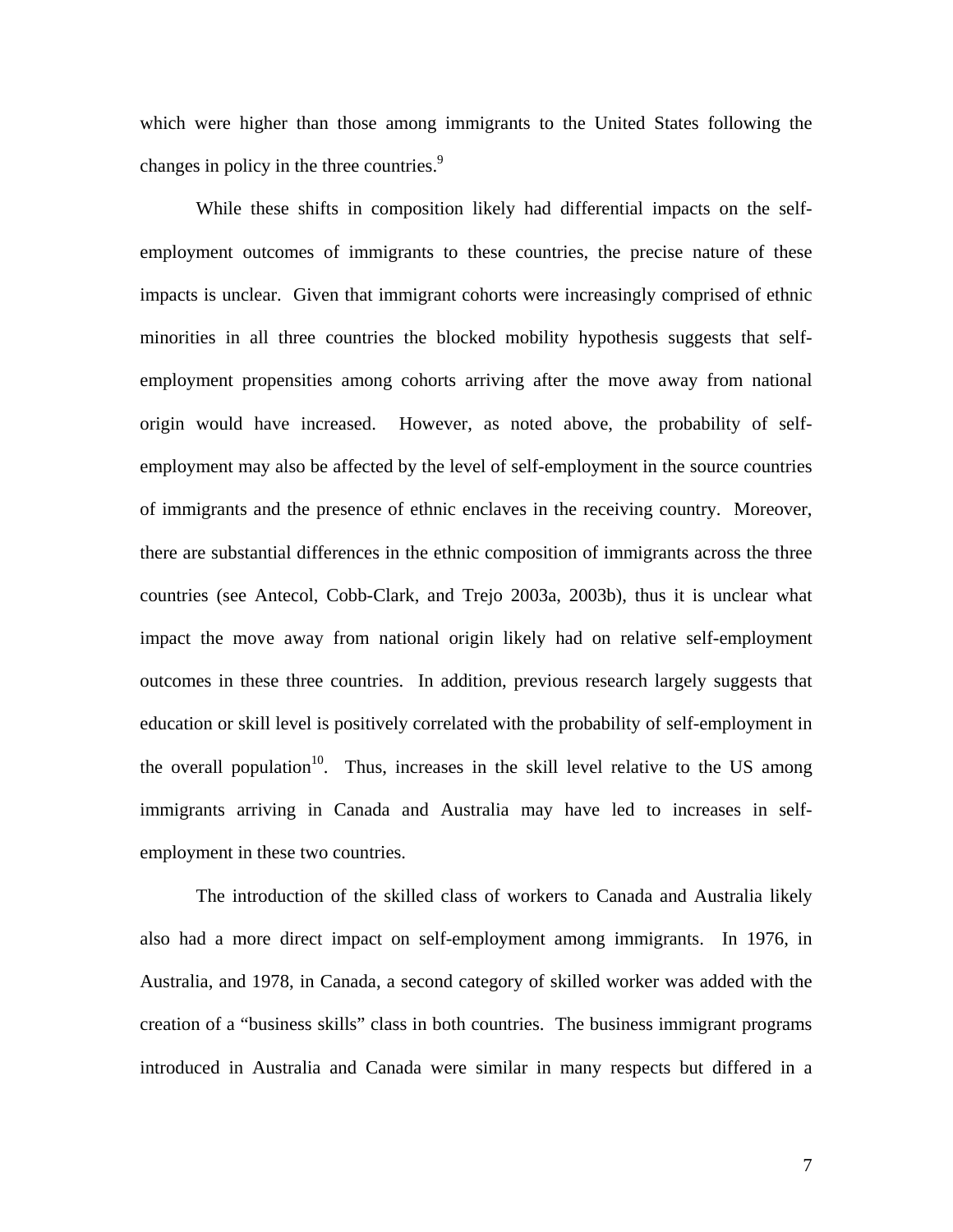number of important ways. During the period covered by this study both programs contained three sub-categories of business class immigrants; the "business owner", "senior executive" and "investor"<sup>11</sup> categories were introduced in Australia and the "entrepreneur", "self-employment", and (in 1986) "investor" categories in Canada. The primary differences between the business skills classes and the "standard" skilled worker class are the criteria used to assess workers' skills and the requirement to run a business subsequent to entry. Like the Canadian program, the Australian business skills program placed greater weight on previous experience (business experience) and the availability of investment funds<sup>12</sup> than the other skilled immigrant entry category. In addition, both countries' business skill programs required immigrants, by threat of visa cancellation, to enter into business within the first three years after arrival<sup>13</sup>.

However, much like the other skilled immigrant categories<sup>14</sup>, the criteria used to determine permanent residency under the business skills program was much more stringent in Australia than in Canada. Also unlike Canada's program, the criteria for entry through the business class in Australia were more difficult to satisfy than those of the other skilled classes. In general, in order to be eligible for permanent residence in Australia immigrants had to fulfil a more demanding set of requirements with respect to age, qualifications, experience and language ability than those intending to migrate to Canada. In particular with respect to business immigrants, the Australian program required that applicants had owned or operated a business for at least two of the four years prior to application. This was not required of business immigrants entering Canada.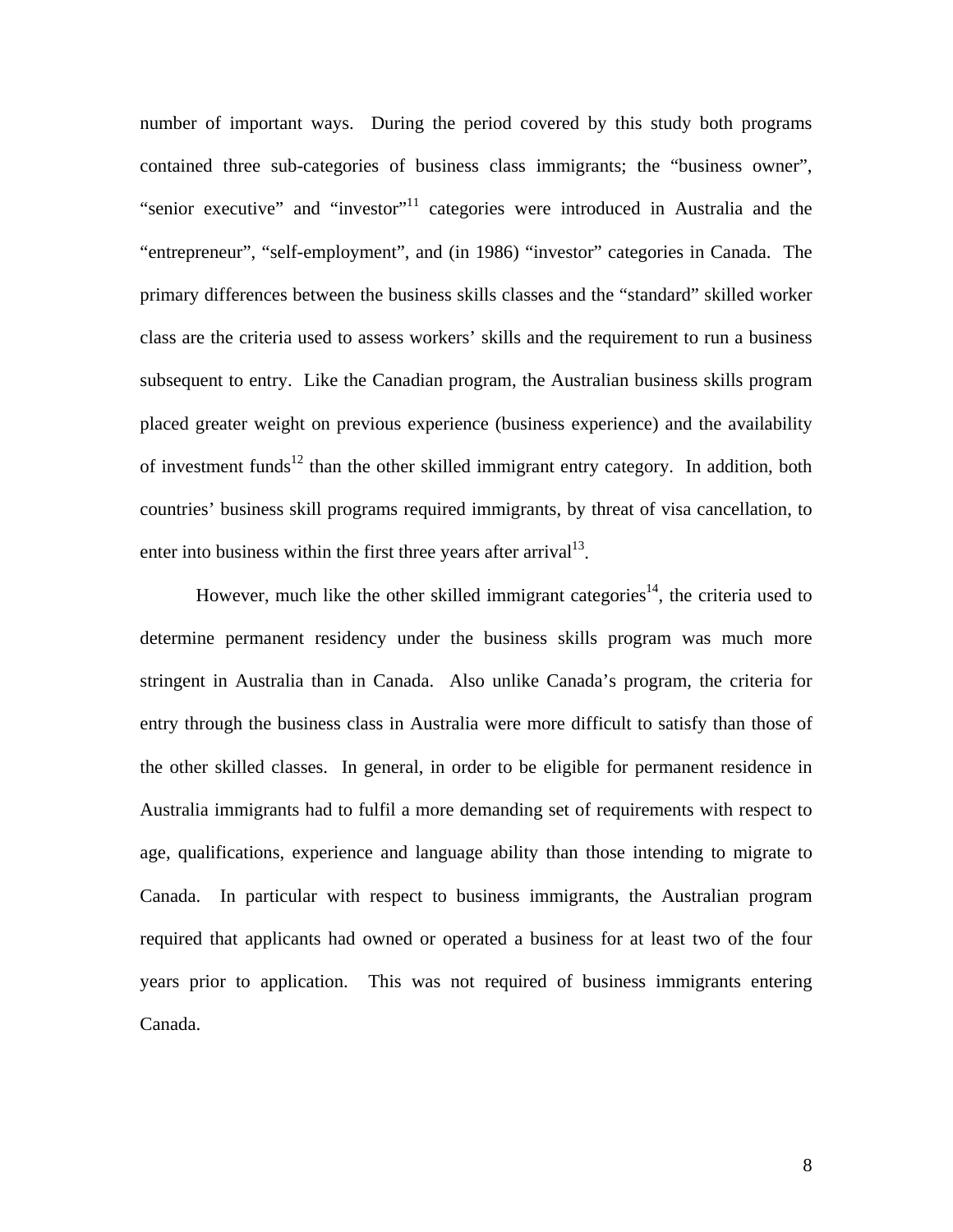This more stringent assessment of potential immigrant entrepreneurs is likely to result in fewer immigrants choosing self-employment upon entry to Australia, relative to Canada (and perhaps even the United States, which has no similar entry program), but increased longevity among permanent immigrants who do start businesses. On the other hand, the requirement to operate a business within the first few years after arrival may have resulted in higher rates of self-employment immediately after entry relative to the US. Thus, the impacts of the Australian business immigrant program on selfemployment early after entry relative to Canada were likely negative while the impacts relative to US entry self-employment rates are ambiguous.

Indeed Figure 1, which illustrates the percent of total immigration that is comprised of business immigration in Australia (dashed line) and Canada (solid line) up until 1990, bears this out to a certain extent. While the percentages of total immigration comprised of business immigrants entering Australia and Canada annually had increased substantially by the late 1980's, these rates were lower in Australia in every year than those in Canada. Between 1980 and 1986 Canada received an annual inflow of nearly 6,000 business class immigrants; accounting for an average of 6 percent of overall immigration. By the late 1980's the number of business class immigrants had increased to over 15,000 annually or 9 percent of overall immigration. In comparison, in 1982, six years after the introduction of the program and the first year for which we have data, just over 1,000 immigrants or 1 percent of total immigrants entered under the business immigrant program in Australia. This number grew to 10,000 immigrants or 8.25 percent of the total number of Australian immigrants by 1989. These numbers likely reflect the more selective nature of the business immigrant program in Australia relative to Canada.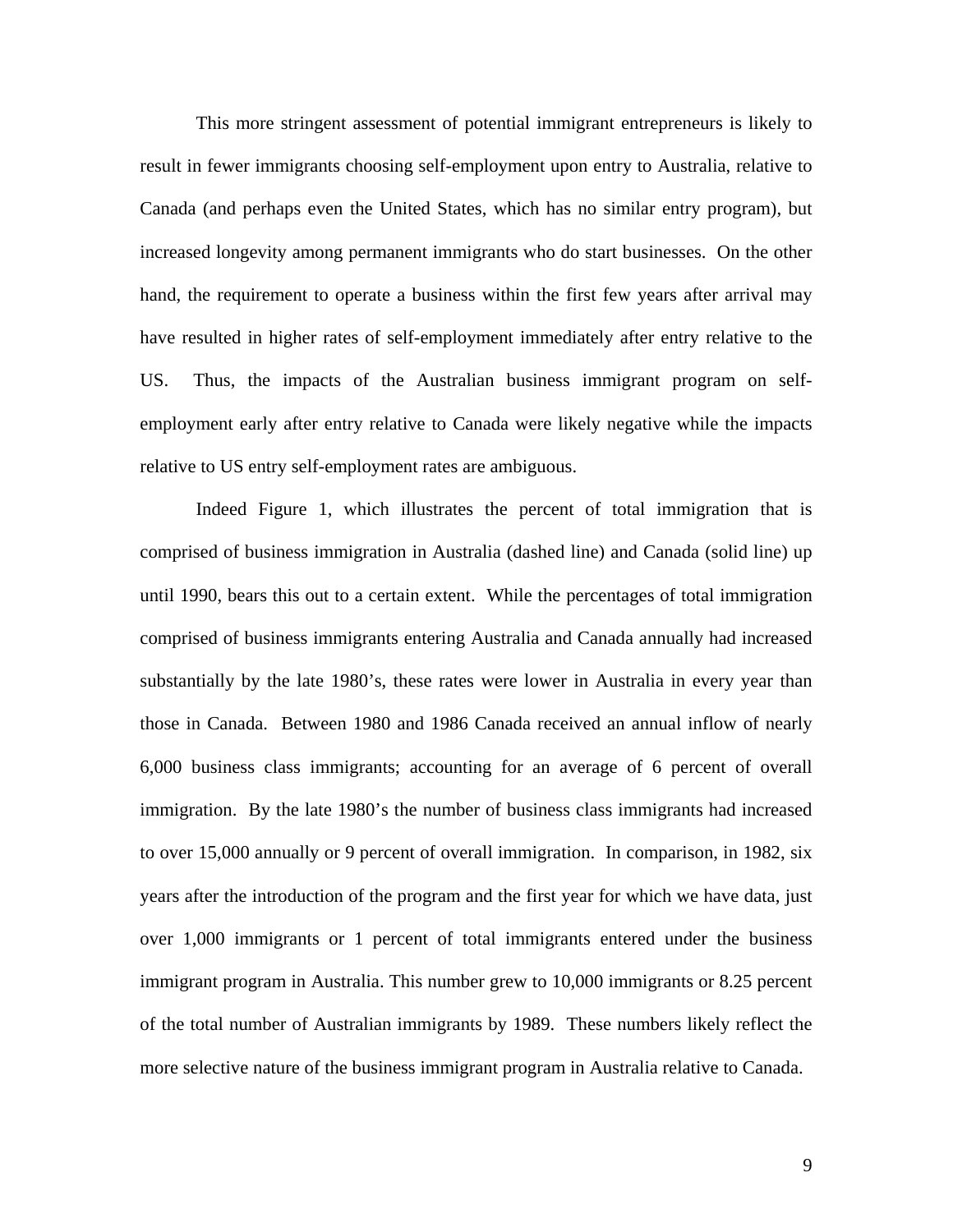Aside from differences in immigration policy, structural and institutional differences across the three countries are also likely to influence the type of immigrants attracted to each destination and, therefore, their self-employment outcomes. More generous social programs (including national health insurance, unemployment insurance and welfare systems) in Australia and Canada are likely to attract workers at the lower end of the skill distribution. While the literature on the impacts of taxation is mixed (see Parker (2004) and Schuetze (2004) for reviews), this type of selection is likely reinforced by the fact that income tax rates in the United States are structured in such a way as to allow successful entrepreneurs to reap more of their benefits relative to those in Canada and Australia. The one cross-country study by Schuetze (2000), which examines differences in taxation between Canada and the US, supports this hypothesis. In addition the access to large markets in the United States may attract previously successful entrepreneurs from other countries. The availability and generosity of loan guarantee schemes, direct loans to small businesses and other government programs, such as those that encourage self-employment among the unemployed in Canada and the US, may result in differences in immigrant self-employment outcomes across the three countries. Our comparative analysis will help to shed light on the relative importance of the selection of immigrants based on structural/institutional factors and that of immigration policy.

#### **3. Empirical Framework**

We adopt the regression framework developed by Borjas (1986), as set out in Schuetze (2005), for estimating the effects of duration in destination country (number of years since migration) and year of arrival cohorts on self-employment propensities.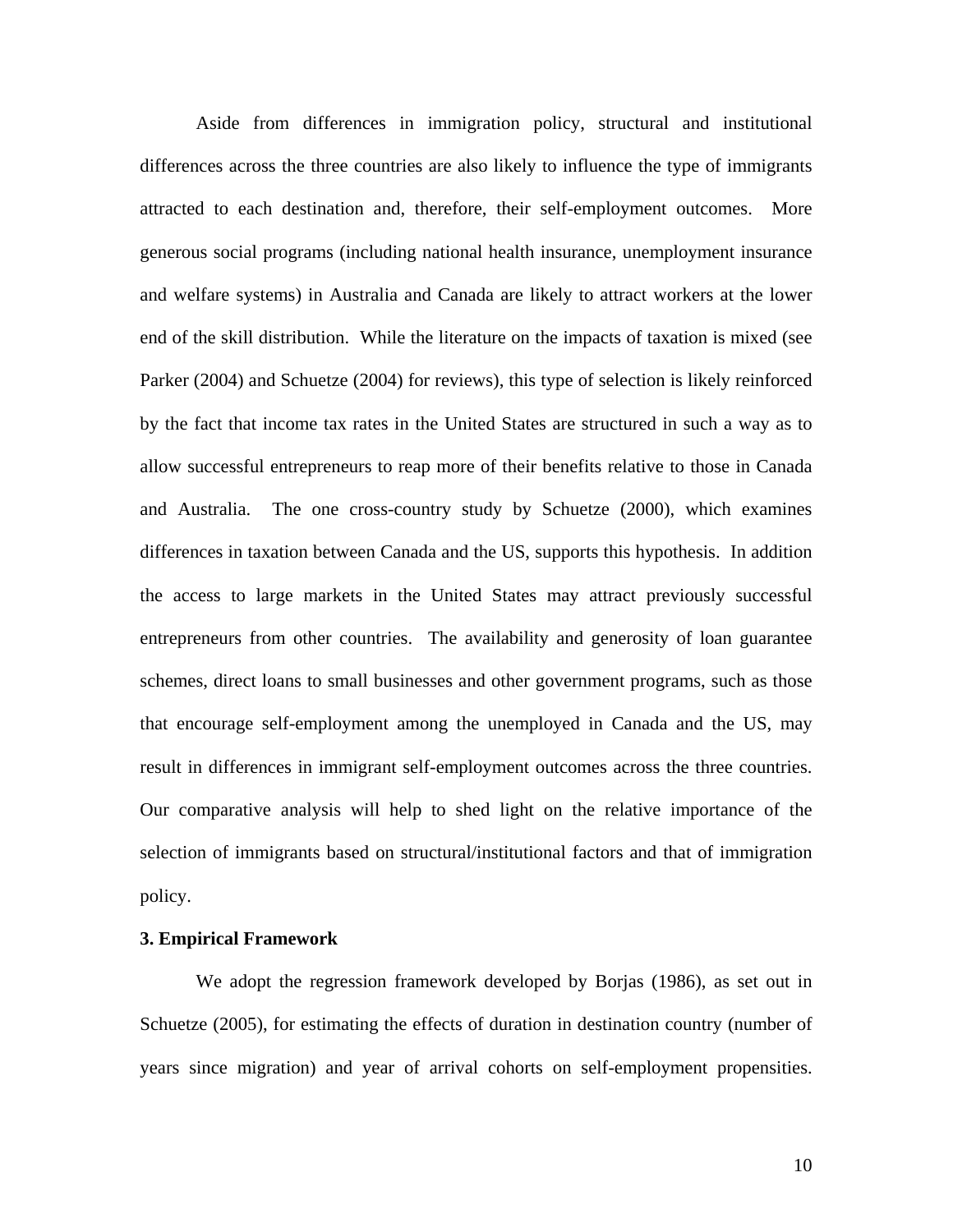Focusing on the group of employed immigrants, the following cross-sectional selfemployment probability equation can be estimated by probit for each country separately:

$$
(1) P_t = \Phi(X_t \beta_t + \sum_{k=0}^{K} \delta_{kt})
$$

where  $P_t$  is the probability of self-employment in year t,  $X_t$  is a vector of observable characteristics related to the self-employment decision, Φ is the normal cumulative distribution function, k indexes a series of five-year arrival cohorts identified by the earliest year of arrival among those in the cohort (for example the 1971-75 cohort is labelled 1971), and the  $\delta_{k,t}$  are cohort-year specific intercepts.

One could estimate changes in the self-employment propensity of immigrants through time using the coefficient estimates of the  $\delta_{k,t}$  from equation (1); looking across cohorts of different vintages. However, such estimates are unreliable if there exist time varying cohort specific fixed effects that impact the two sectors of employment differently. Borjas (1995) and Baker and Benjamin (1994) find that more recent cohorts of immigrants to the US and Canada, respectively, have poorer earnings outcomes in the wage sector than earlier cohorts. Thus, the use of a single cross-section is unlikely to be appropriate. Instead, estimates which are free of this potential fixed effect bias can be obtained using quasi-panel methods in which "synthetic cohorts" of immigrants are followed through time. Therefore, equation 1 is estimated at two points in time (1981 and 1991 in Australia and Canada, and 1980 and 1990 in the US).

 With this estimation strategy a decomposition of the cross-section change in the probability of self-employment can be stated as follows. Consider the predicted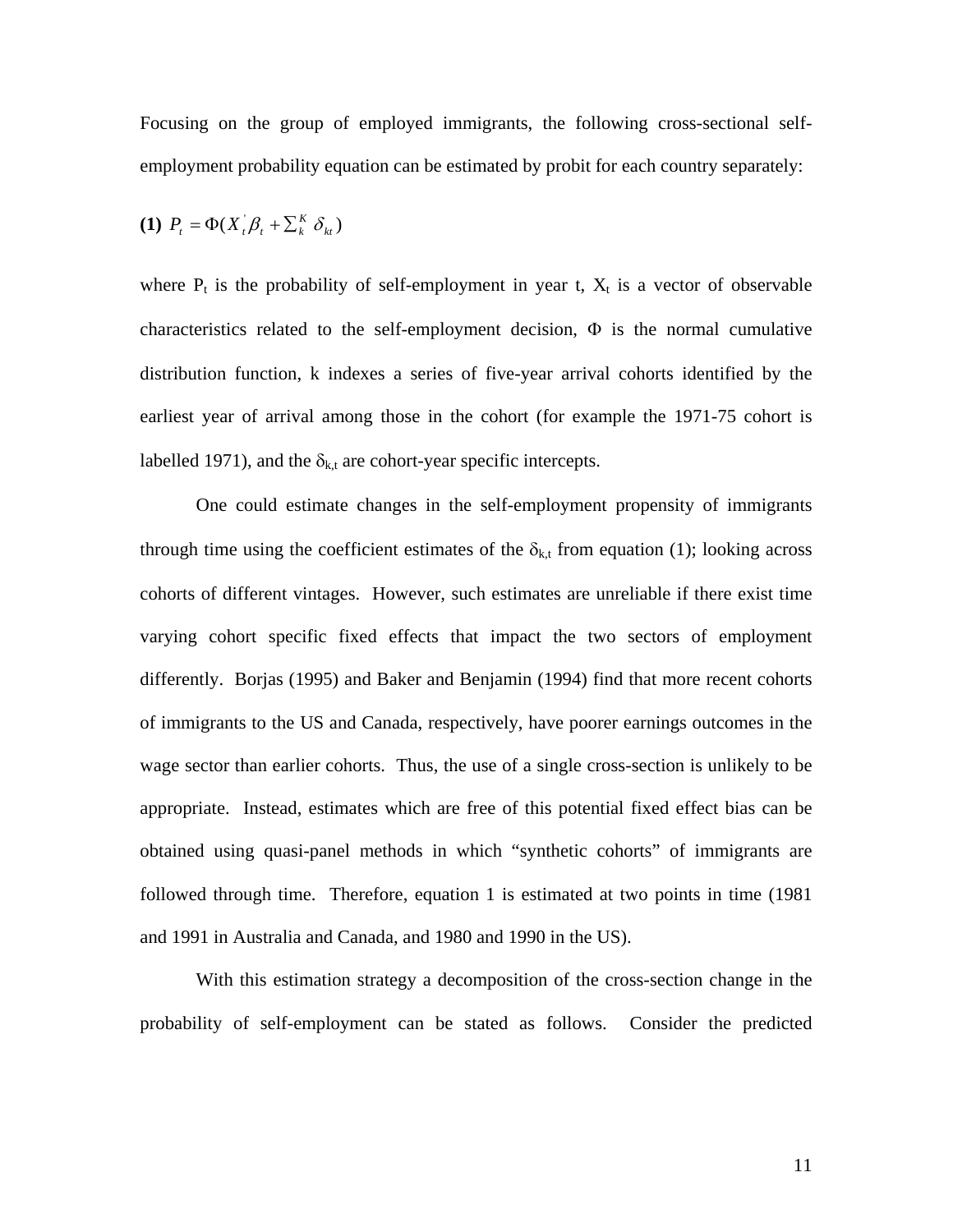probability of self-employment for a cohort group k in 1991 evaluated at the average values of immigrant characteristics in that year  $(\overline{X})$ . This probability is given by:

(2) 
$$
\hat{P}_{k,91} = \Phi(\overline{X}\hat{\beta}_{91} + \hat{\delta}_{k,91})
$$

The predicted probability of the cohort in 1991 that arrived ten years later than k, again evaluated at  $\overline{X}$ , is:

$$
(3) \ \hat{P}_{k+10,91} = \Phi(\overline{X}\hat{\beta}_{91} + \hat{\delta}_{k+10,91})
$$

Given the definitions in equations 2 and 3 the cross section change in the selfemployment propensity over ten years for 1991 is equal to  $\hat{P}_{k,91} - \hat{P}_{k+10,91}$ . Following Borjas (1985) this change can be decomposed into two components as follows:

(4) 
$$
\hat{P}_{k,91} - \hat{P}_{k+10,91} = (\hat{P}_{k,91} - \hat{P}_{k,81}) + (\hat{P}_{k,81} - \hat{P}_{k+10,91})
$$

where  $\hat{P}_{k,81}$  is the predicted probability of self-employment for cohort k in 1981 evaluated at  $\overline{X}$  (i.e., at the average values of immigrant characteristics in 1991). More specifically, it is the following prediction:

(5) 
$$
\hat{P}_{k,81} = \Phi(\overline{X}\hat{\beta}_{81} + \hat{\delta}_{k,81})
$$

It is important to note that cohort k in 1981 has the same number of years since migration as cohort  $k+10$  in 1991.

Thus, the first term on the right-hand side of equation 4 gives the change in the predicted percent of immigrants in cohort k experiencing self-employment over the ten year period<sup>15</sup>. In other words, these estimates provide a measure of net self-employment start-up for each of our immigrant cohort groups. Because we observe immigrant cohorts of all vintages (from just after arrival onward) these estimates paint a picture of the entire self-employment "start-up process" for immigrants<sup>16</sup>. The second term in equation 4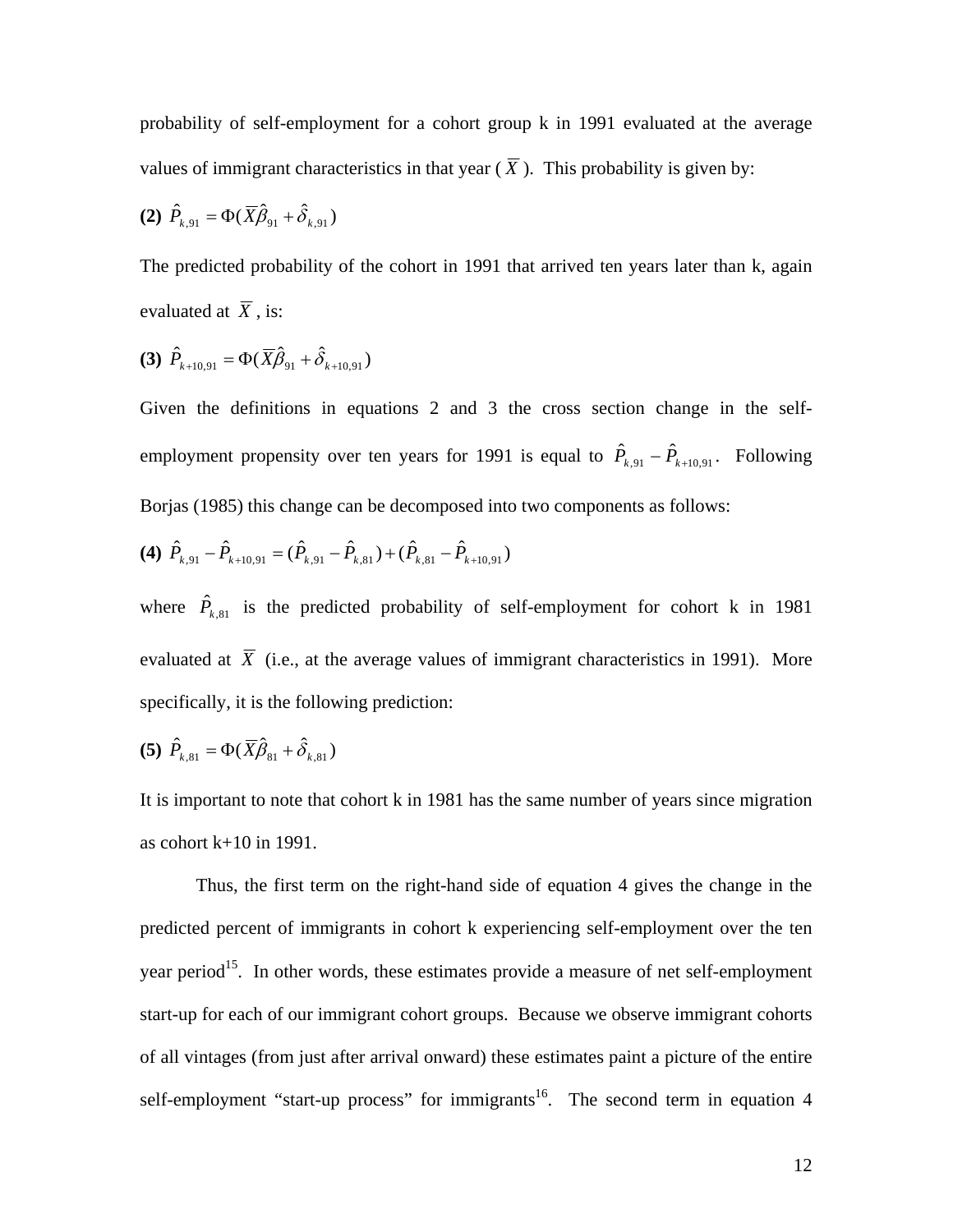gives the difference in the probability of self-employment between two cohorts with the same number of years since migration. This difference provides an estimate of the impact of cohort fixed effects on the propensity to choose self-employment. It will be negative if more recent cohorts are more likely to choose self-employment (for example, if wage employment outcomes are worse relative to self-employment for more recent cohorts).

 An additional concern arises when there are unobserved time effects (other than those arising from years in host country) that change over the ten year period. In this case the estimates in equation 4 are biased. A common solution to this problem in the literature is to normalize the changes in immigrant outcomes to some base group. Our base group is comprised of native workers. Thus, we also provide estimates of the within and across cohort changes in self-employment probabilities among immigrants that are net of changes in these predicted probabilities among native workers<sup>17</sup> with similar characteristics over the ten-year period (see Schuetze, 2005, for a more detailed account).

#### **4. Estimation and Results**

The data used in the analysis are drawn from the 1981 and 1991 (1 percent samples) Australian Censuses, the 1981 (2 percent sample) and 1991 (3 percent sample) Canadian Census Public Use Microdata Files<sup>18</sup>, and the US Census, 5 percent public use A samples for 1980 and 1990. These data files are chosen because they are the most recent census pairs available covering the same period and for which sufficient comparable information is available to carry out the analysis.<sup>19</sup> The samples are restricted to males who are employed in the survey week (the week prior to the survey), who are not in the armed forces<sup>20</sup> and not in school at the time of the survey. To control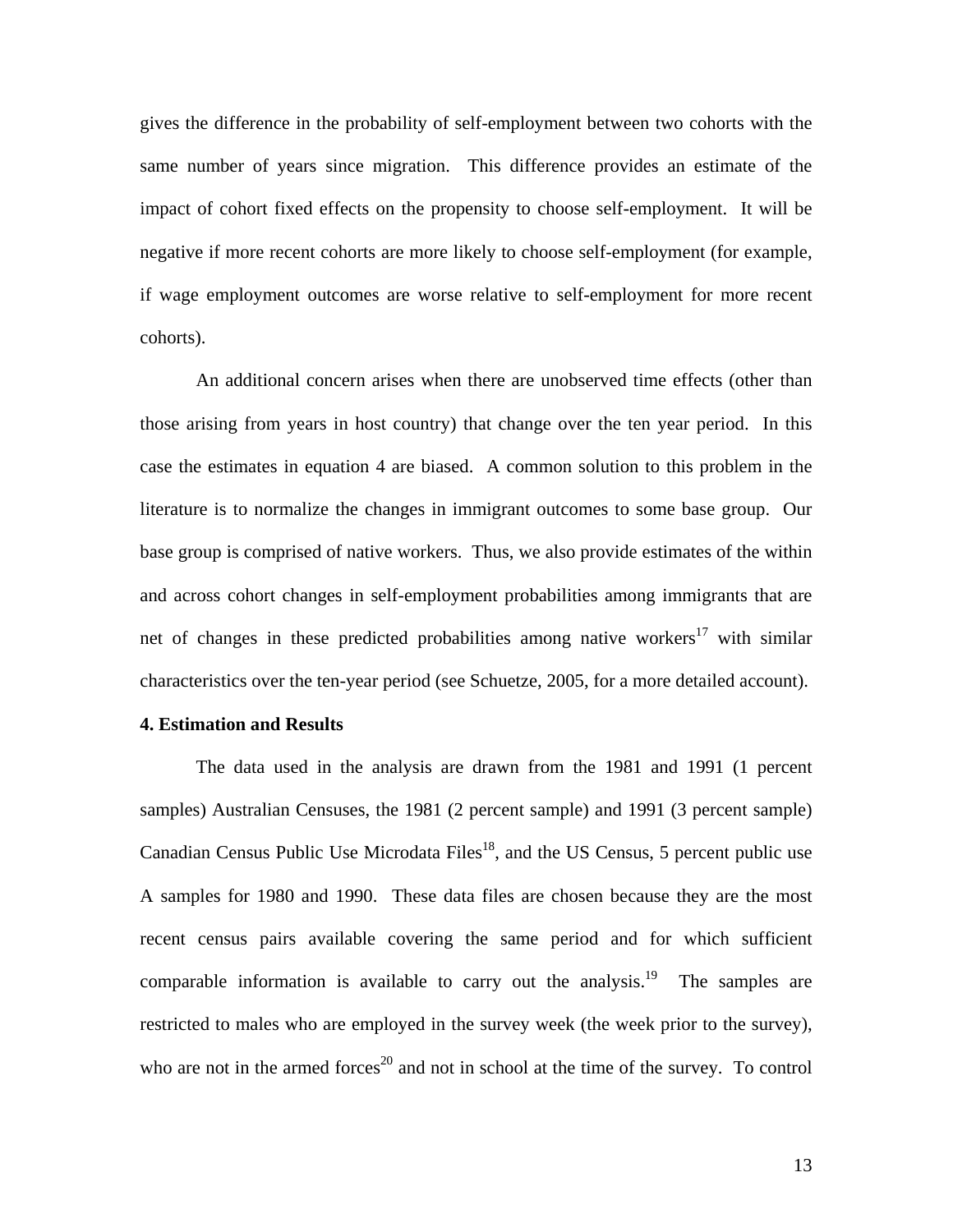for aging within cohorts across the ten-year time frames the samples are restricted to individuals aged 18 to 54 in 1980/81 and to those aged 28 to 64 in 1990/91.<sup>21</sup> Because of the prevalence of self-employment in the agricultural sector among non-immigrants the samples are further restricted to individuals employed in non-agricultural industries<sup>22</sup>. Due to the large sample sizes of the US census data, 40 percent random samples of nonimmigrants are taken. Weights are applied throughout the calculations to the US samples that account for the unbalanced samples taken and the fact that the 1990 Census is a nonrandom sample of the population. We also exclude individuals with missing values for any of the variables used in the analysis. Finally, the data files are pooled across pairs of Census files in each country.

The primary outcome variable of interest in the analysis is an indicator of selfemployment activity. The self-employment indicator used is based on the class of worker variables in Canada and the United States and on occupational/labor force status in Australia. In both Canada and the United States, the definition of self-employed includes individuals who indicate that they work for themselves in incorporated or unincorporated businesses and those in professional practices. In Australia, the definition of selfemployed includes individuals who indicate they are conducting their own business irrespective of whether they employ others. In all three countries, the self-employed definitions exclude unpaid family workers. Table 1 describes how self-employment varies with nativity and immigrant arrival cohort in the three countries<sup>23</sup>. Here, and throughout the chapter, the intervals listed for immigrant arrival cohorts are those defined in the Australian and Canadian data; the slightly different immigrant cohorts defined in the U.S. data are as follows: pre-1960, 1960-64, 1965-69, 1970-74, 1975-79, 1980-84,

14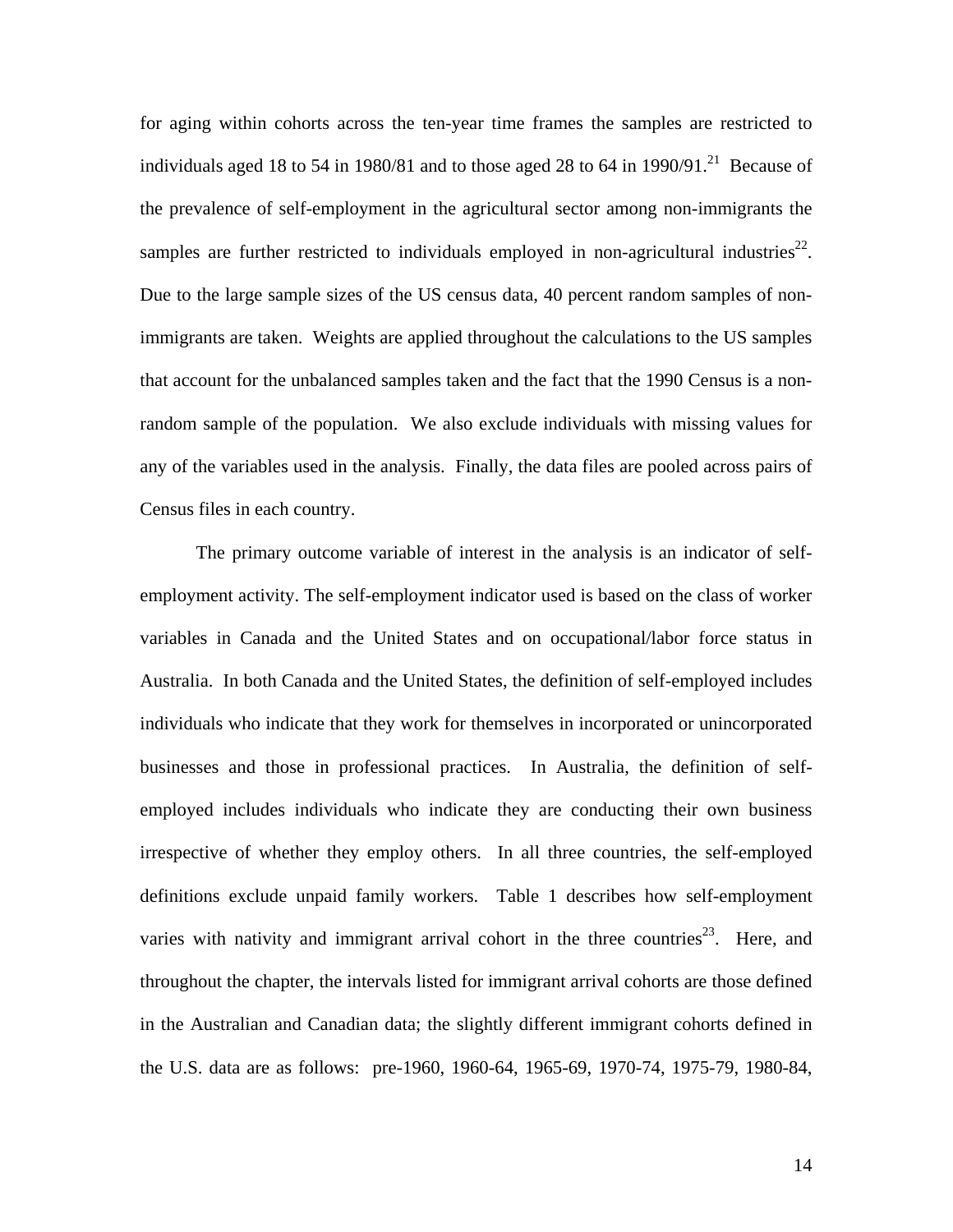and  $1985-90.<sup>24</sup>$  The 1991 Australian census does not distinguish 1960s arrivals from earlier immigrants, and therefore "pre-1971" is the most precise arrival cohort that can be defined consistently across censuses for Australian immigrants. For Canada and the United States, however, immigrants arriving during these years are disaggregated into "1966-70," "1961-65," and "pre-1961" cohorts.

Table 1 shows that in the United States, immigrants as a group have average selfemployment rates that are only slightly above those of native workers (with immigrantnative self-employment differentials of approximately 1 percentage point), whereas in Canada and Australia immigrant men tend to have considerably higher self-employment rates than their native-born counterparts (immigrant-native self-employment differentials of approximately 4 and 2 percentage points in both years, respectively). In Australia and Canada, male self-employment rates rose for both natives and immigrants between 1981 and 1991, although the increases were larger in Australia (increases of 4.3 and 5.1 percentage points for natives and immigrants, respectively) than in Canada (where increases for both groups were 1.8 percentage points). In the US, male rates of selfemployment remained relatively stable over the 1980-90 period. The fact that the increases across nativity were quite similar within countries, despite differences across the three countries, might suggest that country-specific factors play a role in determining self-employment outcomes among immigrants. Finally, examining the raw selfemployment rates across cohorts shows that more recent arrival cohorts in all years/countries have lower rates of self-employment than earlier arrivals and natives. However, within 5-10 years in Canada and slightly longer (10-15 years) in the US and Australia immigrants have completely closed the immigrant/native self-employment gap,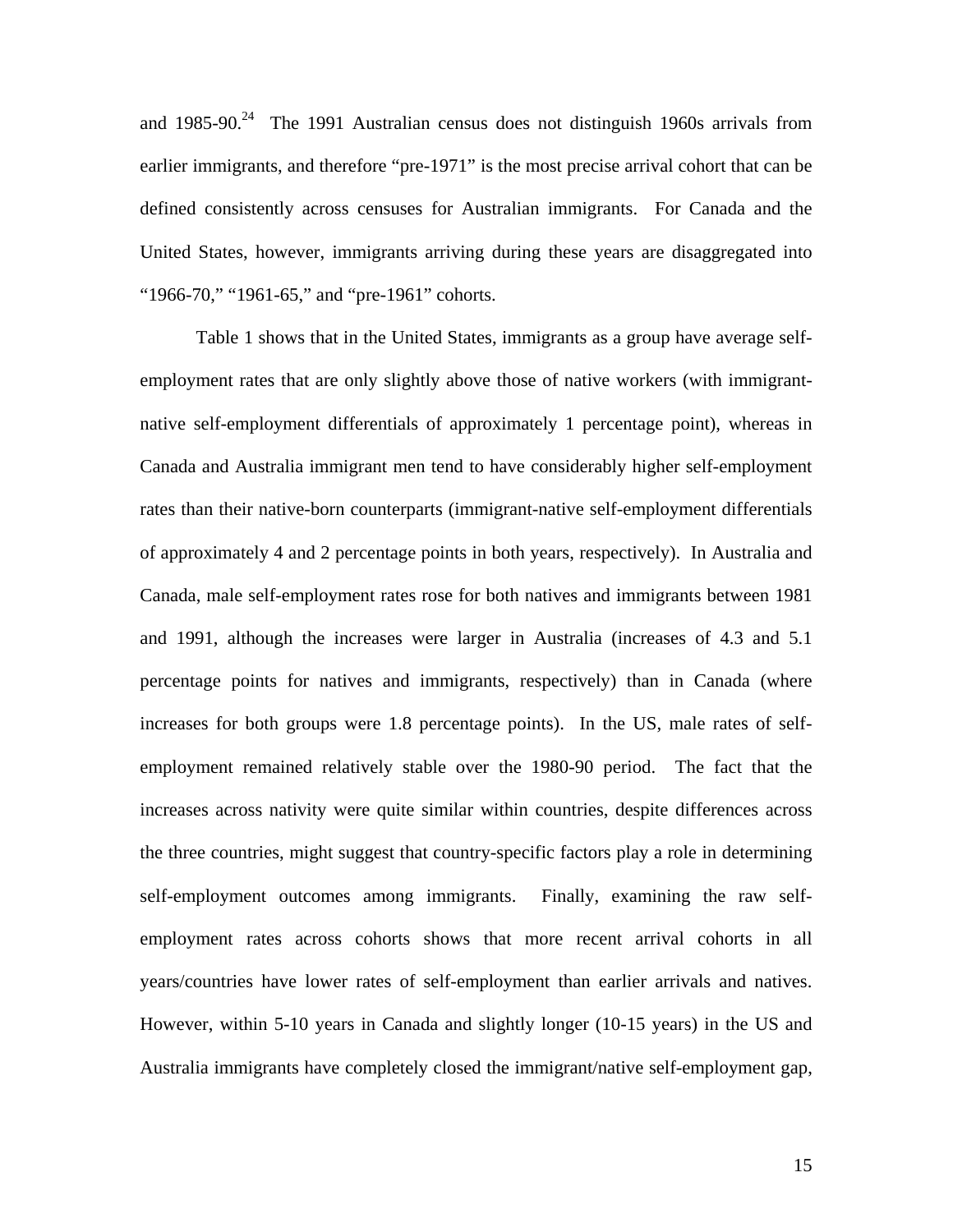irrespective of the survey year. This might suggest that some immigrants require time in the destination country before starting up businesses and/or that more recent arrivals are less likely to become entrepreneurs. Distinguishing between these two explanations is only possible by identifying within cohort changes in self-employment separately from across cohort changes and controlling for differences in characteristics across groups.

As indicated above, such decompositions are given by equation 4 net of the outcomes of our base group. In order to derive these, we estimate probit models of the probability of self-employment, separately, for each country for immigrants and natives jointly using the pooled data files. In identifying demographic and economic characteristics that influence the relative returns in the two sectors for inclusion in the analysis we are guided by previous research on the determinants of self-employment<sup>25</sup> and immigrant outcomes in the wage and salary sector<sup>26</sup>. We include controls for age, level of education, marital status and source country of immigrants (see Appendix Table 1 for variable definitions).

To make the decomposition more tractable we place some constraints on the coefficients. In particular, we allow the impacts of the demographic and economic variables to differ across immigrants and natives but restrict them to be the same within these groups across the years examined; such that;  $\beta_{81} = \beta_{91} = \beta$  and  $\theta_{81} = \theta_{91} = \theta$ . With these assumptions the decompositions for each country can be derived using the pooled data files through the estimation of a single probit equation and interacting the appropriate coefficients with indicator variables for survey year and immigration status to match the constraints imposed. To overcome the classic problem of distinguishing between cohort,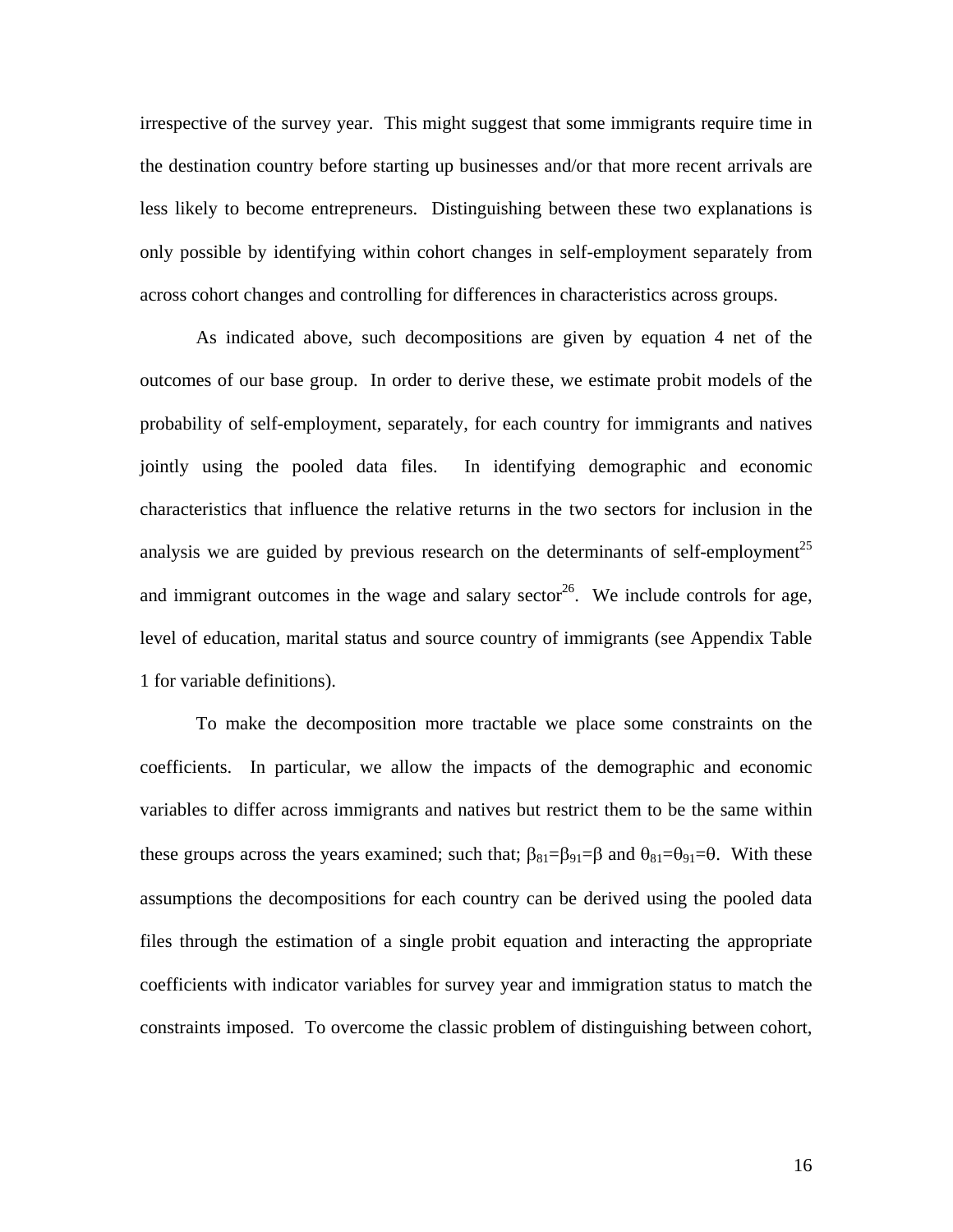age and period effects we impose the common identifying restriction that the period effect is the same for immigrants and natives $2^7$ .

Table 2 highlights some of the trends in predicted outcomes derived from the coefficient estimates<sup>28</sup>. The first row provides the predicted probability of selfemployment for each year and country for a native with the average characteristics of immigrants in 1990/91, in each country. Consistent with overall trends in selfemployment in the three countries these results show secular growth in self-employment among these representative workers in Australia and Canada and little or no change in the United States. Much like the raw trends, self-employment grew most rapidly in Australia even after controlling for individual characteristics. Row 2 of the Table 2 gives the predicted self-employment rate gap between a representative immigrant from the most recent arrival cohorts in each year/country and a similar native. This gap is negative and statistically significant in all cases, which suggests that immigrants to all three countries initially enter with self-employment rates that are lower than those among similar native workers. Consistent with our expectations on the impacts of a more selective business immigrant program in Australia, the gaps in self-employment rates upon entry are greatest among immigrants to Australia. These gaps are lowest among immigrants to Canada, perhaps as a result of the requirement to own and operate a business early after entry to Canada (within the first three years) under the business skills program, although the Canada-US differences are not large. Finally, while the gap grew between 1980/81 and 1990/91 in all three countries, the gap grew most substantially (from 5 percentage points to 7 percentage points) in Australia while in Canada and the US it grew more modestly, from 2.2 (3.8) to 2.9 (4.5) percentage points in Canada (the US). To determine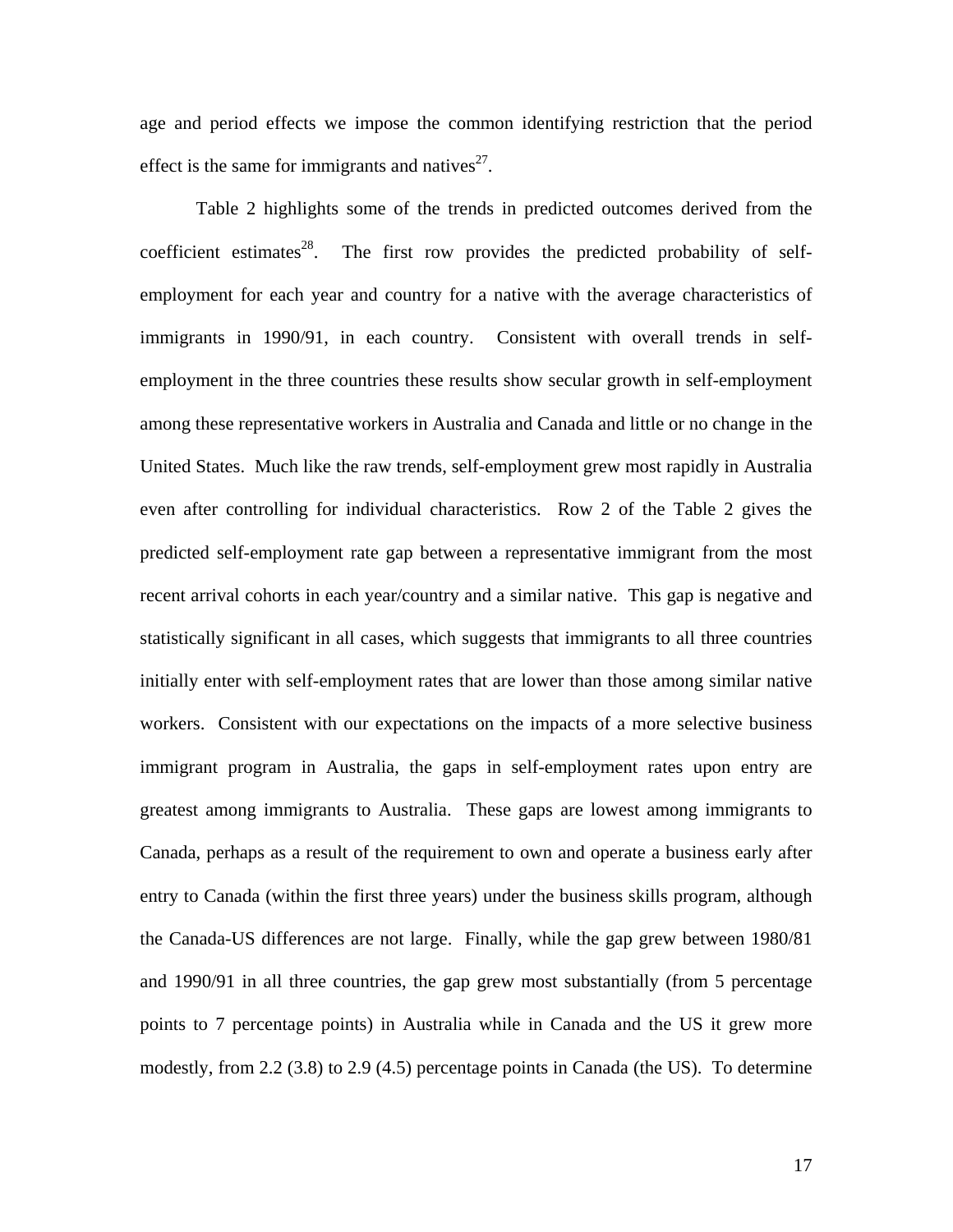whether or not these gaps persist over time in the destination country we turn next to the decompositions.

 Table 3 presents decompositions of the cross-section self-employment propensity profiles into estimates of the "within" cohort increases in self-employment net of cohort effects, our measure of the self-employment start-up process, and estimates of the effects of changes in cohort propensities "across" cohorts with similar years since migration. The first column under each of the country headings gives the cross-section prediction of self-employment growth while the second and third columns provide the decompositions of these without adjusting for secular changes in self-employment over the period. The last two columns account for secular changes in self-employment in each of the countries using natives as the base group. The cross-section estimates show little growth in business start-up among immigrants beyond the first 10 to 15 years after arrival in all three countries. Most of the entries are statistically insignificant with the exception of those for the most recent arrivals. However, the "unadjusted" results of the decomposition show that, once across cohort effects are taken into account, immigrants in all three countries experience significant within cohort increases in business start-up that extend beyond the first 10 to 15 years in the destination country. The across cohort estimates, which are negative and generally statistically significant, suggest that secular changes in the composition of immigrant cohorts have led to increases in selfemployment propensities among immigrants with similar years in all three countries. Thus, confirming that the cross-section self-employment growth estimates are biased.

Looking across countries (still focusing on the unadjusted results), an interesting pattern of self-employment growth is observed through time in the destination country.

18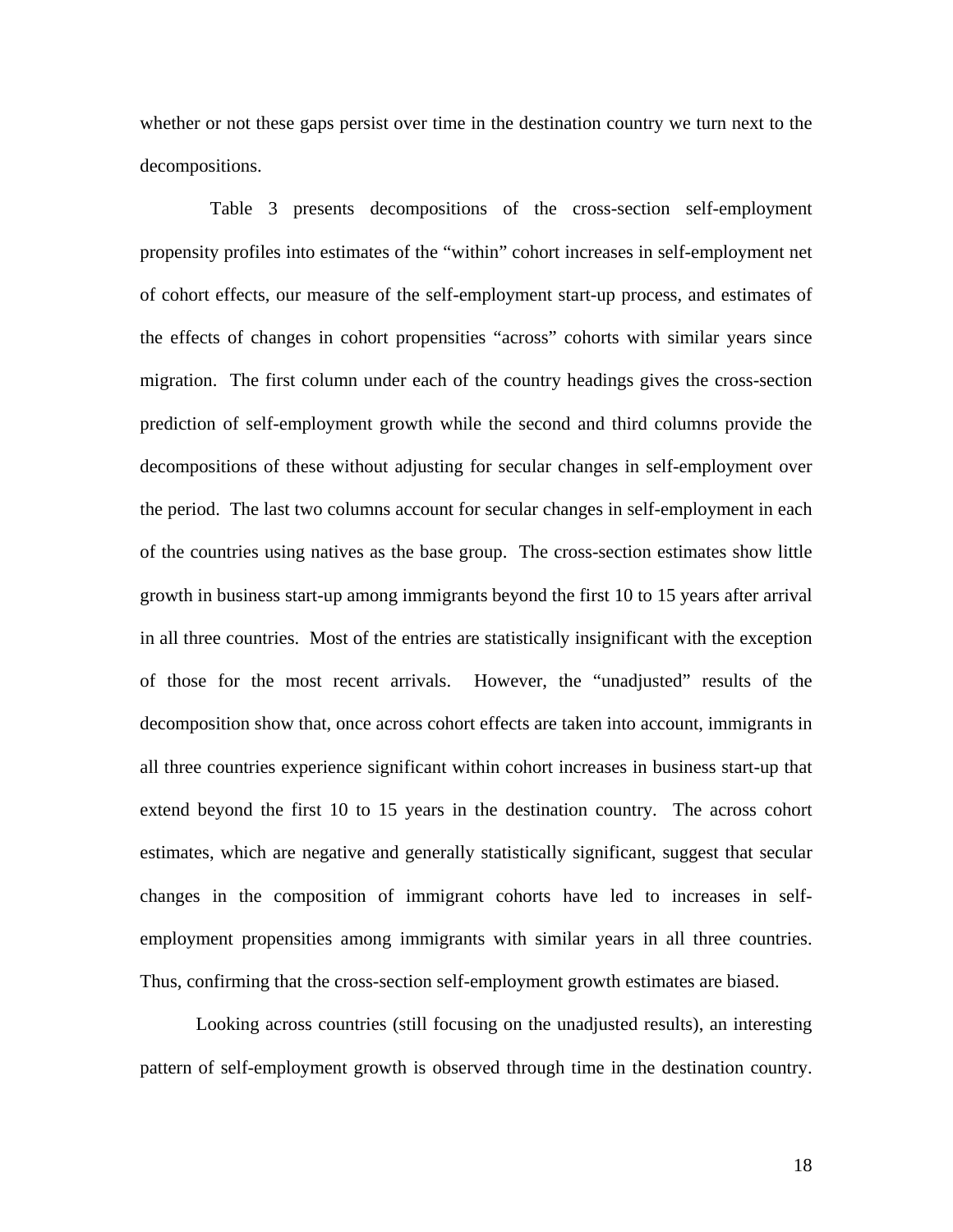In all countries, the within cohort increases in self-employment propensities are higher among the most recent arrival cohorts than among those with more potential labor market experience in the destination country. Thus, it appears that the business start-up process is accelerated in the first ten to fifteen years after arrival. In addition, the rate of growth within cohorts is much higher across all vintages of immigrants in Australia than in Canada or the US. This is interesting in light of the fact that the self-employment rate gap between immigrants and natives upon entry to Australia is much larger than those in Canada and the US (see Table 2). It also appears that the across cohort increases in selfemployment were higher in Australia. These patterns may also reflect overall trends in employment compensation in the three countries that have made self-employment more attractive; a dominant feature of the Australian experience. Before deriving any conclusions, however, the analysis must control for general trends in self-employment outcomes.

The "adjusted" entries in each of the country panels account for these secular trends. The overall effect of normalizing the results is to dampen both the within and across cohort effects (albeit only very slightly in the US). In fact, a number of the entries in the "adjusted" column become small in magnitude and statistically insignificant. This suggests that some of the growth in self-employment within and across cohorts is explained by secular increases in the probability of self-employment within the three countries. Despite this, some of the entries remain significant after normalizing and interesting patterns of self-employment "assimilation" continue to emerge across the countries.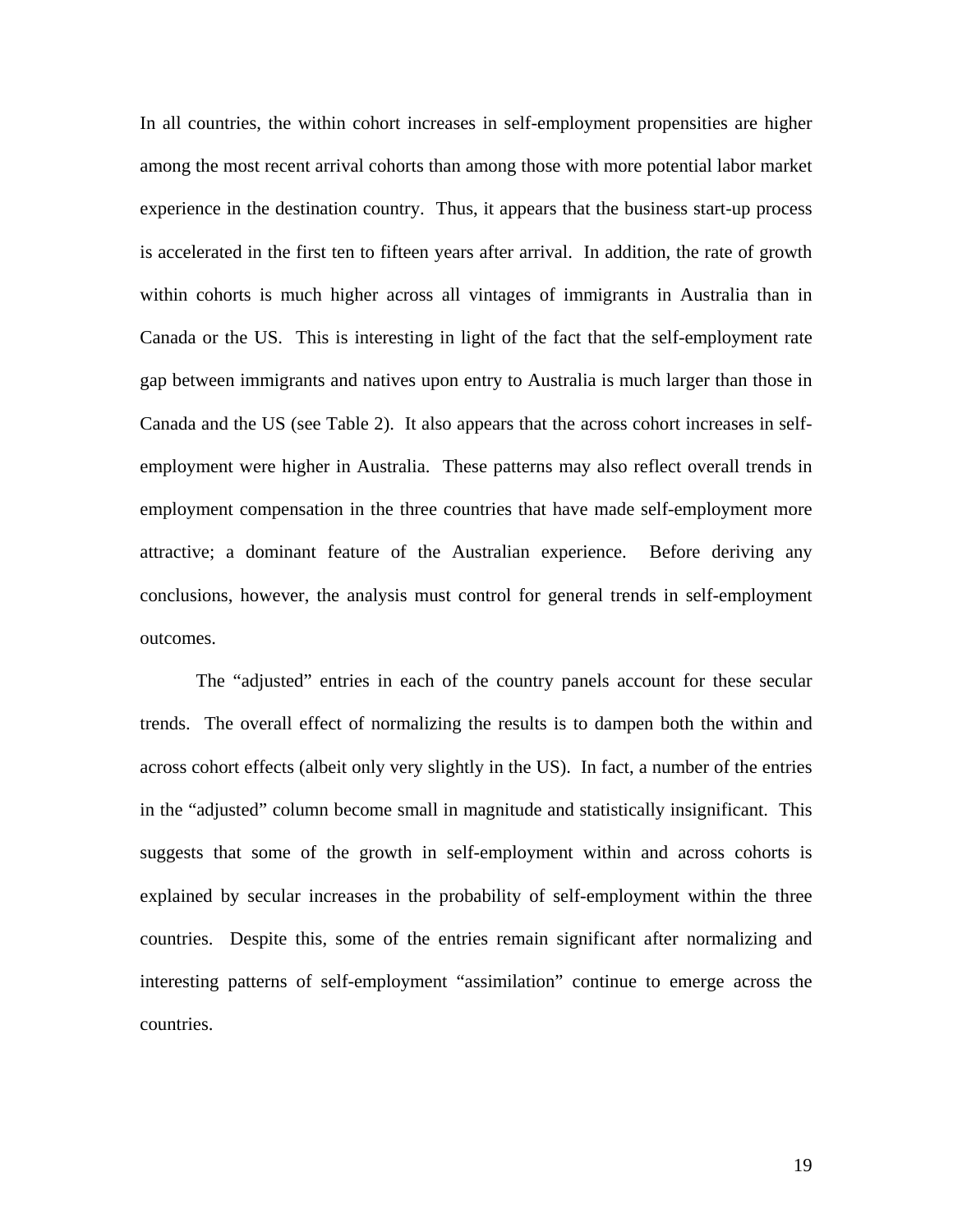First, there is some evidence of increases in the propensity towards selfemployment across cohorts that are consistent with the timing of changes in immigration policy that were implemented between the 1960's and the 1970's in all three countries. The move away from national origin occurred early in the United States; the effects of which were most noticeable by the early 1970's, in terms of source country composition. The statistically significant across cohort entries for the "61-71" and the "66-76" cohorts are consistent with the timing of these changes and with the shift in policy resulting in higher rates of self-employment among immigrants. As noted above, the move away from national origin occurred somewhat later in Australia and Canada. However, despite similar changes in policy with respect to national origin and the introduction of points systems there is only weak evidence of across cohort increases in self-employment around the time of these changes in Canada and Australia. Point estimates for the "66- 76" and "71-81" across cohort changes indicate somewhat sizeable increases in the selfemployment propensity for both countries; however they are not statistically significant at conventional levels.

Second, it appears that a number of immigrants require time in wage employment before starting self-employment ventures. Rates of self-employment within cohorts net of secular trends increase with years since migration among immigrants to all three countries. Like the patterns observed in the unadjusted results, much of this "assimilation" occurs in the first ten to fifteen years after arrival. The estimated within cohort increases among the most recent arrivals in each of the three countries are larger in magnitude and more likely to be statistically significant than those among earlier arrival cohorts. For example, the most recent arrivals to Australia in the 1981 census (the 1976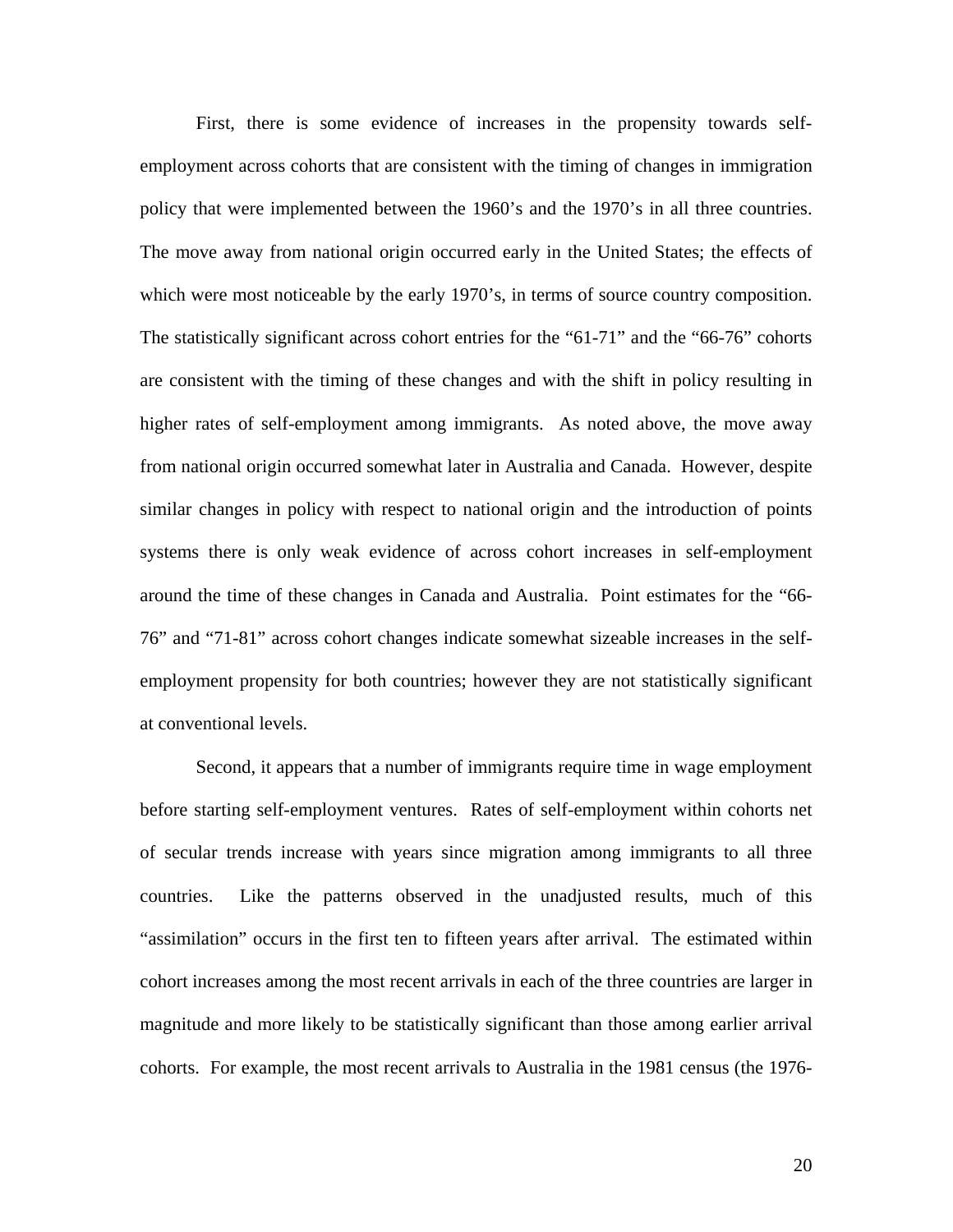1980 arrivals) experienced an increase of 9 percentage points over and above that predicted for similar natives in their first 10 to 15 years in that country, between 1981 and 1991. This compares to a less than 4 percentage point net increase over this period among those who arrived 5 years earlier (between 1971 and 1975) and zero net growth for those who arrived ten years earlier.

In addition, the magnitudes of the increases in self-employment propensities experienced among immigrant cohorts in their first 10 to 15 years in each country are substantial. Continuing with Australia as an example, the gap between the "76" cohort and natives upon entry in 1981 was just over five percentage points (see Table 2). As noted above this cohort experienced an estimated net increase in the self-employment rate of 9 percentage points and implies that by 1991 the rate of self-employment for this cohort was nearly 4 percentage points higher than a similar native. Similarly, the projected self-employment rate differentials between immigrants to Canada and the US and similar natives were 2.8 and 2.4 percentage points based on the gap from Table 2 and within growth for the "76" cohorts in Table 3. In all cases immigrant self-employment rates caught up to and overtook those of similar natives in the first 10 to 15 years after arrival. Interestingly, this "overtaking" occurred despite significant differences in the size of the entry gaps across the countries. Indeed, it appears that the amount of "assimilation" that occurred after entry, to a certain extent, coincided with the size of the entry gaps. The entry gap and the net increases in self-employment subsequent to entry were highest among immigrants to Australia, followed by those to the United States, and then those to Canada. However, consistent with our expectation of longer survival in self-employment due to the relatively more selective Australian skilled worker categories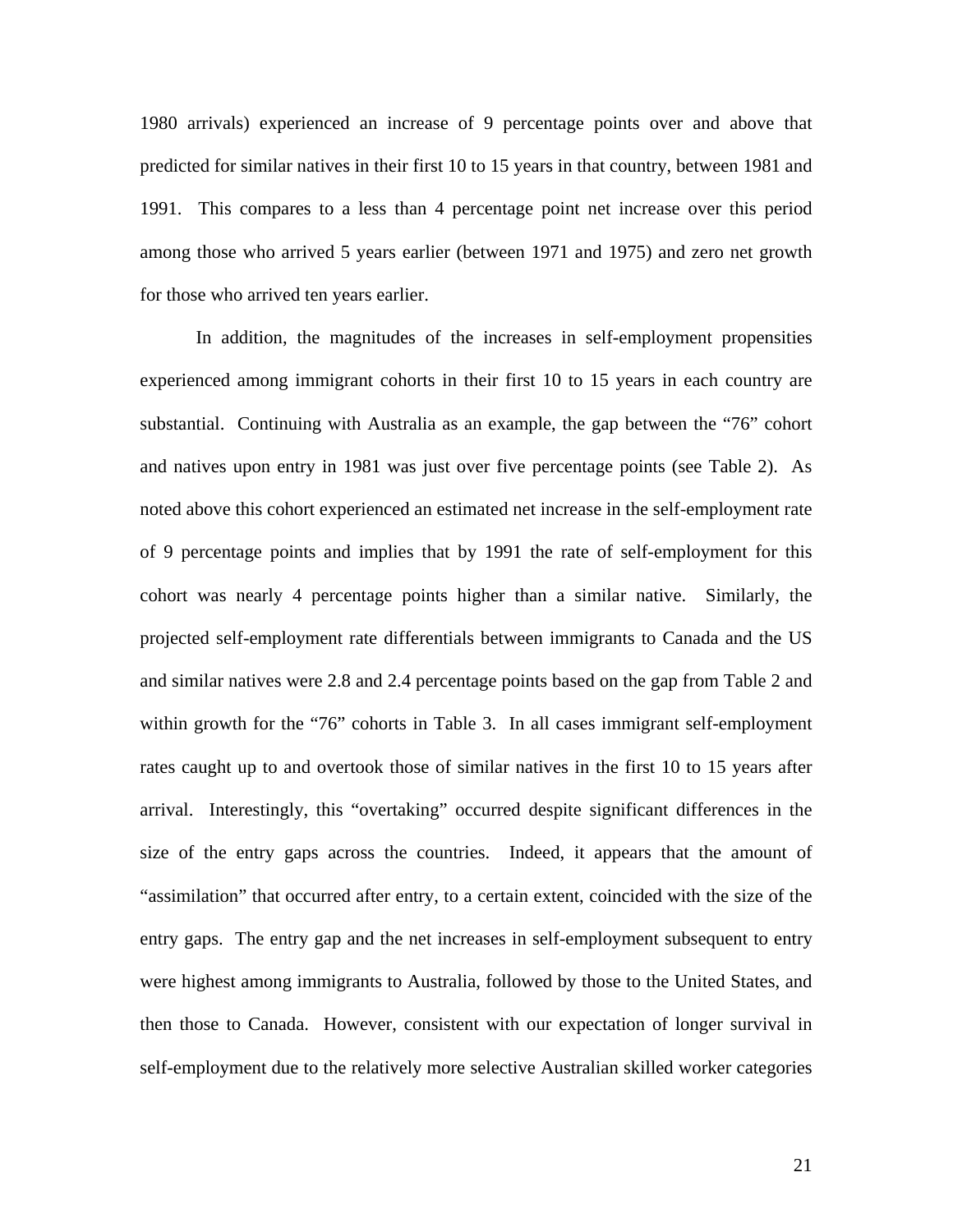(both business and standard skilled classes), the amount of "overtaking" was less among immigrants to Canada and the United States than among Australian immigrants.

The fact that immigrant self-employment rates rapidly overtook those of natives despite differences in the general level of self-employment across the three countries suggests that, regardless of differences in the institutional or country specific factors that influence rates of self-employment, immigrants adapt quite rapidly. That immigrant selfemployment rates eventually exceed those of similarly skilled natives may suggest that workers who choose to immigrate are more "entrepreneurial" than non-migrants. On the other hand (as discussed earlier in the introduction to this chapter) immigrants may choose self-employment not because they possess strong business skills but because of blocked mobility in the wage sector and, thus, self-employment represents employment of last resort. We attempt to sort between these two possibilities in the next section.

#### **5. Earnings Outcomes**

The results in Section 4 highlight the differences in the numbers of immigrants who choose self-employment across the three countries but give little indication as to whether or not these are good business ventures. In this section we attempt to shed light on the relative "quality" of the self-employment experiences of immigrants to Australia, Canada and the United States by examining the earnings outcomes of the self-employed. Once again using these three countries as a "laboratory", by analyzing this measure of quality we hope to further our understanding of the impacts of immigrant policy and other institutional/market characteristics on immigrant self-employment outcomes.

 The approach taken to examine earnings is similar to that outlined above in Section 3 to examine self-employment propensities, except for the following important

22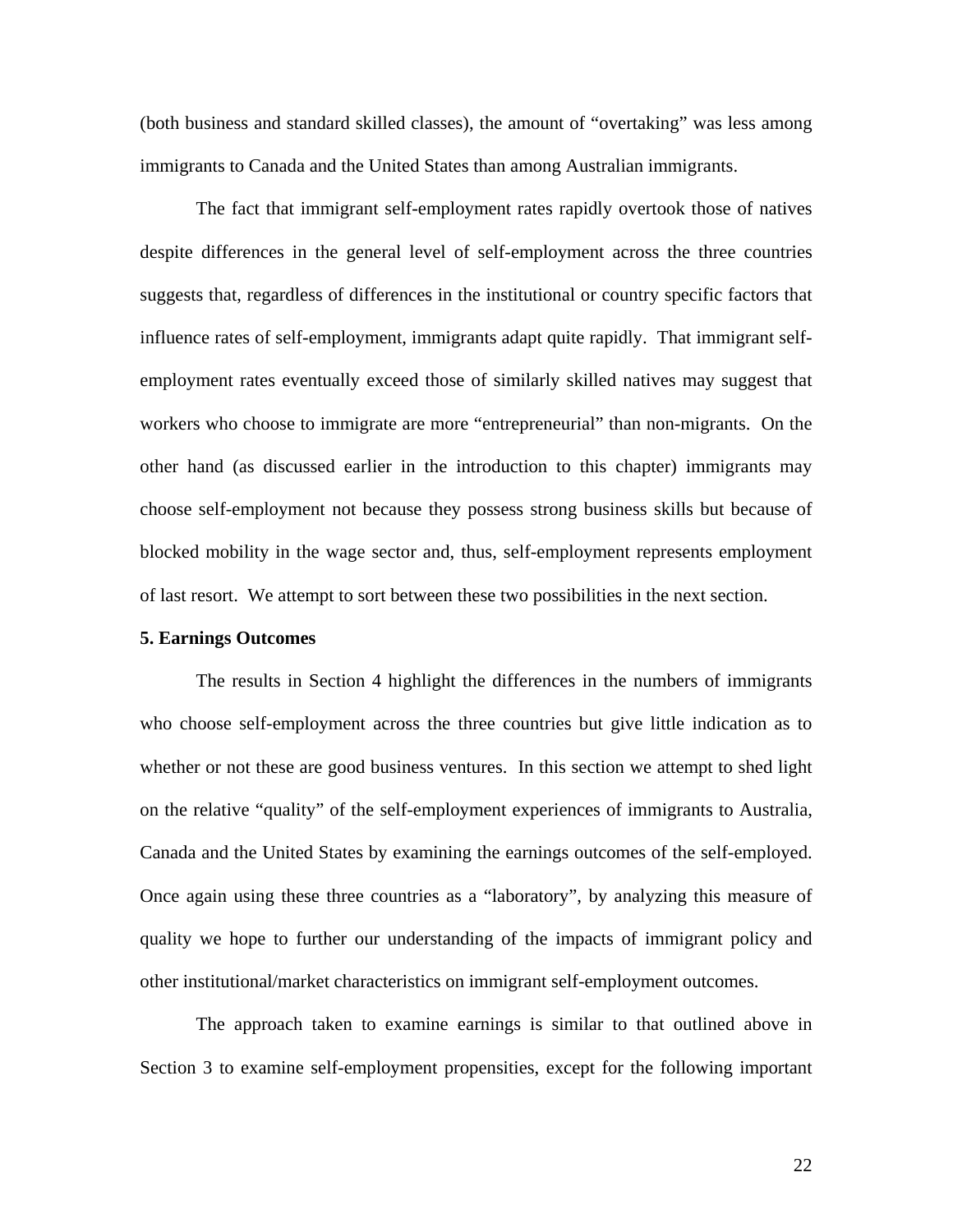differences. First with respect to the sample, we continue to focus on males in the same age categories as above and who are not in agricultural industries or enrolled in school at the time of the survey. However, we now restrict attention to individuals who are selfemployed and with a reasonable attachment to the labor force (worked 14 or more weeks in the previous year).<sup>29</sup> Because the class of worker variables in the Canadian and US census files refer to the type of employment during the survey week while the earnings data pertain to the previous year, we alter our definition of "self-employed" in the earnings analysis.<sup>30</sup> In particular, the data in these two countries contain information on the amount and source of income in the year prior to the survey, which we use to impute whether the individual was self-employed or not. For the vast majority of individuals in our samples, assigning self-employment status on the basis of this information is straightforward: most respondents had only one source of labor market income (wage and salary earnings or self-employment income). For those with multiple sources of earnings we simply assigned individuals earning a substantial fraction<sup>31</sup> of their previous year's income from running a business to the "self-employed" category. Because income from the operation of an incorporated business is included in the wage and salary earnings of these individuals in these two surveys, unlike above, the definition of "self-employed" used in this section includes only those who operated unincorporated businesses. Given that most businesses in the early stages of development are likely to be unincorporated, this difference is likely not an issue.

 The measure on which we concentrate our attention is the log of weekly earnings.<sup>32</sup> This measure was chosen, in part, because the hours worked variable in the Australian data is reported as a categorical variable; making hourly earnings infeasible to

23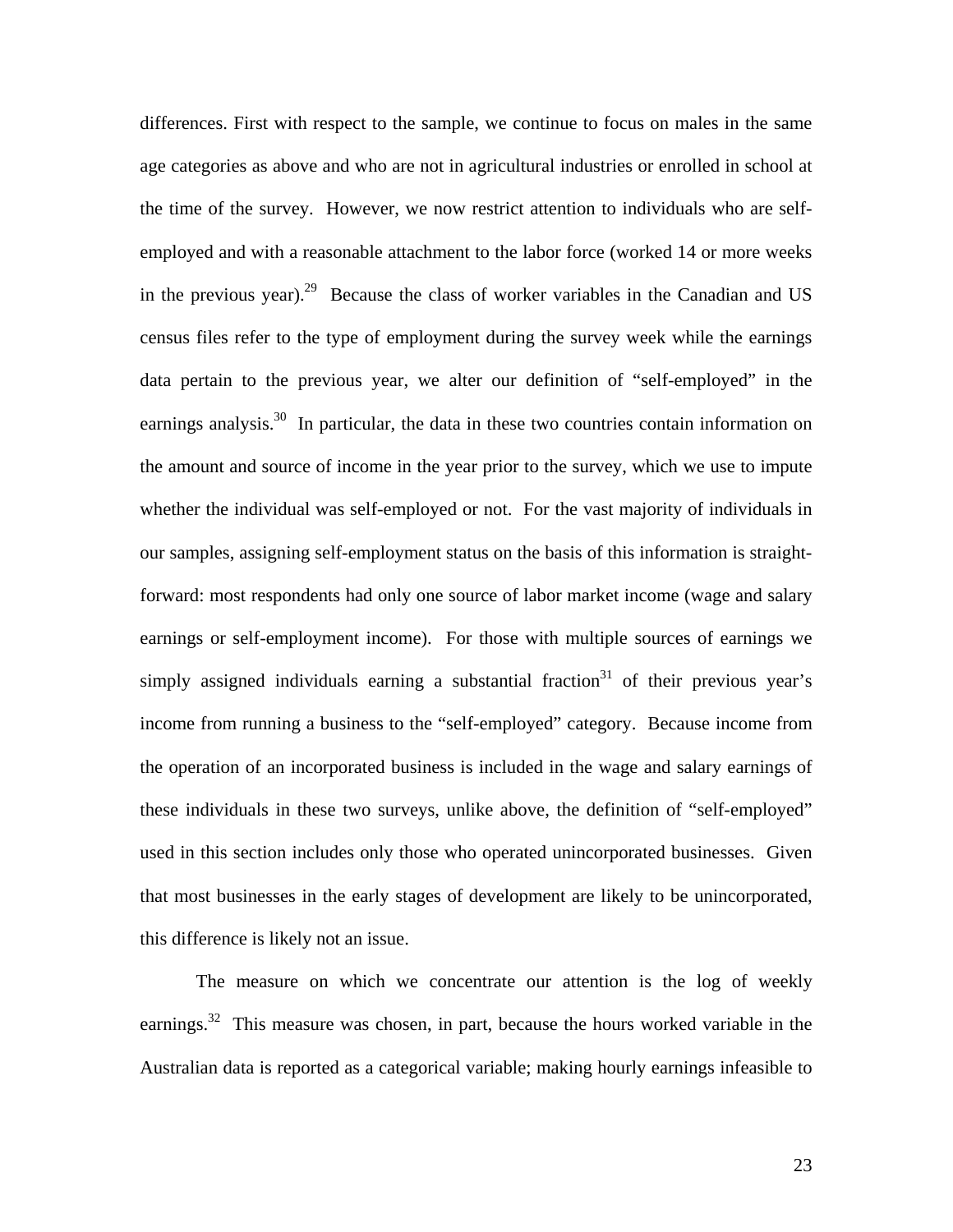calculate. In addition, the Canadian data on hours pertains to the survey week rather than the year prior to the survey. To examine the sensitivity of our results to possible variation in hours worked we redid the analysis restricting the sample to full-time workers. These results, which are available upon request from the authors, were substantively similar to those presented in the chapter. Finally, because the earnings measure is continuous, unlike above, the estimation equations in this section are linear and estimated using multiple regression analysis.<sup>33</sup>

 Table 4 describes how log weekly earnings among the self-employed vary with nativity and immigrant arrival cohort in the three countries. To enable the reader to draw comparisons across years, within each country, we restrict attention to individuals aged 18-54 (20-54 in Australia) in all years and inflate the 1980/1981 earnings to 1990/91 values using the CPI from each of the countries. However, comparisons of the levels of earnings across countries are not meaningful as we did not adjust the figures for the rates of exchange between the various currencies. On average, it appears that self-employed immigrants earn approximately the same amount of income as natives in all three countries. In addition, immigrants and natives in all three countries experienced little growth in real log earnings over the period. One difference across the three countries of note is that the pattern across cohorts in average earnings appears to differ in the United States from those observed in Australia and Canada. There are generally no significant differences between the average earnings of more recent and earlier arrival cohorts in Australia and Canada, while raw average earnings increase with years in the United States.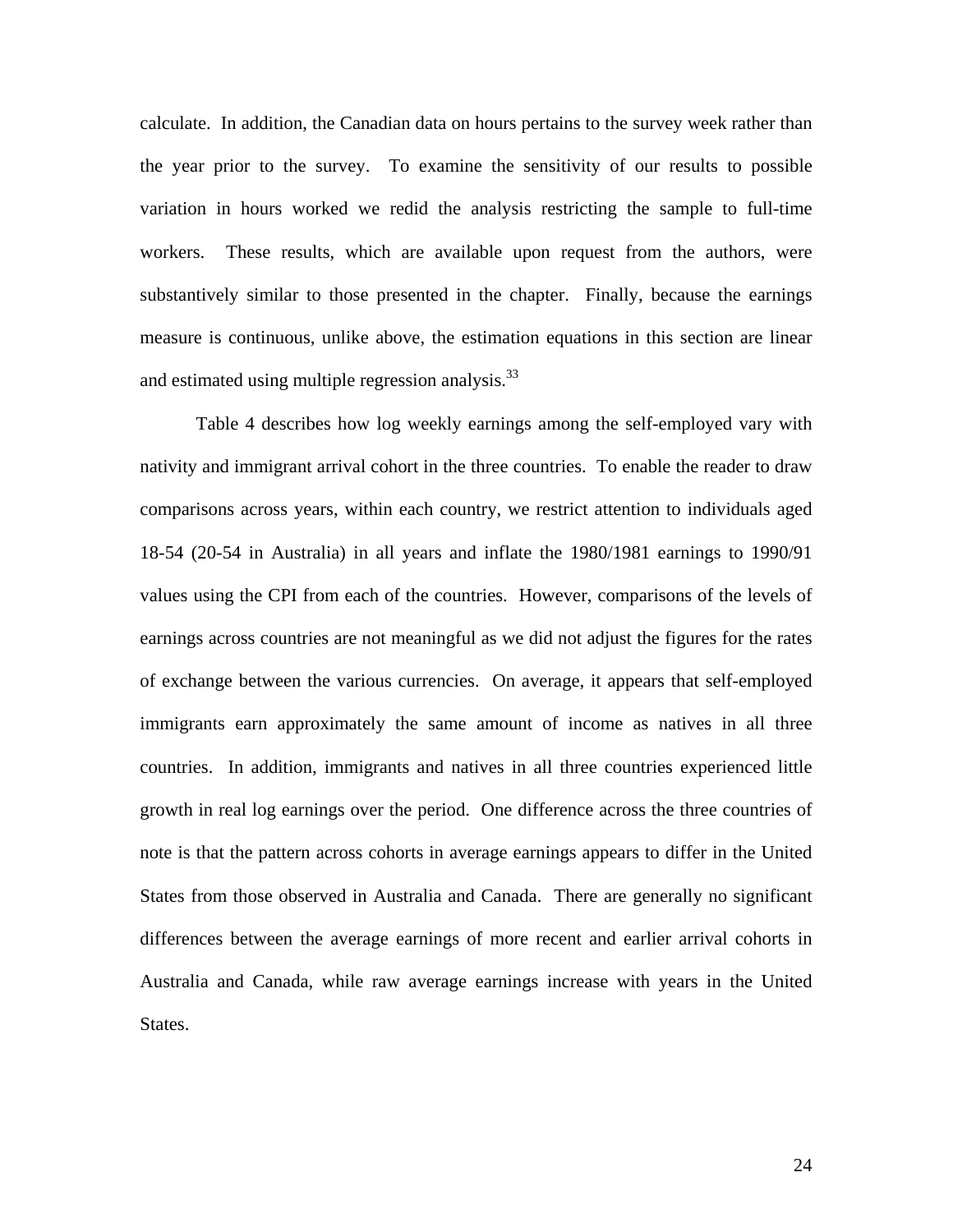The decomposition of the log weekly earnings of self-employed immigrants into within and across cohort changes presented in Table 5 allow us to control for possible changes in the "quality" of immigrants across cohorts, differences in labor market characteristics, and secular trends in earnings. The second and third columns in each of the country panels, which give the decomposition results without adjusting for secular trends among natives, indicate significant increases both within and across cohorts in all three countries. Most of these increases, as indicated by the "adjusted" results, are attributable to growth in nominal earnings and other secular trends. Controlling for these secular trends (columns 4 and 5), we find that an interesting pattern emerges across the countries. Male self-employed immigrants to Australia enter with average log weekly earnings that are about the same as a similar native (the estimated "gap" in 1981 is negative 3 percent but statistically insignificant) and earnings do not appear to increase relative to natives with time in the country. Looking across cohorts with the same number of years in Australia, there is no indication of changes in earnings outcomes; in other words, no indication of a change in quality across cohorts.

Compared to Australia, the outcomes among self-employed immigrants to Canada appear to be worse. The entry earnings gap between self-employed immigrants and natives (estimated at negative 21 percent and significant in 1981) suggests that an immigrant arriving in the late 1970's entered with earnings below those of similarly skilled natives. In addition, while earnings among earlier cohorts increased relative to natives between 1981 and 1991, those of immigrants arriving to Canada in the late 1970's did not. Neither the "71" or "76" arrival cohorts experienced significant within growth net of secular trends over the ten year period while the "61" and "66" arrival cohorts did.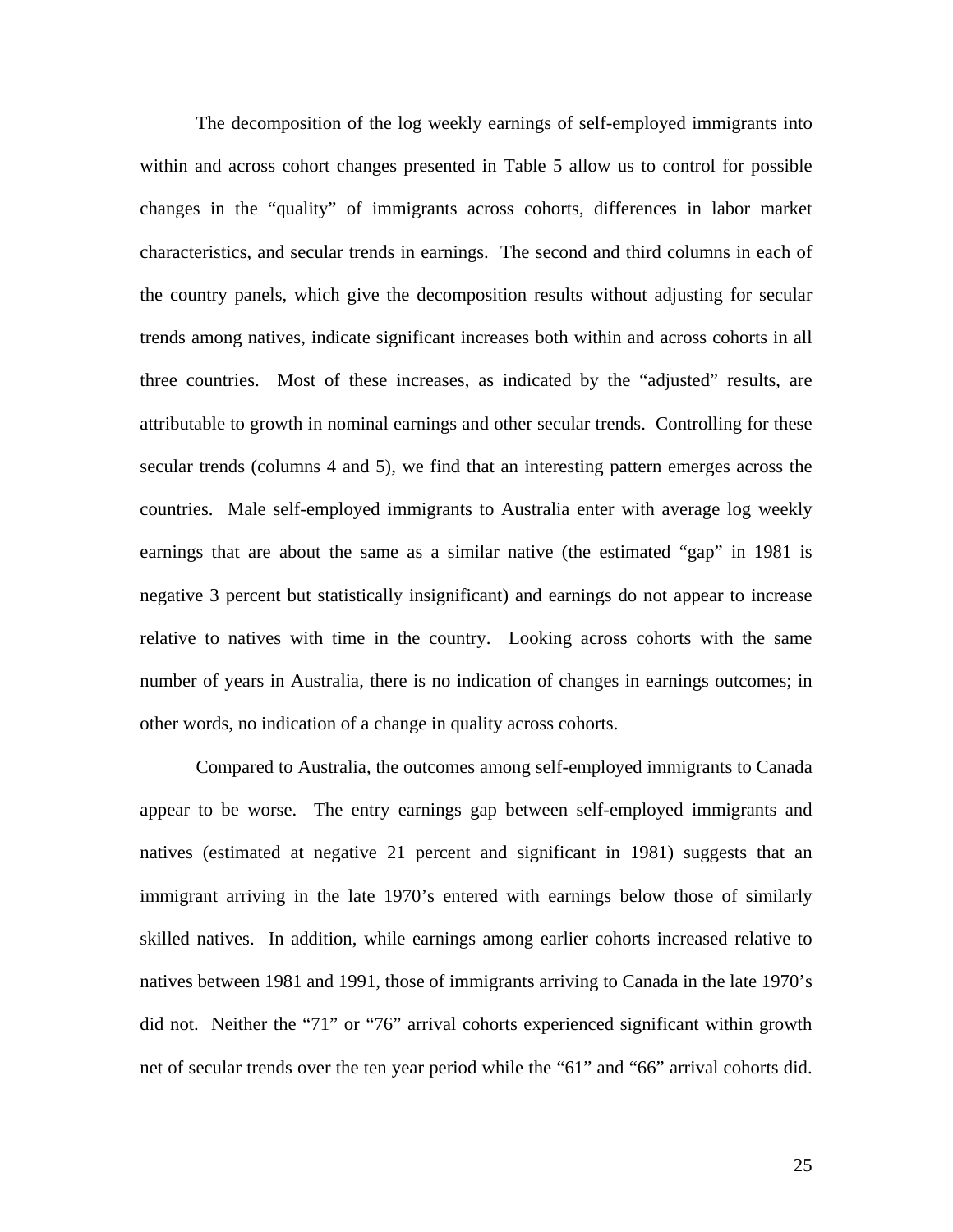Thus, it appears that either the self-employed immigrant earnings outcomes of more recent arrivals are poorer relative to earlier arrivals or that it takes several years in Canada for the earnings of self-employed immigrants to catch up to those of natives. Finally, evidence of a further deterioration in earnings outcomes among Canadian immigrants is reflected in the earnings gap, which fell to almost negative 40 percent in 1991.

In contrast to the earnings outcomes of self-employed immigrants to Canada, immigrants to the US performed quite well relative to natives in that country. While male self-employed immigrants to the US entered with earnings below those of similar natives (the gap is estimated at negative 18 percent in 1980), their earnings appear to catch-up to those of natives in the first number of years in the country. Earnings among the "76" cohort grew by 18.6 percentage points relative to natives in the first 10 to 15 years in the United States. In fact, cohorts of all vintages to the United States in our sample experienced significant increases in earnings net of secular trends. This suggests that average earnings among self-employed immigrants to this country eventually surpass those of natives.

The variation in the earnings outcomes among self-employed immigrants suggests that there is a great deal of heterogeneity in the quality of the self-employment experiences across the three countries. That self-employed immigrants did not experience earnings outcomes that exceeded those of natives in Australia and Canada suggests that the higher rates of self-employment experienced among immigrants to all three countries is not likely due to greater business skills among immigrants to all countries. Instead, it appears that immigrants, much like natives, enter self-employment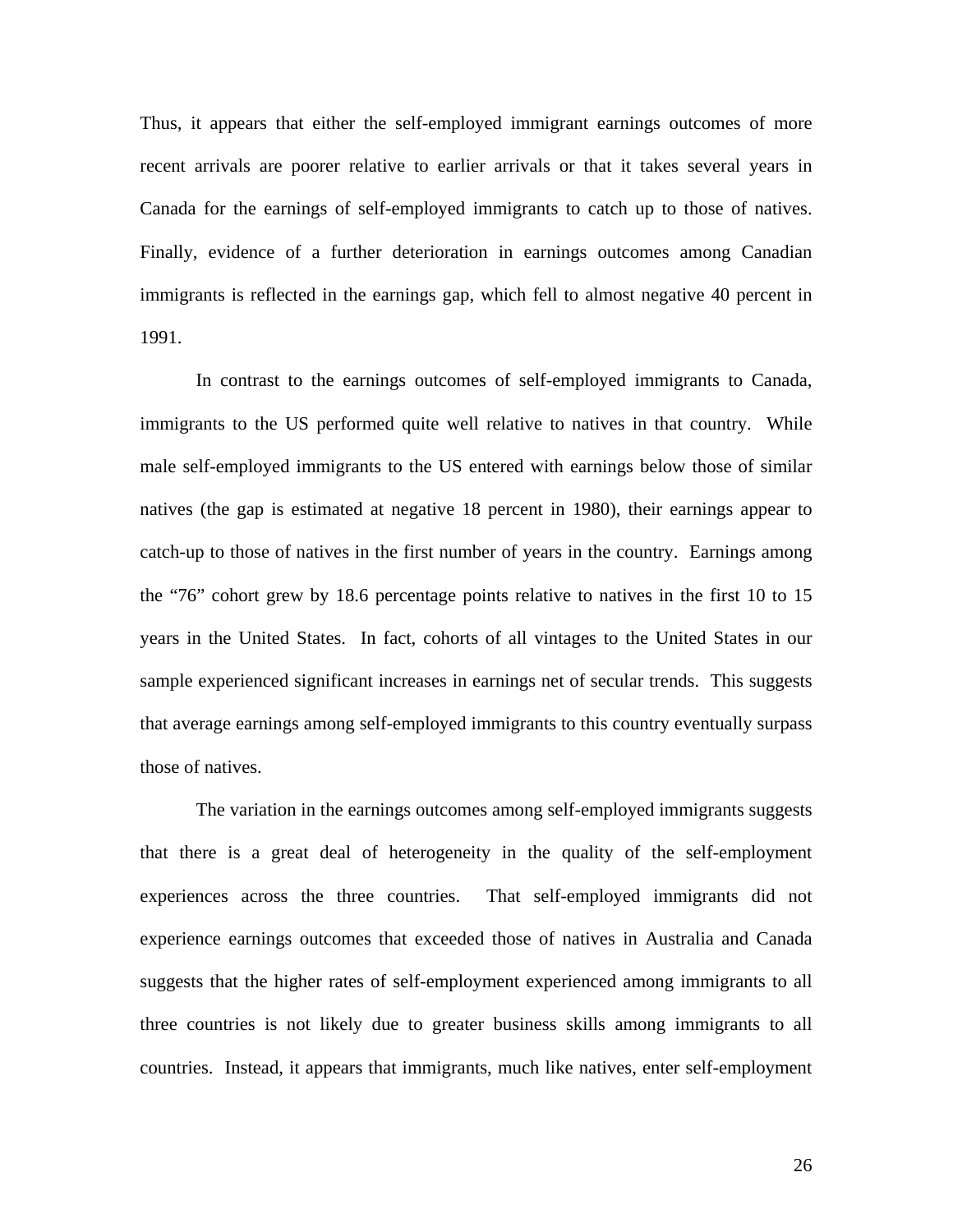for varied reasons, which depend, in part, on country-specific factors. Lastly, the differences across countries suggest that immigration policy and other country specific factors likely influence the quality of immigrant self-employment outcomes (discussed in detail in the subsequent section).

#### **6. Conclusions**

Given the recent emphasis placed on immigrant entrepreneurship by government policy makers around the world it is important to understand the potential for immigration policy in attracting successful entrepreneurs. A central issue underlying the likely success of immigration policy in achieving these goals is the ability of such policies to overcome other institutional and market forces that make some countries more attractive to entrepreneurs than others. We characterize the business start-up process for immigrant men and look for clues to the likely impacts of immigration policies and other institutional/market frameworks on immigrant self-employment outcomes by examining the self-employment experiences of immigrants to three countries: Australia, Canada and the United States. These three countries are similar in many respects but differ substantially with respect to immigration policies, other institutions, and market characteristics, which impact self-employment outcomes.

First, with respect to the characteristics of the business start-up process among immigrant men we find that a number of interesting conclusions can be drawn from the observed self-employment patterns. The results in all three countries suggest that the process of starting a business for many immigrants involves a transition from wage employment to self-employment. Immigrants to all three countries had self-employment rates below those of similar natives at the time of entry to the destination country.

27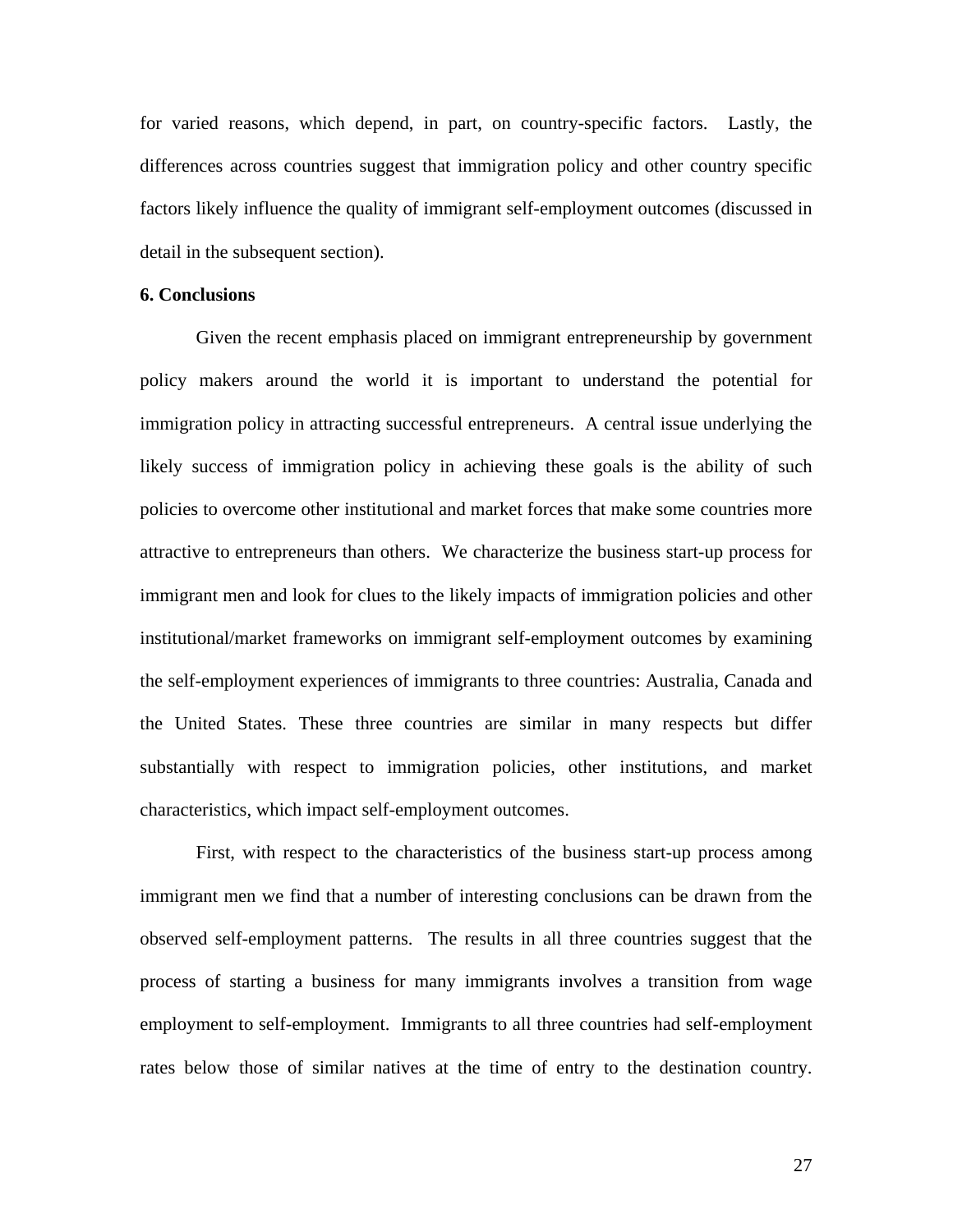However, in all years/countries we find positive and statistically significant growth in the self-employment propensities of newly arriving immigrants, over and above that of similar natives. This may be because, relative to wage employment, self-employment typically requires bigger financial investment, the development of contacts and greater country-specific knowledge. Given that all of these typically take time to acquire, perhaps it is not surprising that a period of integration is required.

In addition, despite very different rates of self-employment across the three countries, we find that rates of self-employment catch up to and overtake those of similar natives within 10 to 20 years after arrival. This suggests that, regardless of differences in the institutional or country-specific factors that influence rates of self-employment, immigrants adapt to these conditions relatively quickly. This result also casts doubt on explanations for the observed higher rates of self-employment among immigrants, which suggest that immigrants do not assimilate but simply adopt their host-country selfemployment propensities. While immigrant self-employment rates eventually exceed those of similarly skilled natives, an examination of the earnings outcomes in selfemployment across the three countries reveals that these higher self-employment rates may not be associated with greater entrepreneurial skill levels among immigrants arriving to all countries. We find a great deal of heterogeneity across the three countries in the earnings outcomes of immigrants relative to natives. For example, while the relatively "good" earnings outcomes among immigrants to the United States are consistent with immigrants possessing higher levels of business skill, the poor earnings outcomes among immigrants to Canada are not.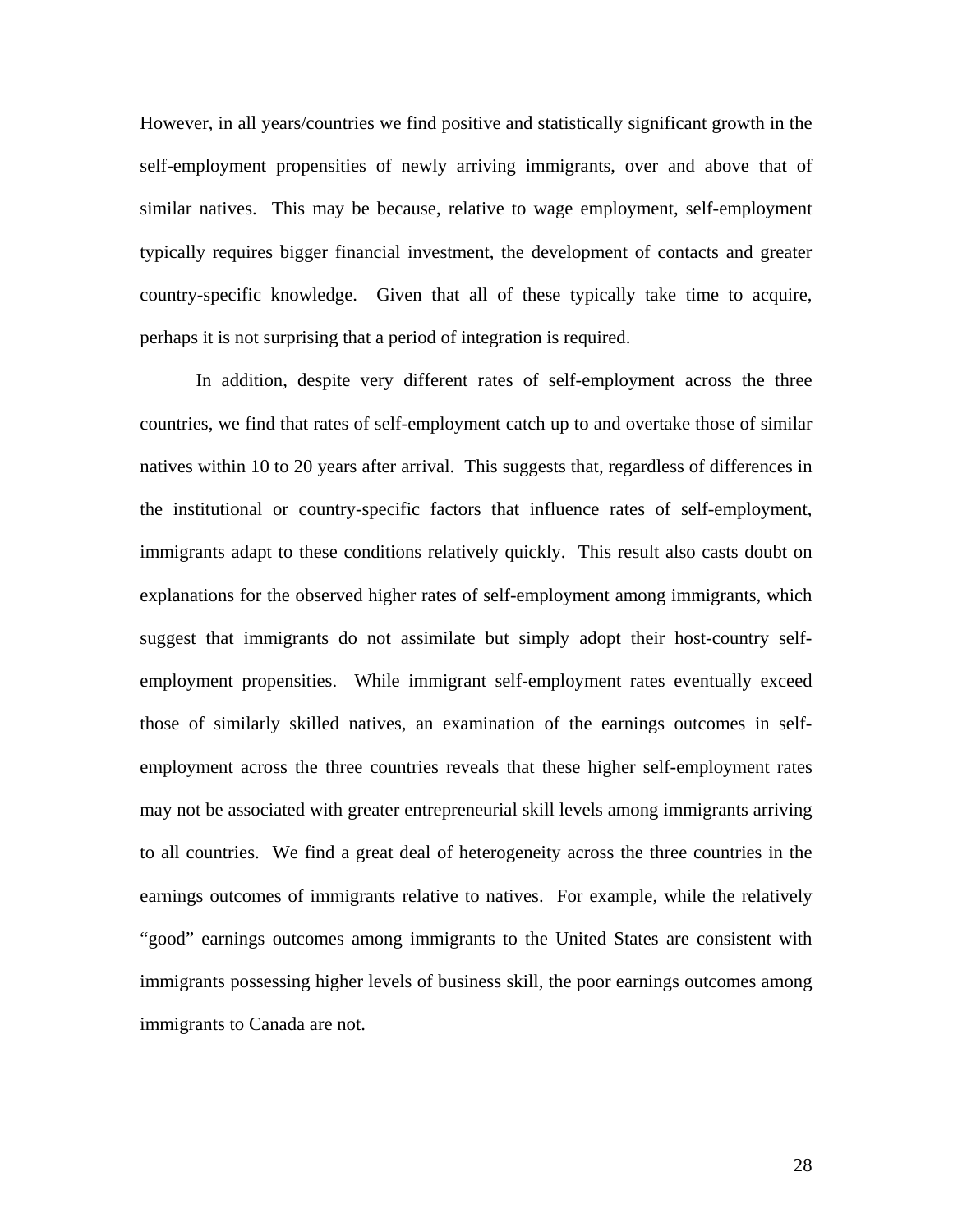Second, with respect to the relative impacts of policy and other country specific factors on self-employment outcomes, we find evidence that, while immigration policy may affect self-employment outcomes at the margin the most substantial determinants are likely other institutional/market structure forces that attract entrepreneurs. To see how we come to this conclusion, consider the differences in immigration policy and other market structures across the three countries. Australia and Canada are perhaps most alike among the three in terms of immigration policy, tax policy, size of local markets and other market factors. Unlike the United States, both of these countries have immigration policies that screen immigrants to a certain extent based on skill characteristics and formal business skill programs. There is, however, one primary difference between Australia and Canada's immigration policies. Australia's skills requirements for entry through both the business and other skill categories are relatively more stringent than those of Canada. Thus a comparison between the self-employment outcomes of immigrants across Australia and Canada allows us to isolate the impact of this policy difference. Comparing Australia and Canada to the United States, on the other hand, provides information not only on the impacts of immigration policy (in particular, the presence or absence of a "points" system) but also the effects of differences in institutional/market characteristics. The United States differs from Australia and Canada in terms of the size of the local market, tax policy and other institutional factors. In particular, while Canada and Australia have more generous social programs, the US has more favorable tax provisions for entrepreneurs under the income tax system and access to larger markets. These differences likely favor the United States relative to Canada and Australia as a destination of choice for the most skilled entrepreneurs.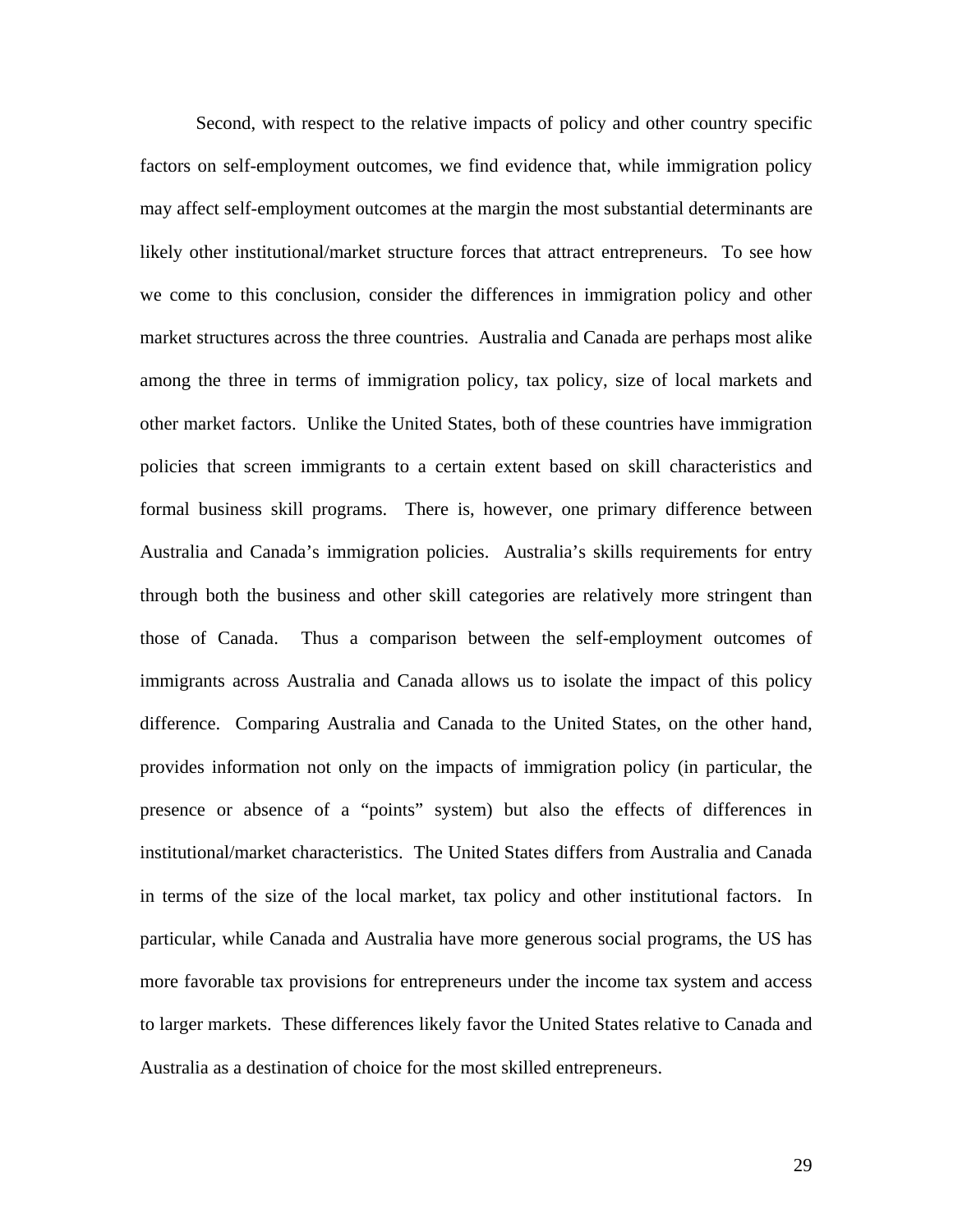As noted above, looking across countries we do indeed find evidence that suggests that immigration policy has an impact on self-employment outcomes. These impacts, perhaps not surprisingly, were most evident in the Australian results. For example, Australia's relatively rigorous "points" requirements for entry appear to have had the expected effects both in terms of self-employment business start-up and earnings outcomes. Consistent with our expectations, relative to those to Canada and the United States, immigrants to Australia entered with self-employment rates that were further below those of similarly skilled natives than those in the other two countries but experienced relatively high rates of self-employment with time in the destination country. Also consistent with a more selective points system, relative to those in Canada the earnings outcomes among male self-employed immigrants to Australia were more favorable. On the other hand, comparing immigrant self-employment rates in Canada to those in the US, we find little evidence that Canadian immigration policy has had a significant impact.

As a final point, our examination of the earnings outcomes among immigrants to the United States and comparison to those to Australia and Canada leads us to conclude that self-selection among immigrant entrepreneurs based on other market factors, such as market size and tax policy, are likely more important than immigration policy. Selfemployed immigrants to the United States out-performed immigrants to Canada and Australia in terms of earnings outcomes relative to natives. These differences in the relative earnings outcomes among male immigrants between the United States and the other two countries were substantial, despite the fact that immigrants to the United States were not formally screened based on skills.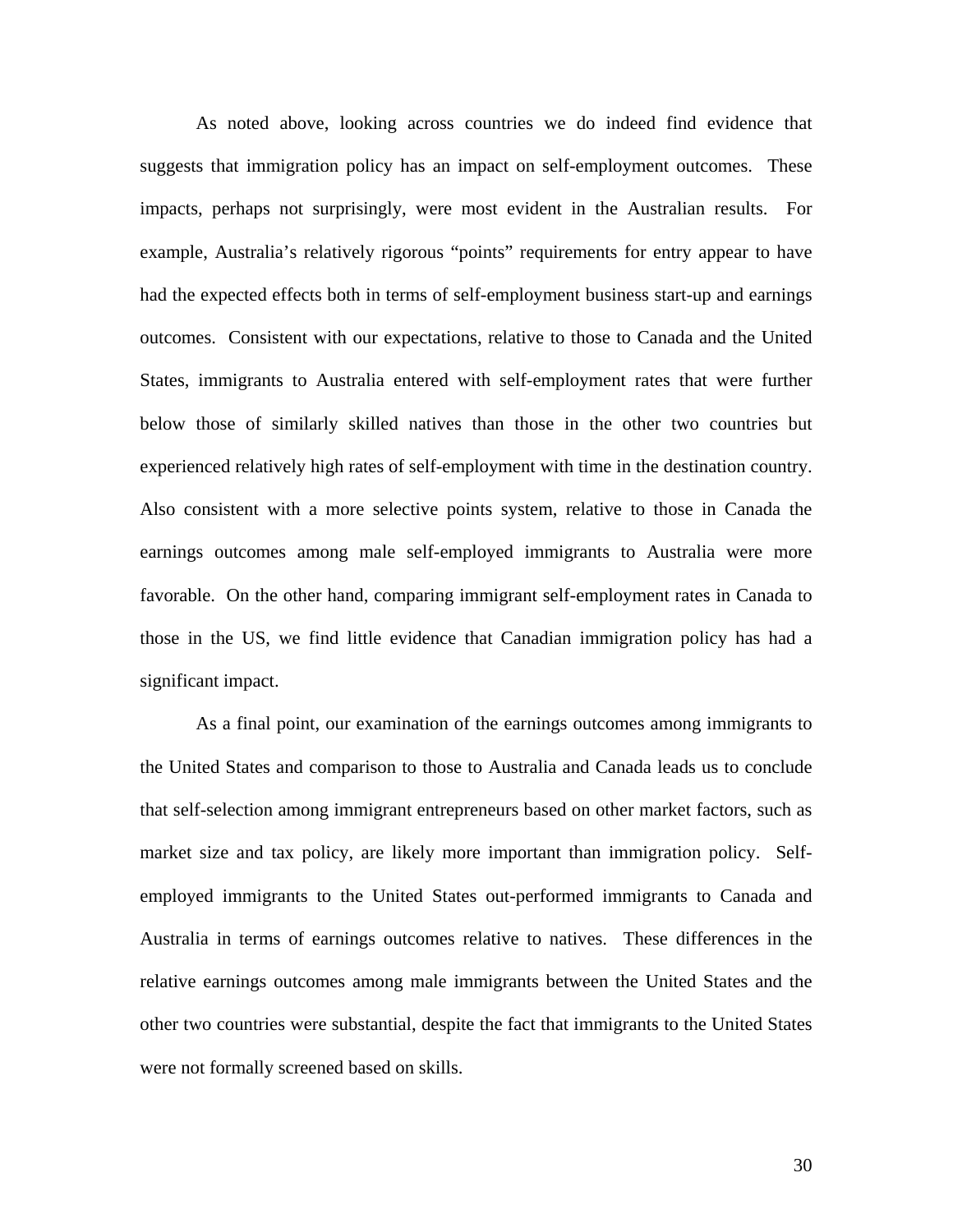### **Bibliography**

Aldrich, H., J. Cater, T. Jones, D. McEvoy and P. Velleman. 1985. "Ethnic Residential Concentration and the Protected Market Hypothesis." *Social Forces*, 63, pp. 996-1009.

Antecol, Heather, Deborah A. Cobb-Clark, and Stephen J. Trejo. 2003a. "Immigration Policy and the Skills of Immigrants to Australia, Canada, and the United States." *Journal of Human Resources*, 38(1), pp. 192-218.

--------, 2003b, "The Skills of Female Immigrants to Australia, Canada, and the United States", *Host Societies and the Reception of Immigrants*, Jeffrey G. Reitz (ed.), San Diego: Center for Comparative Immigration Studies, pp. 327-359.

--------, 2004, "The History of Selective Immigration in Australia, Canada, and the United States", *Brussels Economic Review, Special Edition: Selective Immigration-Consequences for Source and Destination Countries*, forthcoming.

Antecol, Heather, Peter Kuhn, and Stephen Trejo. 2003. "Assimilation via Prices or Quantities? Labor Market Institutions and Immigrant Earnings Growth in Australia, Canada, and the United States," IZA Discussion Paper # 802.

Aronson, R.L., 1991. Self-Employment. ILR Press: Ithaca, N.Y.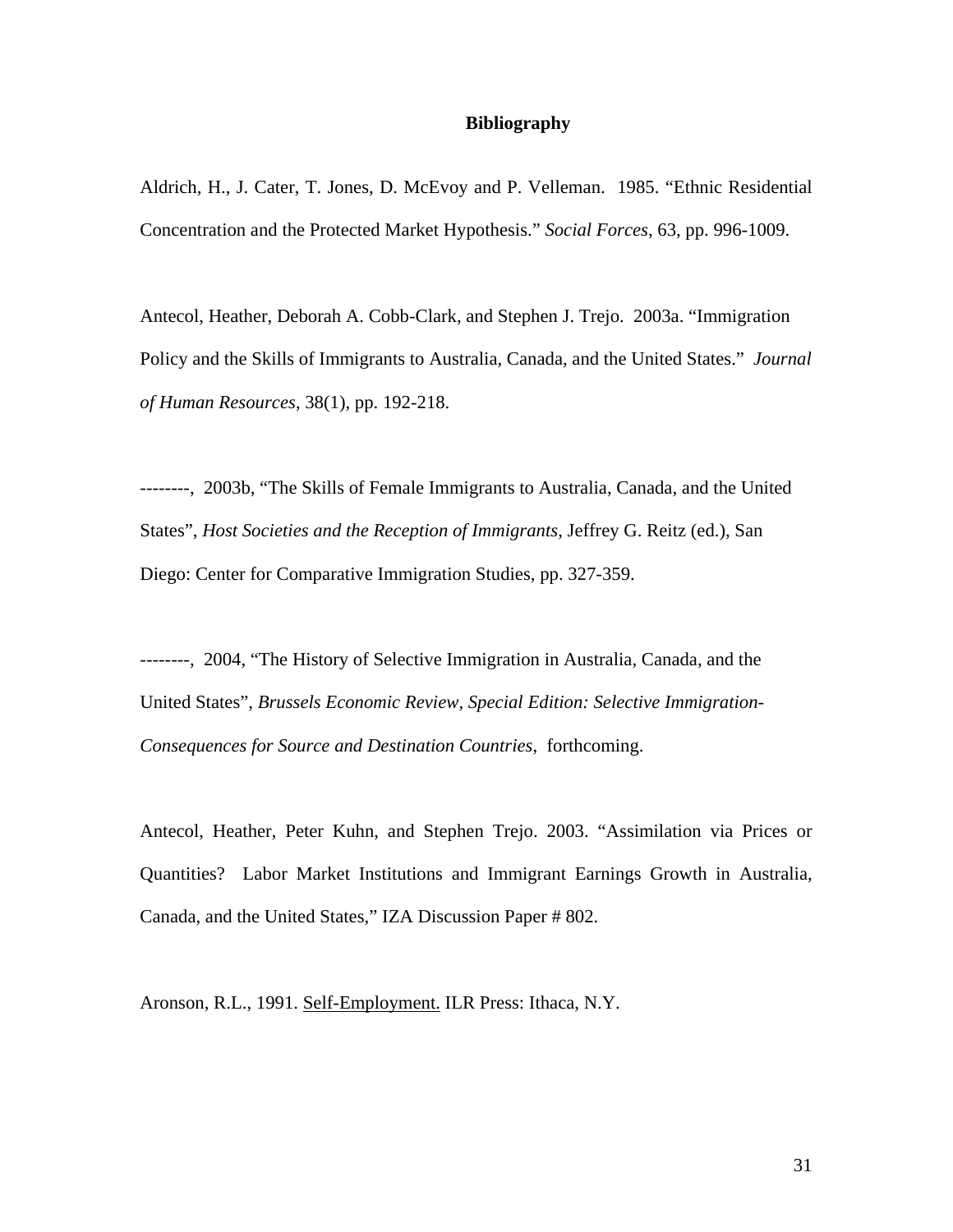Baker, M., and D. Benjamin. 1994. "The Performance of Immigrants in the Canadian Labor Market," *Journal of Labor Economics*, Vol. 12, No. 3 (July): pp. 369-405

Beach, C.M., and C. Worswick. 1993. "The Performance of Immigrants in the Canadian Labor Market," *Journal of Labor Economics*, 12 (July): pp. 369-405

Bloom, D, G. Grenier, and M. Gunderson. 1995. "The Changing Labor Market Position of Canadian Immigrants," *Canadian Journal of Economics*, 28: pp. 987-1005

Borjas, G., 1985. "Assimilation, Changes in Cohort Quality and the Earnings of Immigrants," *Journal of Labor Economics* 3: pp. 463-489

--------, 1986. "The Self-Employment Experience of Immigrants," *The Journal of Human Resources*, Vol. 21, No. 4 (Autumn): pp. 485-506

--------, 1993. "Immigration Policy, National Origin and Immigrant Skills: A Comparison of Canada and the United States," in Small Differences That Matter: Labor Markets and Income Maintenance in Canada and the United States, eds. D. Card and R. Freeman. Chicago: University of Chicago Press.

--------, 1995. "Assimilation and Changes in Cohort Quality Revisited: What Happened to Immigrant Earnings in the 1980s?," *Journal of Labor Economics*, Vol. 13, No. 2 (April): pp. 201-245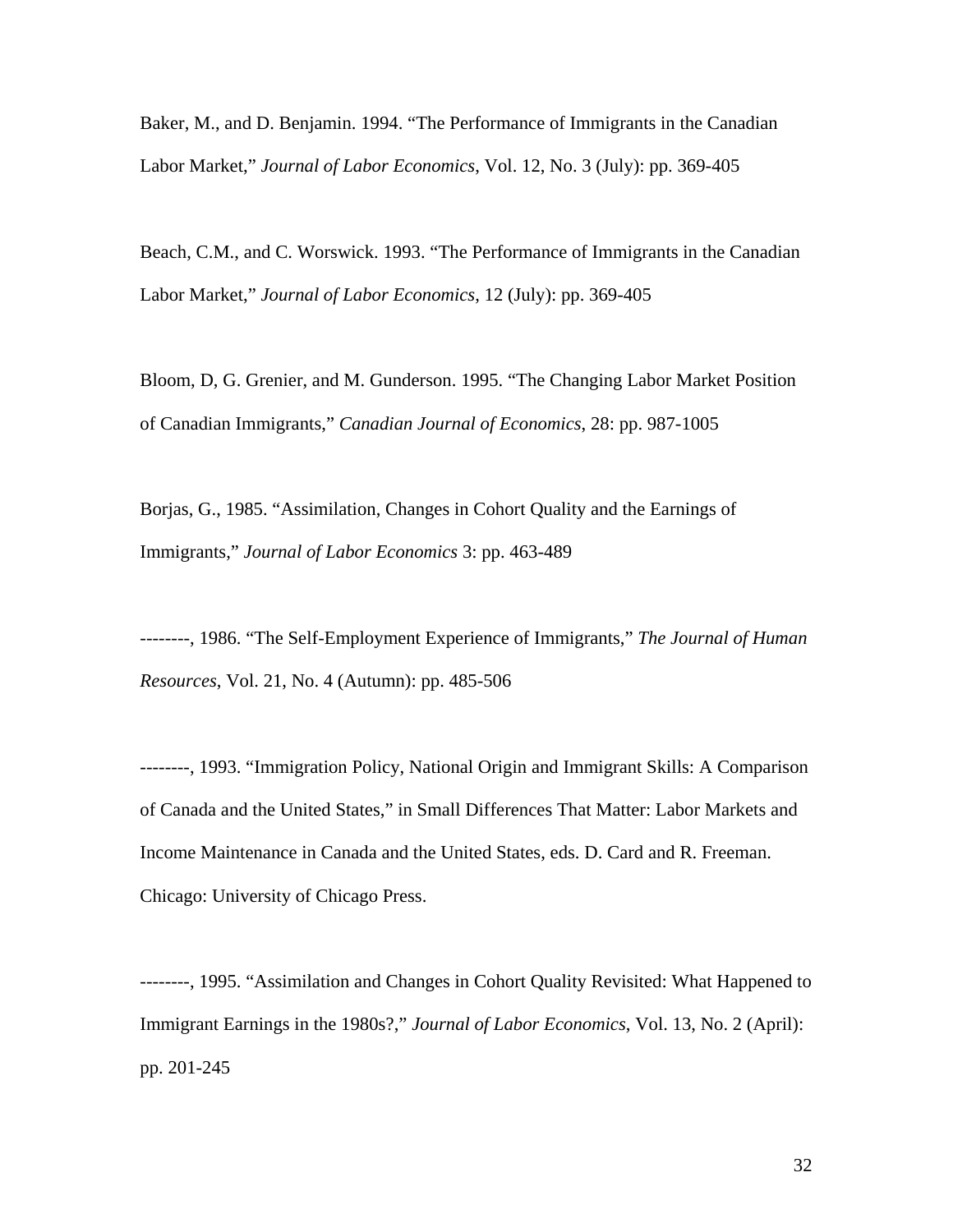Briggs, V.M., Jr. 1984. Immigration Policy and the American Labor Force, Baltimore: Johns Hopkins University Press

Borjas, G. and S. Bronars 1989. "Consumer Discrimination and Self-Employment," *Journal of Political Economy* 97: pp. 581-605

Boyd, R. L., 1990 "Black and Asian Self-Employment in Large Metropolitan Areas: A Comparative Analysis," *Social Problems*, 37, pp. 258-69.

Carroll, G. R. and E. Mosakowski, 1987 "The Career Dynamics of Self-Employment," *Administrative Sciences Quarterly*, 32, pp. 570-89.

Chiswick, B.R., 1978. "The Effect of Americanization on the Earnings of Foreign-Born Men," *Journal of Political Economy*, 86, pp. 897-921.

--------, 1986. "Immigration Policy, Source Countries and Immigrant Skills: Australia, Canada and the United States," in The Economics of Immigration, Proceedings of the Conference held at the Australian National University. Canberra: Australian Government Printing Service.

Clark, K. and S. Drinkwater, 1998. "Ethnicity and Self-Employment in Britain," *Oxford Bulletin of Economics and Statistics,* 60: pp. 383-407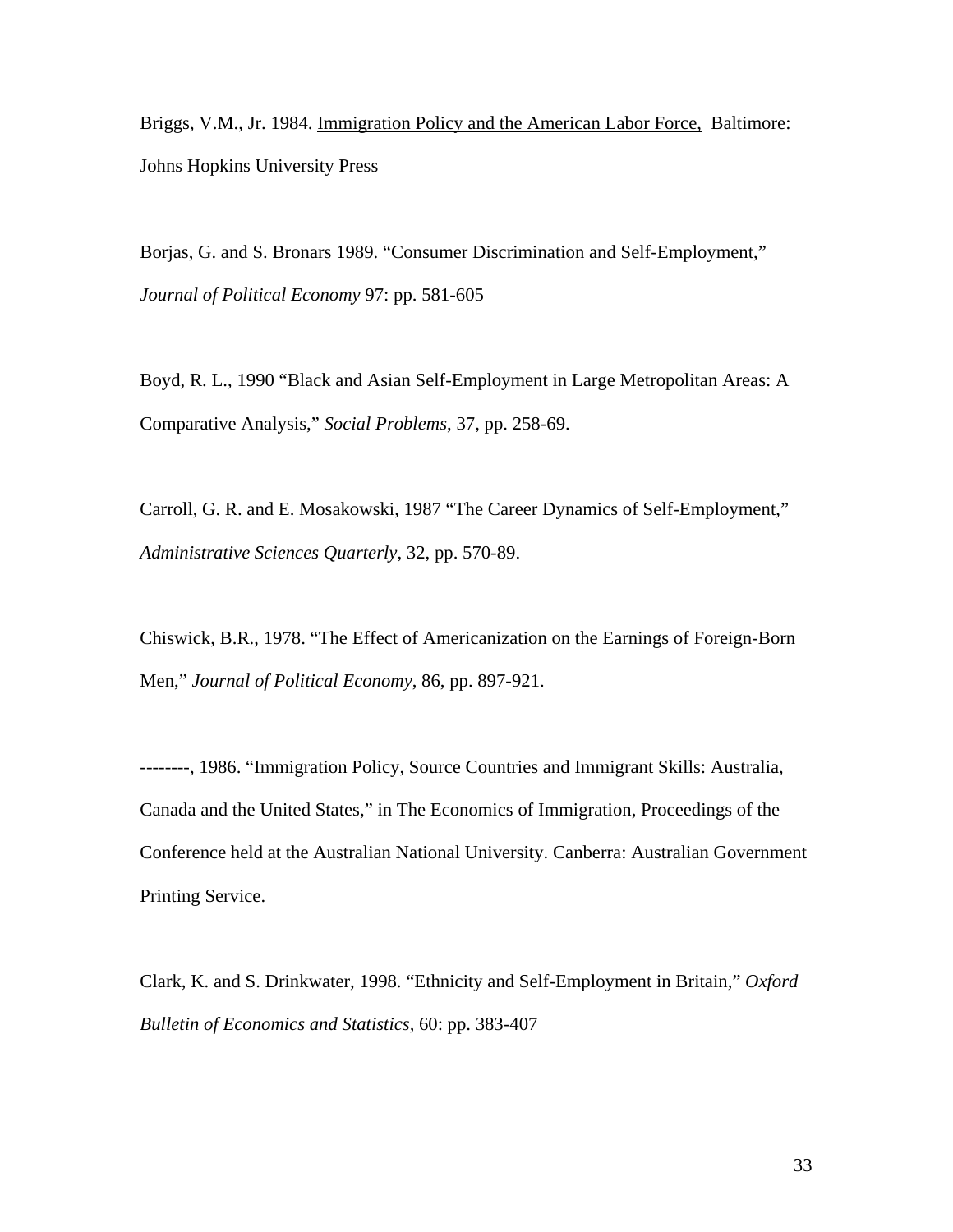--------, 2000. "Pushed Out or Pulled In? Self-Employment Among Ethnic Minorities in England and Wales," *Labour Economics*, Vol. 7, pp. 603-28

--------, 2002. "Enclaves, Neighbourhood Effects and Employment Outcomes: Ethnic Minorities in England and Wales," *Journal of Population Economics*, Vol. 15, pp. 5-29

Fairlie, R. and Bruce Meyer. 1996. "Ethnic and Racial Self-Employment Differences and Possible Explanations", *Journal of Human Resources,* Vol.31, No. 4, pp. 757-793.

Fairlie, R. and C. Woodruff, 2004. "Mexican Entrepreneurship: A Comparison of Selfemployment in Mexico and the United States", Working Paper, University of California Santa Cruz

Flota, C. and M.T. Mora, 2001 "The Earnings of Self-Employed Mexican-Americans along the US-Mexico Border," *Annals of Regional Science*, 35, pp. 483-99.

Green, A. G., 1995 "A Comparison of Canadian and U.S. Immigration Policy in the Twentieth Century," in Diminishing Returns, ed. D. DeVoretz. Toronto: CD Howe Institute and Laurier Institution

Green, A. G., and D.A. Green, 1995 "Canadian Immigration Policy: The Effectiveness of the Point System and Other Instruments," *Canadian Journal of Economics*, 28, pp. 1006- 41.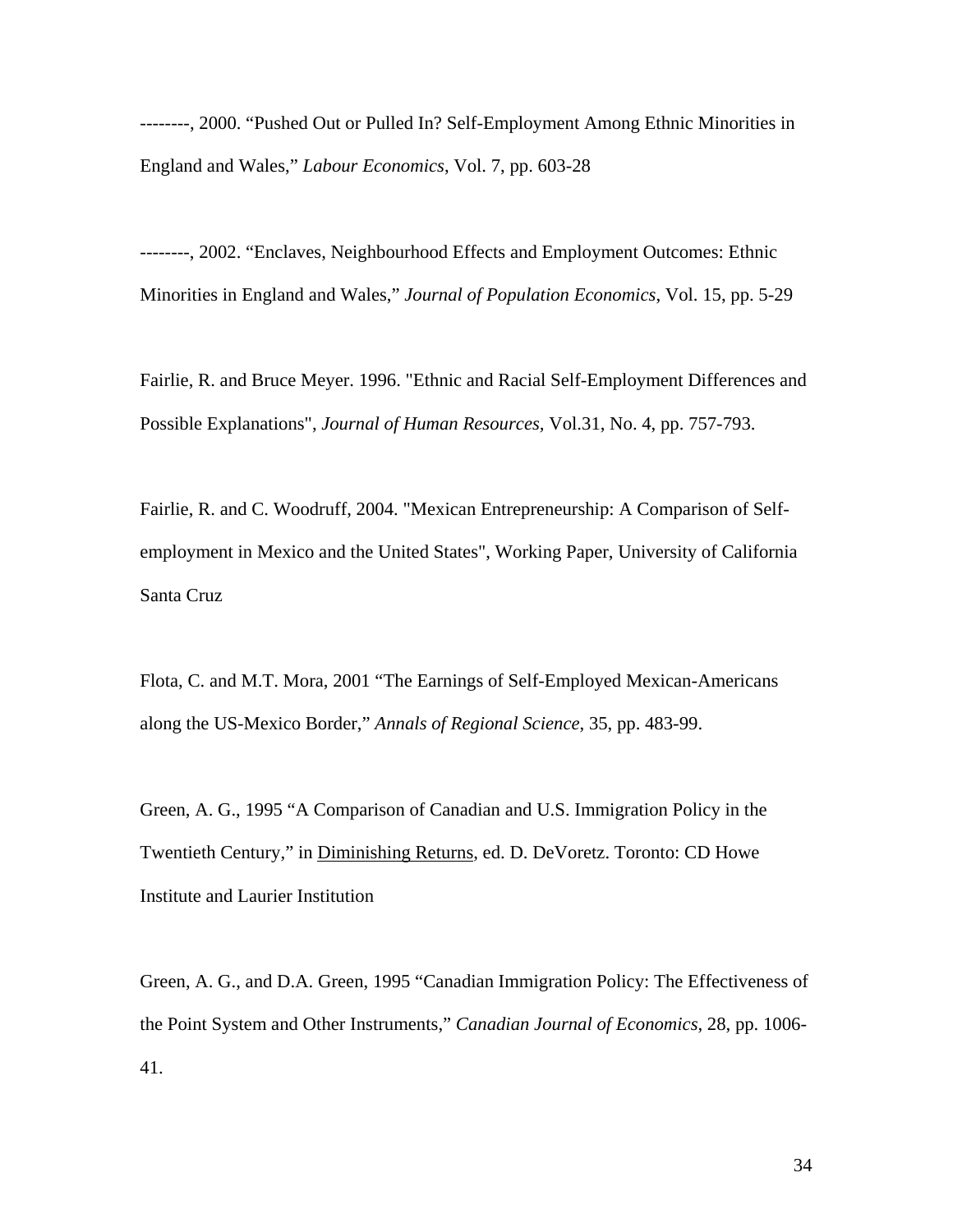Lalonde, Robert J., and Robert Topel. 1992 "The Assimilation of Immigrants in the US Labor Market," In Immigration and the Workforce, edited by George J. Borjas and Richard Freeman. Chicago: University of Chicago Press.

Le, A.T. 2000 "The Determinants of Immigrant Self-Employment in Australia," *International Migration Review*, 13, pp. 183-214.

Lester, L. and Sue Richardson, 2004 "A Comparison of Australian and Canadian Immigration Policies and Labour Market Outcomes," Report to the Department of Immigration and Multicultural and Indigenous Affairs: Commonwealth of Australia.

Li, Peter, 1998 The Chinese in Canada, Second Edition Toronto: Oxford University Press

Light, I., 1972 Ethnic Entrepreneurs in America, Berkeley, CA: University of California Press

--------, 1984. "Immigrant and Ethnic Enterprise in North America," *Ethnic and Racial Studies*, Vol. 7, pp. 195-216

Light, I. and E. Bonacich, 1988 Immigrant Entrepreneurs: Koreans in Los Angeles 1965- 1982, Berkeley, CA: University of California Press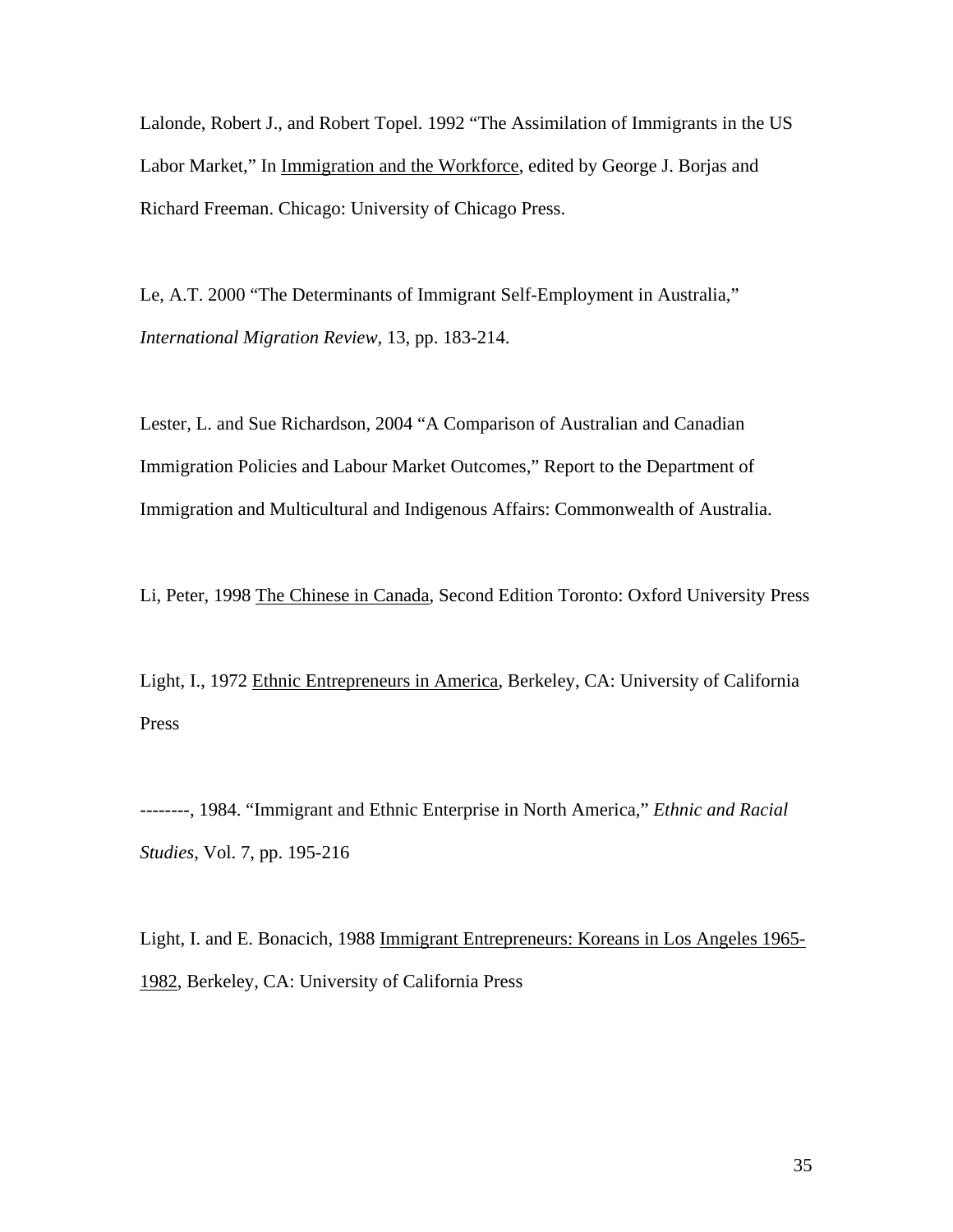Light, I. and C. Rosenstein, 1995 Race, Ethnicity and Entrepreneurship in Urban America, New York: Aldine de Gruyter

Lofstrom, M. 2002, "Labor Market Assimilation and the Self-Employment Decision of Immigrant Entrepreneurs," *Journal of Population Economics*, 15, pp. 83-114

Mata, F. and Ravi Pendakur, 1998 "Immigration, Labour Force Integration and the Pursuit of Self-Employment," RIIM working paper #98-05

Metcalf, H., T. Mohood and S. Virdee, 1996, Asian Self-Employment: The Interaction of Culture and Economics, London: Policy Studies Institute

Miller, P.W. 1999, "Immigration Policy and Immigrant Quality: The Australian Points System", *American Economic Review*, Vol. 89, No. 2, pp. 192-197

Min, P.G., 1984 "From White Collar Occupations to Small Business: Korean Immigrants' Occupational Adjustment", *The Sociological Quarterly*, Vol. 25, pp. 333- 352

--------, 1988. "Ethnic Business Enterprise: Korean Small Business in Atlanta," New York: Center for Migration Studies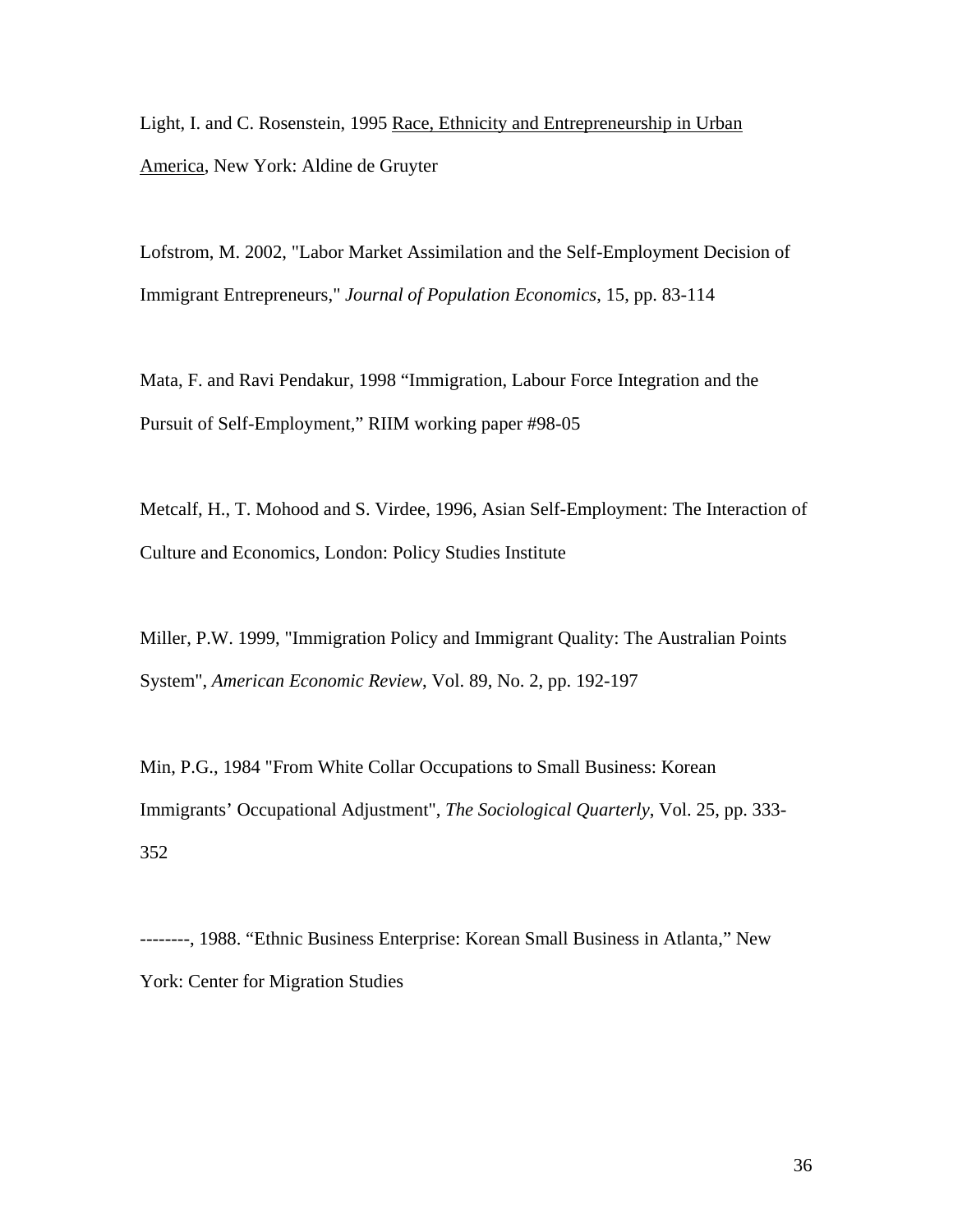Moore, R.L., 1983 "Employer Discrimination: Evidence from Self-Employed Workers," *Review of Economics and Statistics*, 655, pp. 496-501

Parker, S. C., 2004 The Economics of Self-Employment and Entrepreneurship, Cambridge: Cambridge University Press

Phizacklea, A., 1988, "Entrepreneurship, Ethnicity and Gender", Ch.2 in Enterprising Women, eds. S. Westwood and P. Bhachu., London: Routledge

Rafiq, M., 1992, "Ethnicity and Enterprise: A Comparison of Muslim and Non-Muslim Owned Asian Businesses in Britain", *New Community*, 19, pp. 43-60

Razin, E. and A. Longlois, 1996, "Metropolitan Characteristics and Entrepreneurship Among Immigrants and Ethnic Groups in Canada", *International Migration Review*, 30, pp. 703-27

Schuetze, H.J., 2000, "Taxes, Economic Conditions and Recent Trends in Male Self-Employment: A Canada-U.S. Comparison", *Labour Economics*, 7, pp. 507-544

--------, 2004, "Tax Policy and Entrepreneurship", *Swedish Economic Policy Review*, Vol. 11, No. 2.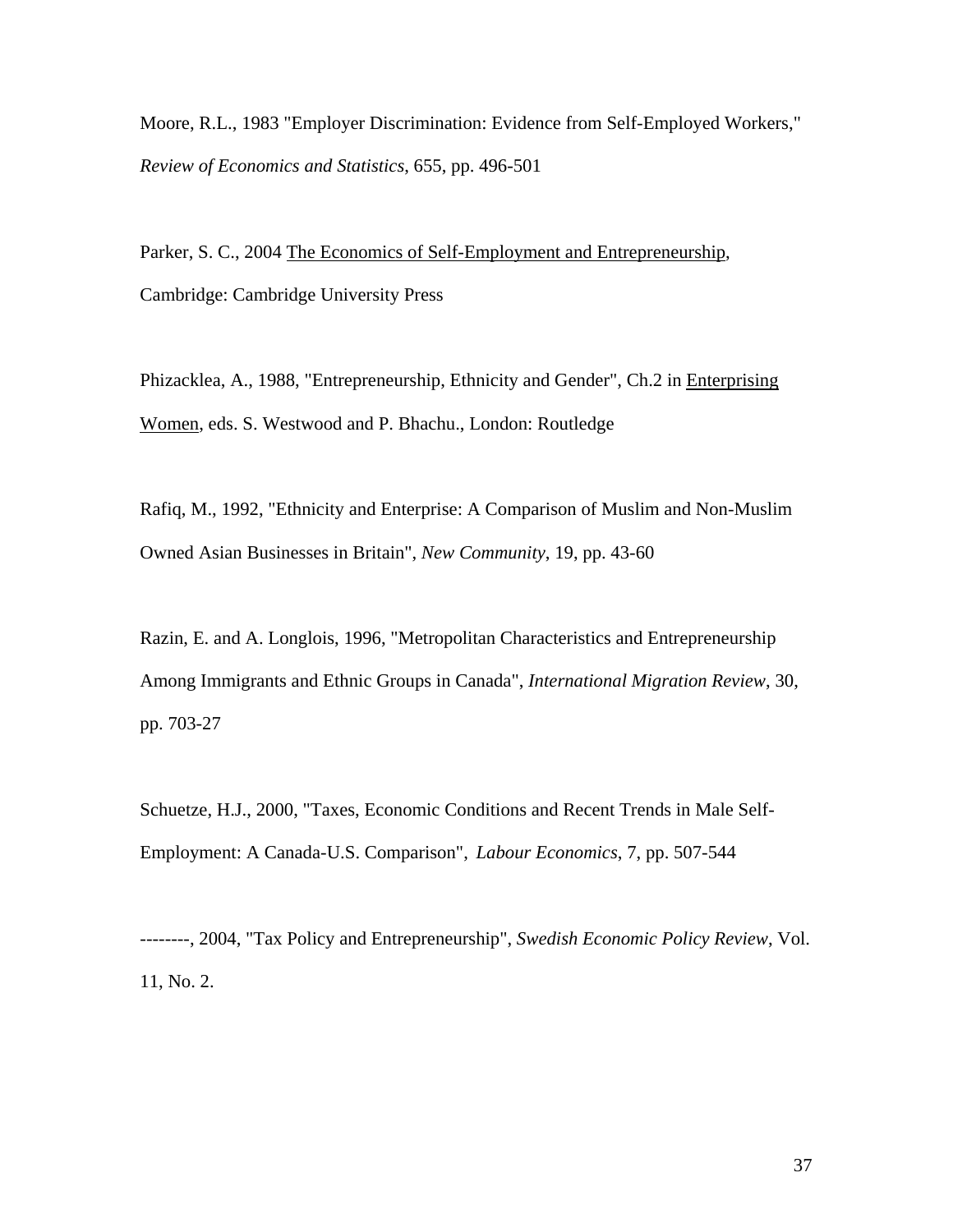--------, 2005, "The Self-Employment Experience of Immigrants to Canada", University of Victoria working paper.

Sowell, T., 1981, Markets and Minorities, New York: Basic Books

Wong, L. and Michele Ng. 2002. "The Emergence of Small Transnational Enterprise in Vancouver: The Case of Chinese Immigrant Entrepreneurs," *International Journal of Urban and Regional Research*. 26 (3): 508-530

Yuengert, A.M. 1995 "Testing Hypothesis of Immigrant Self-Employment," The Journal of Human Resources, Vol. 30, No. 1 (Winter): pp. 194-204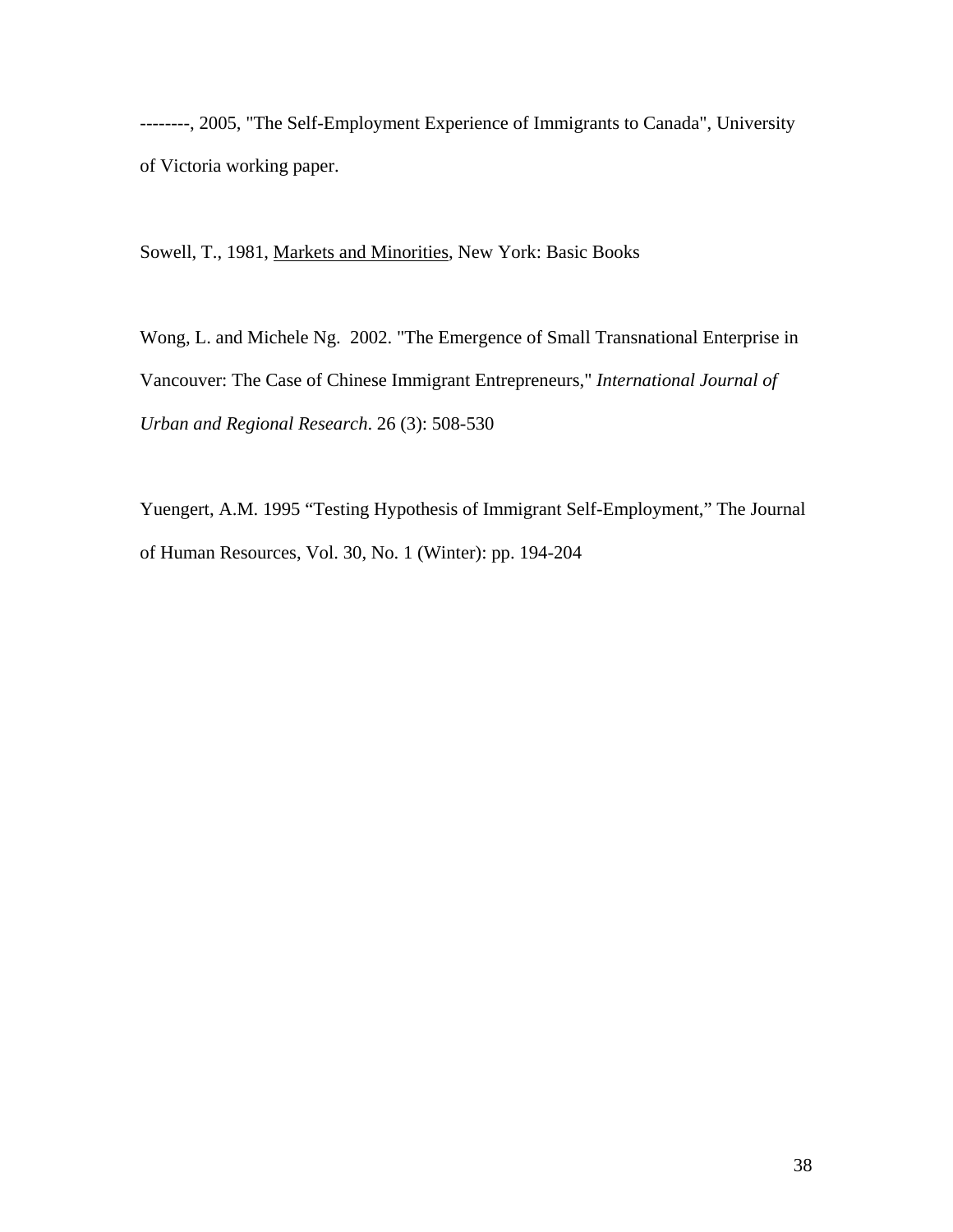#### **Endnotes**

 $2^{2}$  Borjas (1986) and Lofstrom (2002) examine data on the US. However, because these studies are limited to a single country over a limited period of time they do not provide much insight into the roles of immigration policy and other institutional/market factors in the start-up process – a topic of focus in this chapter. Schuetze (2005), which most closely resembles the current study, focuses on self-employment outcomes of immigrants through time in both Canada and the United States.

<sup>3</sup> A number of studies have made use of this setting. See, for example, Chiswick (1987), Antecol, Cobb-Clark, and Trejo (2003a) and (2003b), and Antecol, Kuhn and Trejo (2003).

<sup>4</sup> See, for example, Borjas (1985) or LaLonde and Topel (1992).

<sup>5</sup> Examples include Chiswick (1987), Duleep and Regets (1992), Borjas (1993), and Antecol, Cobb-Clark and Trejo (2003).

<sup>6</sup> Much of this section is based on previous work by Antecol, Cobb-Clark and Trejo (2003).

<sup>7</sup> The debate, (see Duleep and Sanders, 1992; Borjas, 1993; and Antecol, Cobb-Clark and Trejo, 1993), centers around the issue of whether or not it was the introduction of the points systems in Canada and Australia which led to the shift in observable skills (such as, education levels) of immigrants. The fact that the shifts in skill occurred, however, is of central interest to the current chapter, not the reason for the shift per se.

 $8$  Perhaps because of the more stringent evaluation of skilled immigrants to Australia, Chiswick (1987) finds the average levels of education highest among Australian immigrants.

<sup>9</sup> Antecol, Cobb-Clark, and Trejo (2003a, 2003b) find similar results using the 1990/91 censuses for Australia, Canada and the US. However, once immigrants from Central/South America are excluded, the skill levels of immigrants are similar across the three countries.

 $10$  See Parker (2004), pg. 73 for a review of this literature.

<sup>11</sup> Other categories are available to those who are sponsored by an Australian State/Territory. For more information go to www.immi.gov.au.

<sup>&</sup>lt;sup>1</sup> See Light and Rosenstein, 1995 and Parker, 2004, for a more thorough discussion of the literature.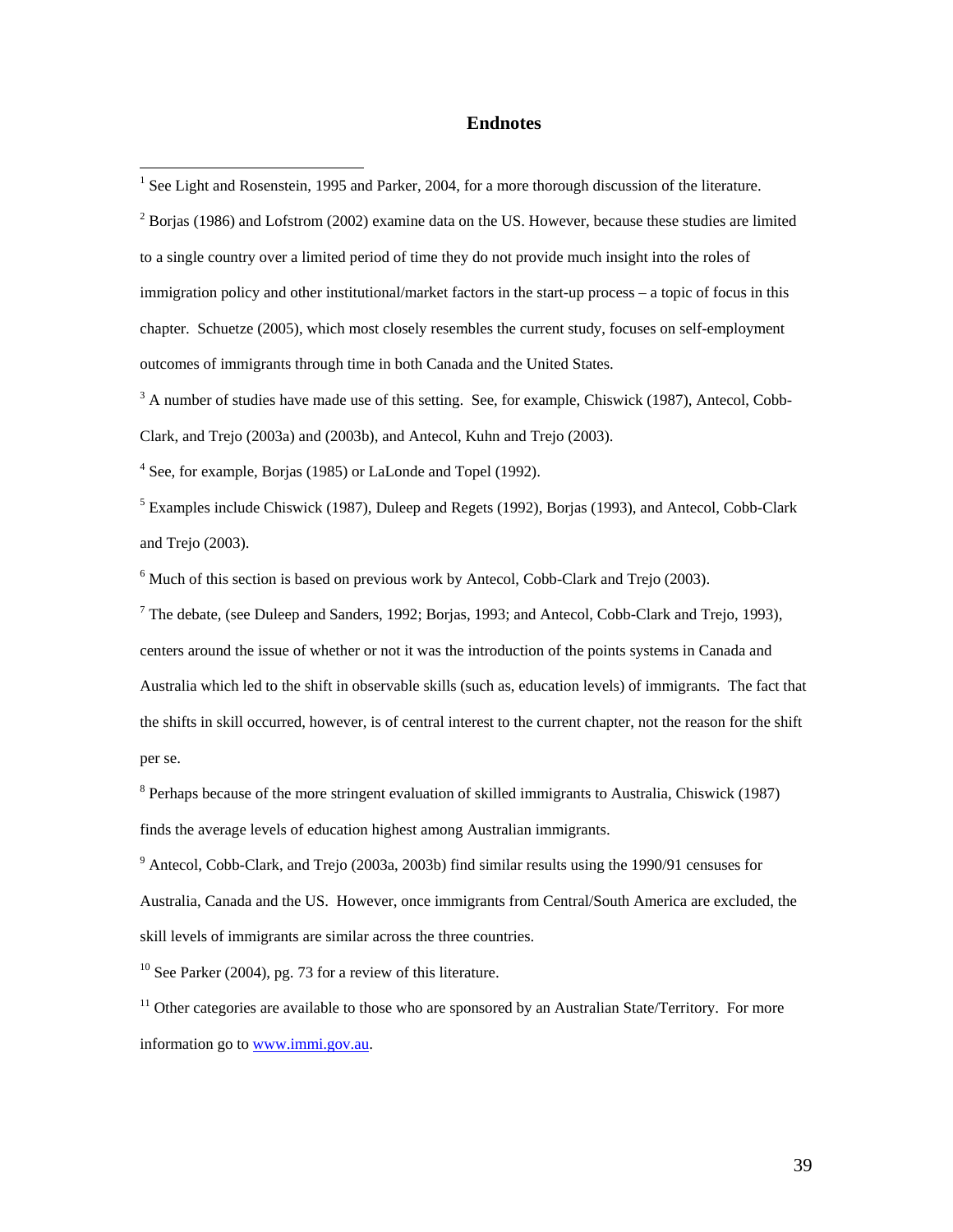$12$  A minimum amount of investment capital is required for those entering under the investor and entrepreneur categories.

 $13$  This is not the case for "investors" in either country.

 $14$  Lester and Richardson (2004) provide a good comparison of the two countries' immigration policies.

<sup>15</sup> For this estimate to be unbiased it must be assumed that cohort specific fixed effects are equal across time. This may not be true in this setting if, for example, the composition of the cohort changes through the remigration of immigrants based on skills.

 $16$  By "start-up" we mean not necessarily that the firm itself is newly created (we do not observe this) but that the immigrant owner is new to a given venture in the destination country.

<sup>17</sup> However, as in Schuetze (2005), the results here are similar when the base group is comprised of previous immigrants. These results are available from the authors upon request.

<sup>18</sup> Because detailed information on year of arrival for immigrants in regions determined to have too few observations to protect confidentiality are unavailable, data drawn from the Canadian census files is restricted to Quebec, Ontario and the Western Provinces.

 $19$  In particular, the year of arrival information in the 2001 Australian Census is not detailed enough to analyze using the empirical framework laid out in Section 3.

 $^{20}$  Data limitations prohibit us from identifying individuals in the armed forces in Australia.

<sup>21</sup> In Australia, the samples are restricted to individuals aged 20 to 54 in 1981 and to those aged 30 to 64 in 1991 because of data limitations.

 $^{22}$  Agricultural industries include agricultural production and services, forestry, fishing, hunting and trapping.

 $^{23}$  To account for aging of the cohorts of workers, unlike in the regression data, we restrict attention to individuals aged 18-54 (20-54 in Australia) in all years.

 $24$  For ease of exposition, we will refer to particular immigrant cohorts using the year intervals that pertain to the Australian and Canadian data, with the implied understanding that in the U.S. data the actual cohort intervals begin and end one year earlier.

 $25$  See Aronson, 1991 and Parker, 2004, for reviews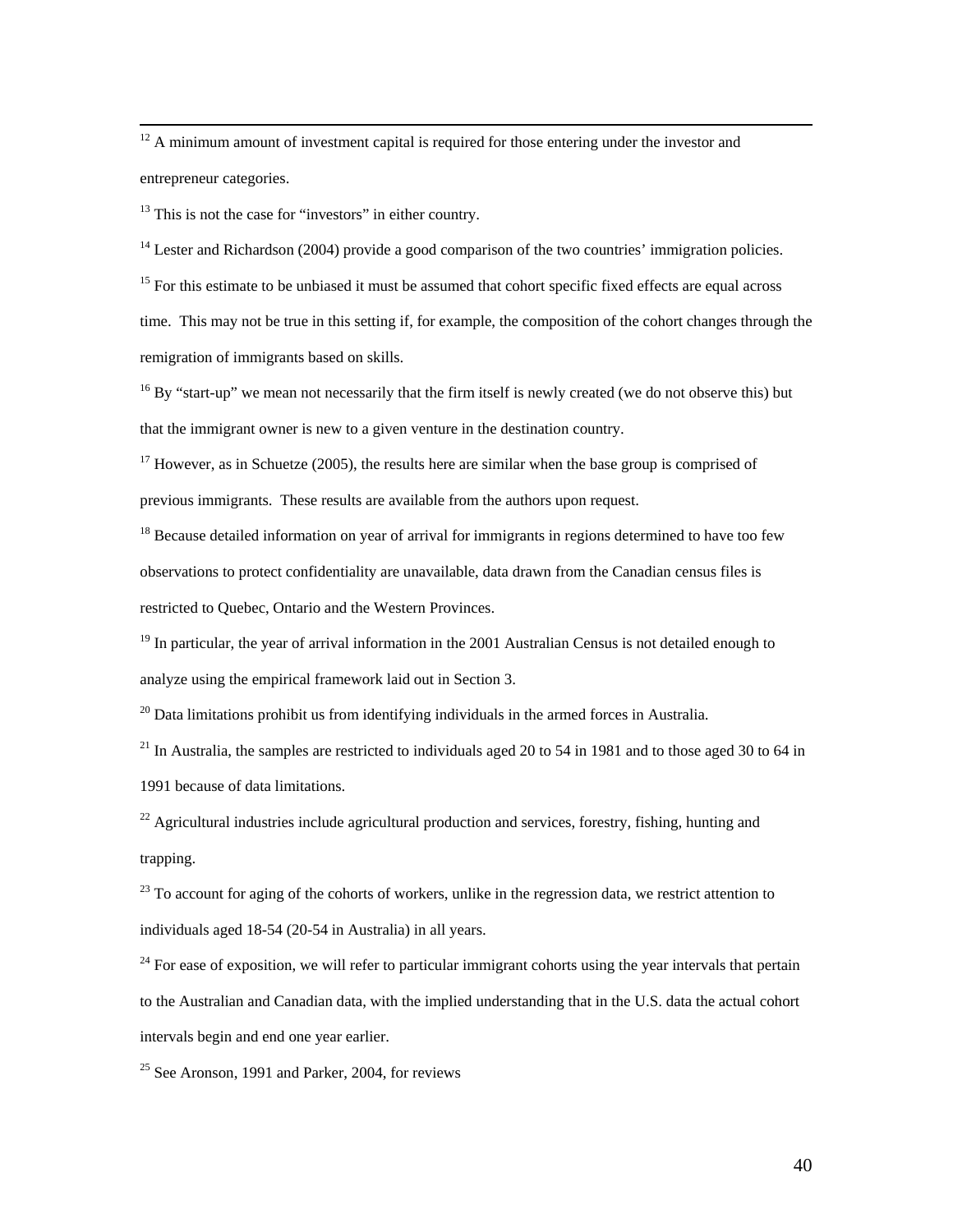<sup>26</sup> Examples include Chiswick, 1978; Borjas, 1985, 1995; Beach and Worswick, 1993; and Green and Green, 1995

 $^{27}$  In essence, the period effect is estimated from natives, and this information is used to identify cohort and assimilation effects for immigrants.

 $28$  The full set of regression results are available from the authors upon request.

<sup>29</sup> In Australia, we restrict the sample to respondents who worked 16 (15) or more hours in their main job in the reference week in 1981 (1991).

 $30$  In Australia, all variables pertain to the reference week, therefore, we continue to define self-employment as described in Section 4.

<sup>31</sup> The results reported here include those with self-employment income comprising 25 percent or more of the previous year's earnings. However, the results are not sensitive to this cut-off – in part because the incidence of individuals with multiple sources of income is relatively rare.

 $32$  Unfortunately, the Australian census does not distinguish an individual's earnings from his other sources of income, so for Australia we are forced to use weekly personal income as our proxy for wages.

 $33$  While the income measure in Australia is categorical, we convert it into a continuous variable by assigning each individual the midpoint of his income category. To ensure this does not effect our results, we estimate the model using both interval and censored regression. The results are similar and available upon request.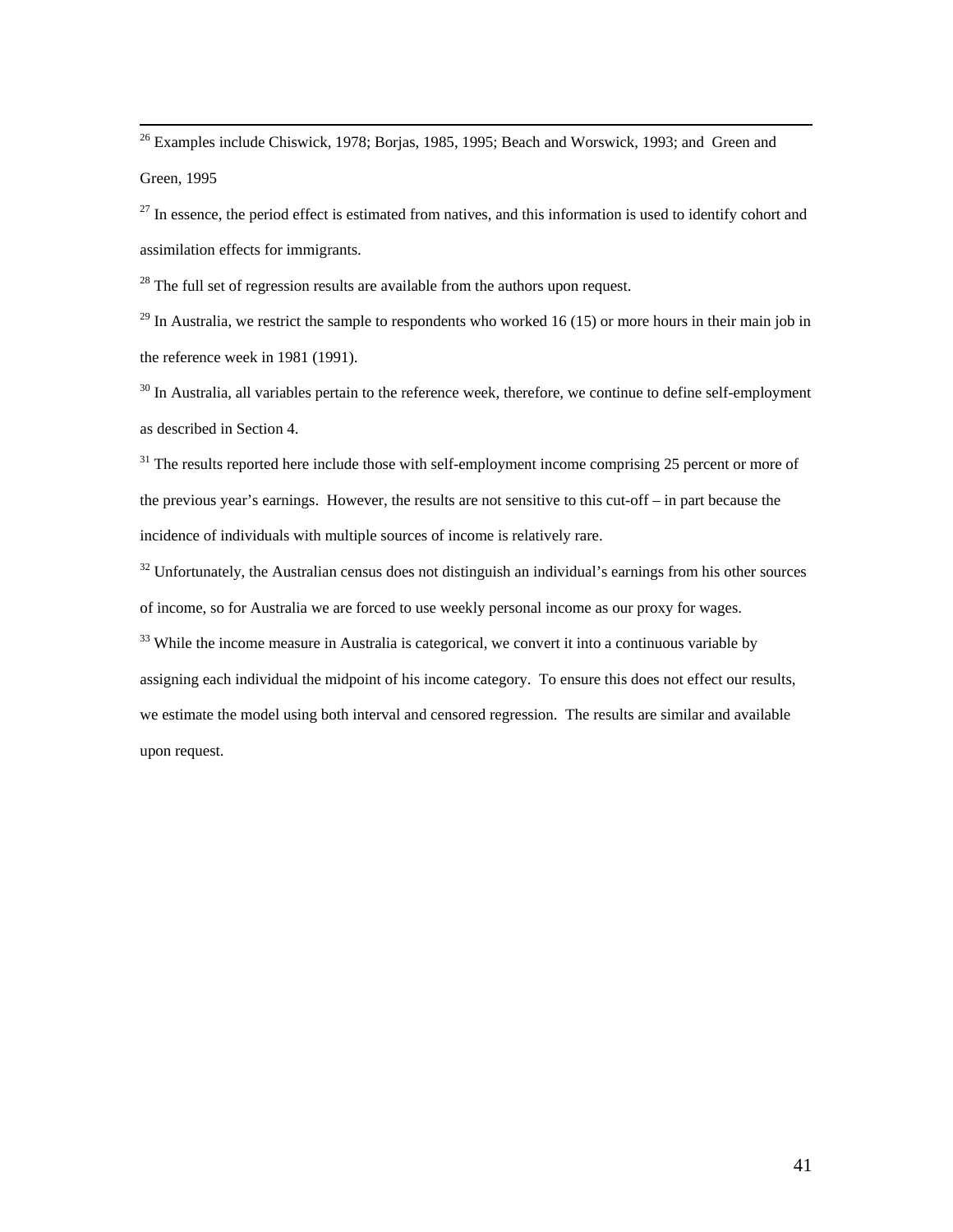|                   | <b>Australia</b> |         |         | Canada   | U.S.     |          |  |
|-------------------|------------------|---------|---------|----------|----------|----------|--|
|                   | 1981             | 1991    | 1981    | 1991     | 1980     | 1990     |  |
| <b>Natives</b>    | 0.136            | 0.179   | 0.099   | 0.117    | 0.102    | 0.110    |  |
|                   | (0.343)          | (0.384) | (0.299) | (0.321)  | (0.302)  | (0.312)  |  |
|                   | [17389]          | [21068] | [62379] | [104923] | [727852] | [788906] |  |
| <b>Immigrants</b> | 0.153            | 0.204   | 0.145   | 0.163    | 0.114    | 0.117    |  |
|                   | (0.360)          | (0.403) | (0.352) | (0.369)  | (0.318)  | (0.321)  |  |
|                   | [6344]           | [7591]  | [17016] | [26325]  | [130510] | [221569] |  |
| <b>Cohort</b>     |                  |         |         |          |          |          |  |
| <b>Pre 1961</b>   |                  |         | 0.177   | 0.192    | 0.158    | 0.161    |  |
|                   |                  |         | (0.309) | (0.394)  | (0.364)  | (0.367)  |  |
|                   |                  |         | [68976] | [4459]   | [32093]  | [22925]  |  |
| 61-65             |                  |         | 0.147   | 0.195    | 0.139    | 0.148    |  |
|                   |                  |         | (0.354) | (0.397)  | (0.346)  | (0.355)  |  |
|                   |                  |         | [1960]  | [2150]   | [17348]  | [17561]  |  |
| 66-70             | 0.171            | 0.240   | 0.140   | 0.176    | 0.123    | 0.142    |  |
|                   | (0.377)          | (0.427) | (0.347) | (0.380)  | (0.328)  | (0.349)  |  |
|                   | [4686]           | [3430]  | [3539]  | [4792]   | [22825]  | [23476]  |  |
| 71-75             | 0.108            | 0.182   | 0.114   | 0.162    | 0.100    | 0.143    |  |
|                   | (0.310)          | (0.386) | (0.318) | (0.369)  | (0.301)  | (0.350)  |  |
|                   | [837]            | [1053]  | [3100]  | [5018]   | [27351]  | [30027]  |  |
| 76-80             | 0.094            | 0.247   | 0.087   | 0.158    | 0.061    | 0.129    |  |
|                   | (0.292)          | (0.432) | (0.282) | (0.365)  | (0.239)  | (0.335)  |  |
|                   | [821]            | $[777]$ | [1820]  | [3483]   | [30893]  | [36242]  |  |
| 81-85             |                  | 0.174   |         | 0.148    |          | 0.101    |  |
|                   |                  | (0.379) |         | (0.355)  |          | (0.301)  |  |
|                   |                  | [876]   |         | [2675]   |          | [45988]  |  |
| 86-91             |                  | 0.129   |         | 0.108    |          | 0.059    |  |
|                   |                  | (0.336) |         | (0.310)  |          | (0.236)  |  |
|                   |                  | [1455]  |         | [3748]   |          | [45350]  |  |

# **Table 1. Self-Employment Rates of Men**

Notes:

• Samples in all years are restricted to men aged 18-54 (20-54 in Australia).

• Standard deviations in parentheses**.** 

• Number of observations in brackets.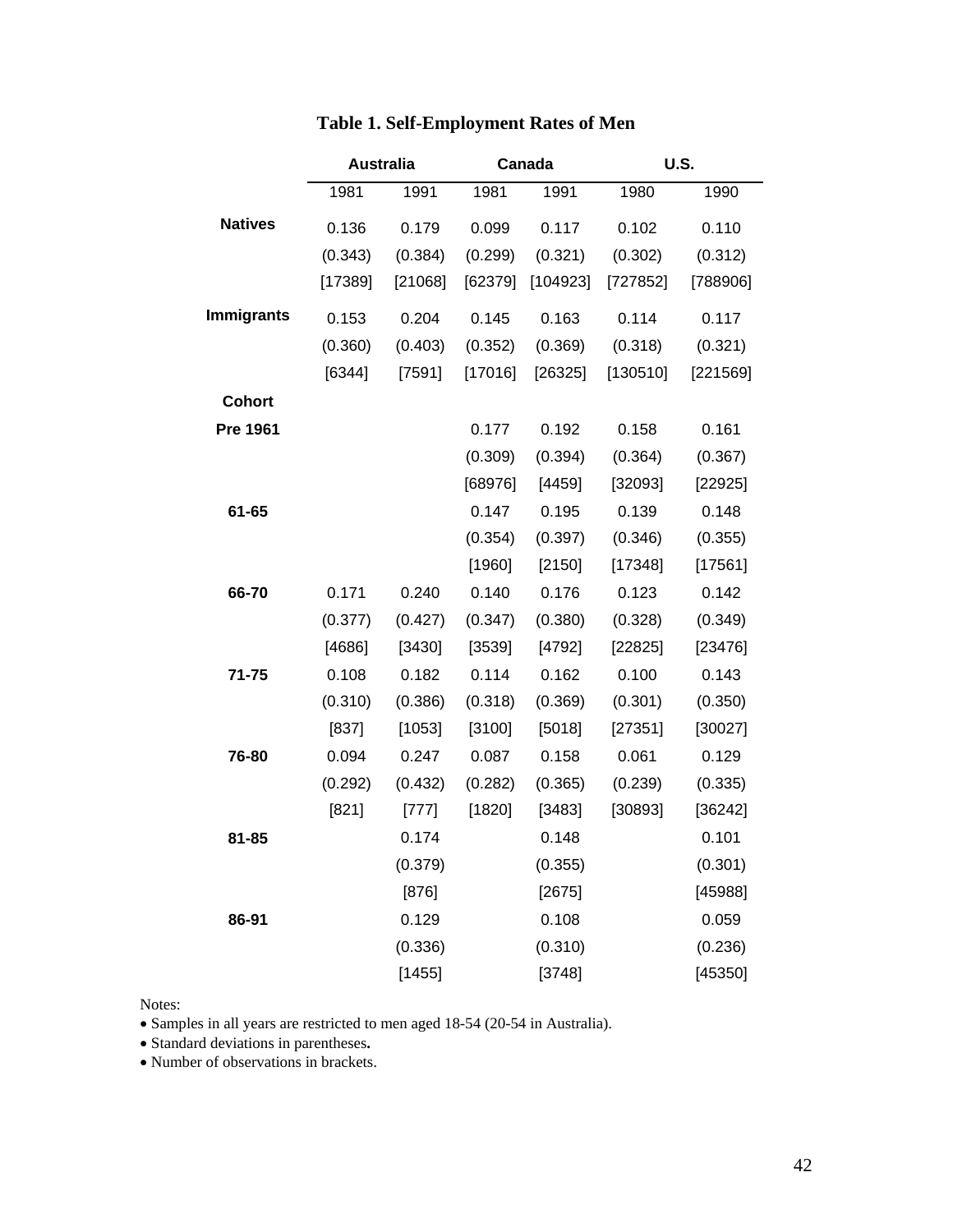|                              |          | Australia | Canada   |          | U.S.     |         |  |
|------------------------------|----------|-----------|----------|----------|----------|---------|--|
|                              | 1981     | 1991      | 1981     | 1991     | 1980     | 1990    |  |
| <b>Predicted Probability</b> | 0.182    | 0.235     | 0.136    | 0.148    | 0.122    | 0.127   |  |
| Natives*                     | (0.004)  | (0.003)   | (0.002)  | (0.001)  | (0.000)  | (0.000) |  |
| $GAP**$                      | $-0.052$ | $-0.071$  | $-0.022$ | $-0.029$ | $-0.038$ | -0.045  |  |
|                              | (0.014)  | (0.013)   | (0.009)  | (0.006)  | (0.002)  | (0.002) |  |

## **Table 2. Summary of Selected Trends in Predicted Values**

Notes:

\* The predicted probability of self-employment for a native with similar characteristics as the average immigrant in 1990/91.

\*\* The predicted probability "gap" in the self-employment rates between the most recent arrival cohort and a similar native.

• Standard errors derived from bootstrapping in parentheses.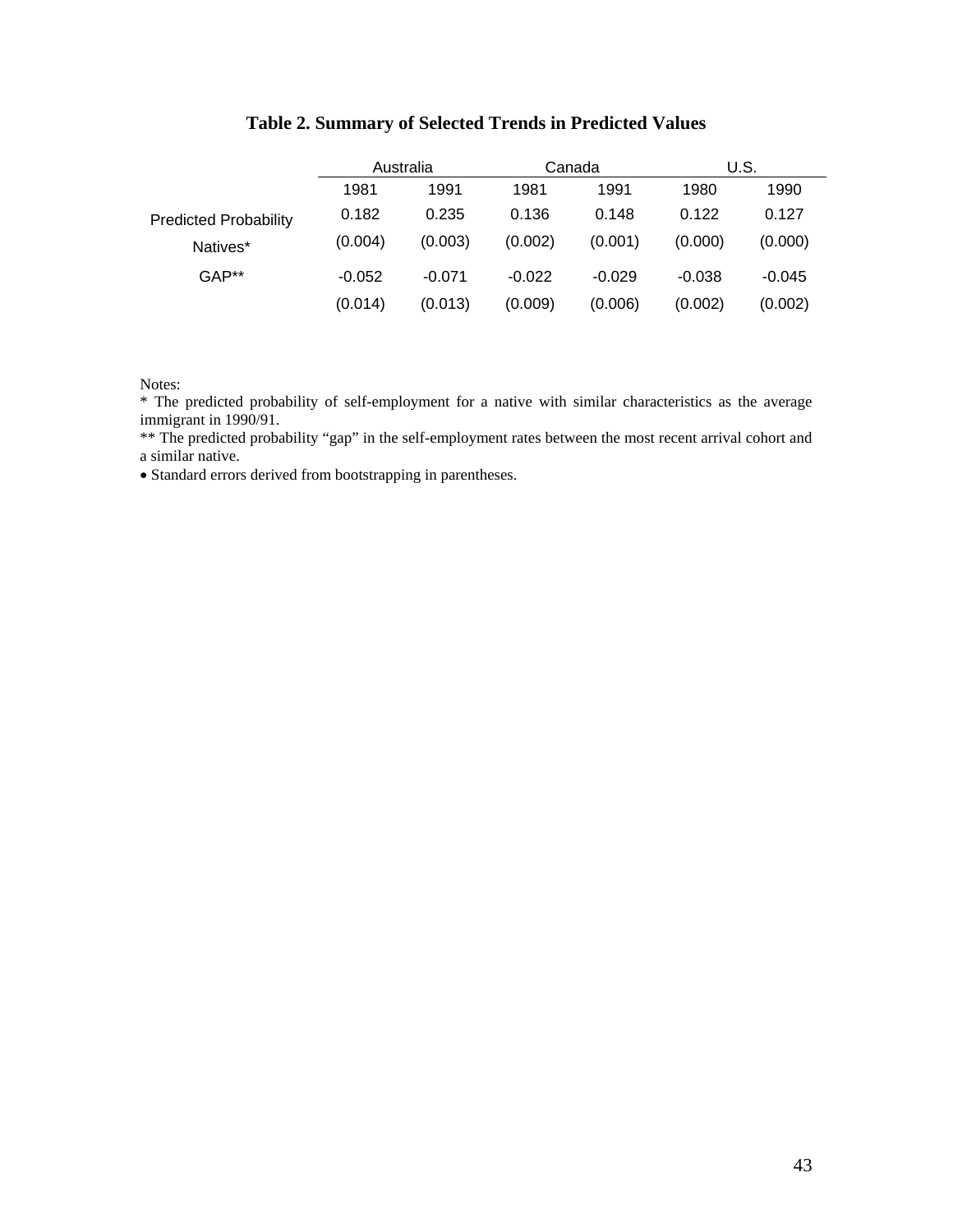|           | Australia                   |         |          |                 |          | Canada   |                   |          |                 | <b>U.S.</b> |          |                   |          |                 |          |
|-----------|-----------------------------|---------|----------|-----------------|----------|----------|-------------------|----------|-----------------|-------------|----------|-------------------|----------|-----------------|----------|
|           | Cross-<br><b>Unadjusted</b> |         |          | <b>Adjusted</b> |          | Cross-   | <b>Unadjusted</b> |          | <b>Adjusted</b> |             | Cross-   | <b>Unadjusted</b> |          | <b>Adjusted</b> |          |
|           | Section                     | Within  | Across   | Within          | Across   | Section  | Within            | Across   | Within          | Across      | Section  | Within            | Across   | Within          | Across   |
| $51 - 61$ |                             |         |          |                 |          | $-0.015$ | 0.009             | $-0.005$ | $-0.002$        | 0.007       | $-0.010$ | 0.000             | $-0.011$ | $-0.005$        | $-0.006$ |
|           |                             |         |          |                 |          | (0.009)  | (0.007)           | (0.007)  | (0.007)         | (0.007)     | (0.003)  | (0.003)           | (0.003)  | (0.003)         | (0.003)  |
| $61 - 71$ |                             |         |          |                 |          | 0.020    | 0.034             | $-0.014$ | 0.022           | $-0.002$    | $-0.015$ | 0.003             | $-0.018$ | $-0.002$        | $-0.013$ |
|           |                             |         |          |                 |          | (0.010)  | (0.011)           | (0.011)  | (0.011)         | (0.011)     | (0.003)  | (0.004)           | (0.003)  | (0.004)         | (0.003)  |
| 66-76     | $-0.030$                    | 0.061   | $-0.091$ | 0.007           | $-0.037$ | $-0.003$ | 0.023             | $-0.026$ | 0.011           | $-0.014$    | $-0.008$ | 0.018             | $-0.026$ | 0.013           | $-0.021$ |
|           | (0.019)                     | (0.010) | (0.019)  | (0.011)         | (0.020)  | (0.008)  | (0.009)           | (0.010)  | (0.009)         | (0.010)     | (0.003)  | (0.003)           | (0.003)  | (0.003)         | (0.003)  |
| $71 - 81$ | 0.020                       | 0.092   | $-0.072$ | 0.038           | $-0.018$ | 0.012    | 0.039             | $-0.026$ | 0.027           | $-0.015$    | 0.024    | 0.036             | $-0.011$ | 0.031           | $-0.006$ |
|           | (0.022)                     | (0.021) | (0.020)  | (0.021)         | (0.021)  | (0.010)  | (0.009)           | (0.010)  | (0.009)         | (0.010)     | (0.003)  | (0.003)           | (0.003)  | (0.003)         | (0.003)  |
| 76-86     | 0.110                       | 0.144   | $-0.035$ | 0.091           | 0.019    | 0.057    | 0.061             | $-0.004$ | 0.049           | 0.008       | 0.069    | 0.067             | 0.002    | 0.062           | 0.007    |
|           | (0.021)                     | (0.022) | (0.018)  | (0.023)         | (0.019)  | (0.029)  | (0.011)           | (0.010)  | (0.011)         | (0.010)     | (0.002)  | (0.003)           | (0.002)  | (0.003)         | (0.003)  |

# **Table 3. Decomposition of Changes in the Probability of Self-Employment**

Notes:

• For a description of the decomposition see text.

• Standard errors derived from bootstrapping in parentheses.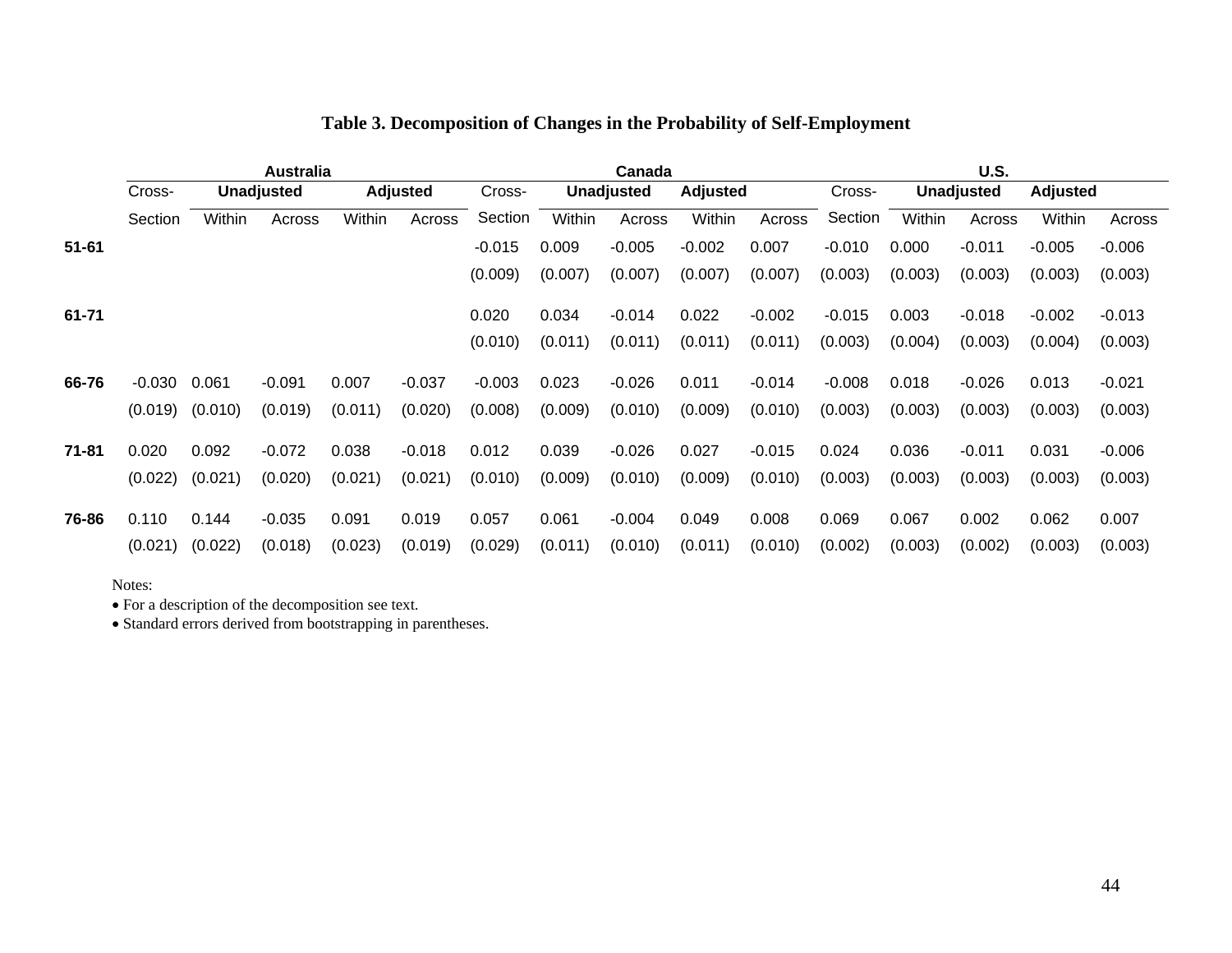|                   | <b>Australia</b> |         | Canada  |         | U.S.    |         |  |
|-------------------|------------------|---------|---------|---------|---------|---------|--|
|                   | 1981             | 1991    | 1981    | 1991    | 1980    | 1990    |  |
| <b>Natives</b>    | 6.155            | 6.125   | 6.408   | 6.325   | 6.283   | 6.168   |  |
|                   | (0.578)          | (0.749) | (0.984) | (1.060) | (0.944) | (1.086) |  |
|                   | [2147]           | [3298]  | [4323]  | [8133]  | [55798] | [64674] |  |
| <b>Immigrants</b> | 6.146            | 6.097   | 6.417   | 6.312   | 6.361   | 6.196   |  |
|                   | (0.547)          | (0.740) | (0.933) | (1.070) | (0.958) | (1.087) |  |
|                   | [863]            | [1338]  | [1392]  | [2361]  | [10347] | [17831] |  |
| <b>Cohort</b>     |                  |         |         |         |         |         |  |
| <b>Pre 1961</b>   |                  |         | 6.472   | 6.375   | 6.462   | 6.402   |  |
|                   |                  |         | (0.899) | (0.945) | (0.894) | (1.034) |  |
|                   |                  |         | [649]   | [440]   | [3446]  | [2466]  |  |
| 61-65             |                  |         | 6.301   | 6.348   | 6.440   | 6.364   |  |
|                   |                  |         | (1.068) | (1.035) | (0.970) | (1.020) |  |
|                   |                  |         | [175]   | [213]   | [1630]  | [1747]  |  |
| 66-70             | 6.138            | 6.075   | 6.388   | 6.415   | 6.351   | 6.281   |  |
|                   | (0.529)          | (0.778) | (0.905) | (1.013) | (0.965) | (1.142) |  |
|                   | [708]            | [712]   | [288]   | [440]   | [1922]  | [2178]  |  |
| 71-75             | 6.177            | 6.126   | 6.422   | 6.317   | 6.294   | 6.300   |  |
|                   | (0.504)          | (0.680) | (0.977) | (1.174) | (0.964) | (1.076) |  |
|                   | $[84]$           | [166]   | [191]   | [473]   | [1951]  | [2875]  |  |
| 76-80             | 6.184            | 6.081   | 6.332   | 6.217   | 5.124   | 6.206   |  |
|                   | (0.739)          | (0.772) | (0.885) | (1.054) | (1.027) | (1.112) |  |
|                   | $[71]$           | [174]   | [89]    | [325]   | [1398]  | [3219]  |  |
| 81-85             |                  | 6.161   |         | 6.285   |         | 6.018   |  |
|                   |                  | (0.604) |         | (1.050) |         | (1.034) |  |
|                   |                  | [126]   |         | [258]   |         | [3341]  |  |
| 86-91             |                  | 6.134   |         | 6.094   |         | 5.836   |  |
|                   |                  | (0.693) |         | (1.232) |         | (1.080) |  |
|                   |                  | [160]   |         | [212]   |         | [2005]  |  |

**Table 4. Average Log Weekly Earnings of Self-Employed Men** 

Notes:

• Samples in all years are restricted to men aged 18-54 (20-54 in Australia).

• Earnings values inflated to each countries 1990/91 level using CPI.

• Standard deviations in parentheses**.** 

• Number of observations in brackets.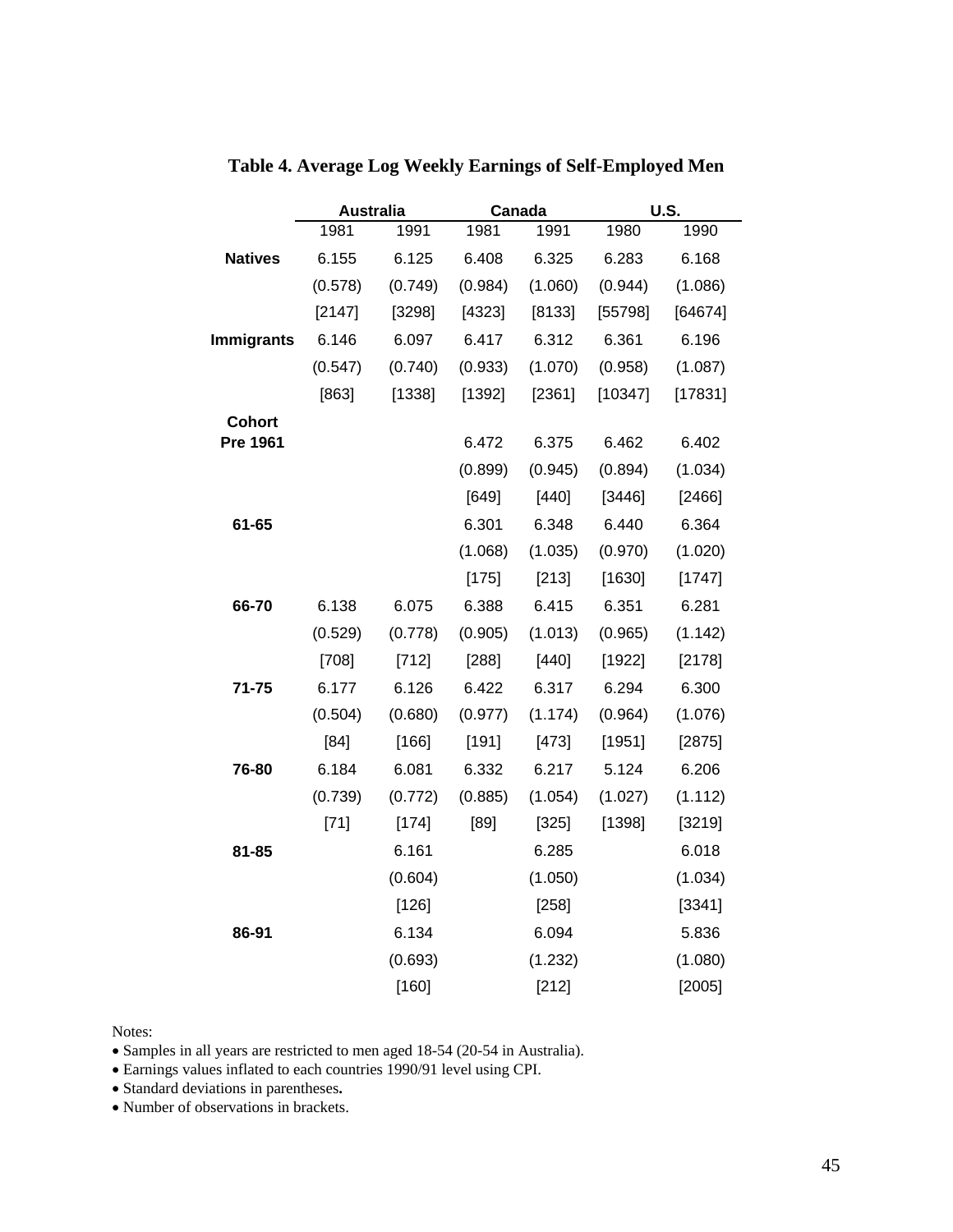### **Table 5. Earnings Regressions Assimilation, Cohort and Period Effects**

|           | <b>Australia</b> |         |                   |          |                 | Canada              |                 |                    |                 | <b>U.S.</b>     |                  |                 |                    |                 |                    |
|-----------|------------------|---------|-------------------|----------|-----------------|---------------------|-----------------|--------------------|-----------------|-----------------|------------------|-----------------|--------------------|-----------------|--------------------|
|           | Cross-           |         | <b>Unadjusted</b> |          | <b>Adjusted</b> | Cross-              |                 | <b>Unadjusted</b>  |                 | <b>Adjusted</b> | Cross-           |                 | <b>Unadjusted</b>  | <b>Adjusted</b> |                    |
| $51 - 61$ | Section          | Within  | Across            | Within   | Across          | Section<br>$-0.024$ | Within<br>0.441 | Across<br>$-0.422$ | Within<br>0.006 | Across<br>0.012 | Section<br>0.057 | Within<br>0.476 | Across<br>$-0.506$ | Within<br>0.058 | Across<br>$-0.001$ |
|           |                  |         |                   |          |                 | (0.750)             | (0.000)         | (0.00)             | (0.917)         | (0.697)         | (0.086)          | (0.000)         | (0.000)            | (0.022)         | (0.971)            |
| 61-71     |                  |         |                   |          |                 | 0.122               | 0.667           | $-0.545$           | 0.232           | $-0.110$        | 0.059            | 0.486           | $-0.484$           | 0.068           | $-0.009$           |
|           |                  |         |                   |          |                 | (0.594)             | (0.000)         | (0.000)            | (0.023)         | (0.230)         | (0.053)          | (0.000)         | (0.000)            | (0.041)         | (0.775)            |
| 66-76     | $-0.010$         | 0.671   | $-0.681$          | $-0.008$ | $-0.002$        | 0.165               | 0.595           | $-0.430$           | 0.160           | 0.005           | 0.066            | 0.488           | $-0.456$           | 0.070           | $-0.003$           |
|           | (0.873)          | (0.000) | (0.000)           | (0.834)  | (0.974)         | (0.219)             | (0.000)         | (0.000)            | (0.029)         | (0.951)         | (0.059)          | (0.000)         | (0.000)            | (0.000)         | (0.905)            |
| $71 - 81$ | 0.001            | 0.669   | $-0.668$          | $-0.010$ | 0.011           | 0.024               | 0.503           | $-0.479$           | 0.068           | $-0.043$        | 0.198            | 0.567           | $-0.417$           | 0.149           | 0.048              |
|           | (0.994)          | (0.000) | (0.000)           | (0.900)  | (0.890)         | (0.232)             | (0.000)         | (0.000)            | (0.416)         | (0.642)         | (0.000)          | (0.000)         | (0.000)            | (0.000)         | (0.087)            |
| 76-86     | 0.072            | 0.674   | $-0.602$          | $-0.005$ | 0.077           | 0.176               | 0.432           | $-0.256$           | $-0.003$        | 0.179           | 0.246            | 0.605           | $-0.389$           | 0.186           | 0.059              |
|           |                  |         |                   |          |                 |                     |                 |                    |                 |                 |                  |                 |                    |                 |                    |
|           | (0.392)          | (0.000) | (0.000)           | (0.961)  | (0.474)         | (0.098)             | (0.000)         | (0.036)            | (0.973)         | (0.147)         | (0.000)          | (0.000)         | (0.000)            | (0.000)         | (0.134)            |

Note: P-values are reported in parentheses.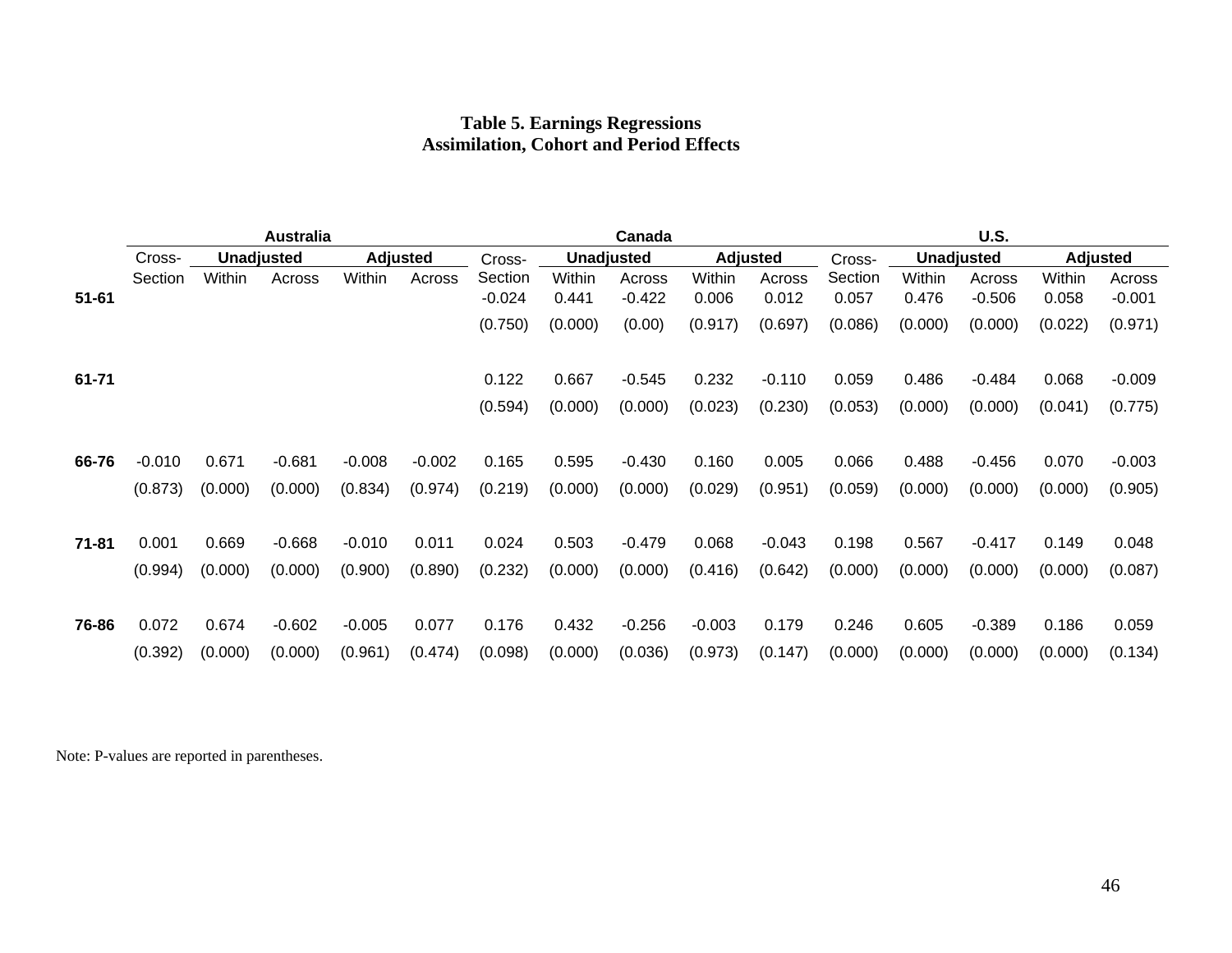



## **Business Immigration to Australia and Canada: 1980-1990**

Sources:

Canadian data – Citizenship and Immigration Canada (various years) "Citizenship and Immigration

Statistics," Cat. No. MP22-1: Minister of Public Works and Government Services Canada.

Australian data – Department of Immigration and Multicultural and Indigenous Affairs (various years),

"Population Flows: Immigration Aspects," Australian Bureau of Statistics.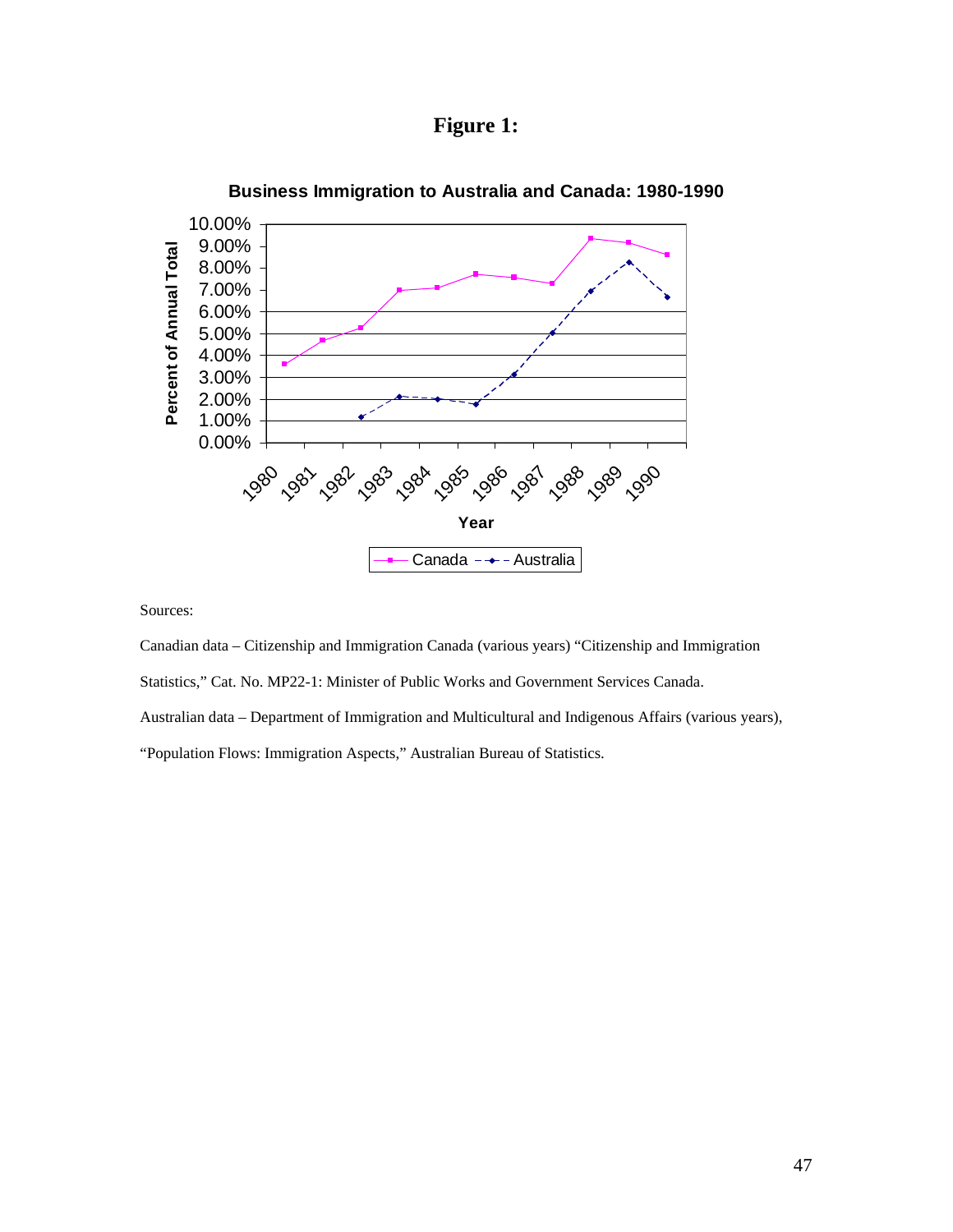# **Appendix Table**

## **Appendix Table 1. Variable Definitions**

| age                           | <b>Australia</b><br>Age                   | Canada<br>Age                 | U.S.<br>Age                  |
|-------------------------------|-------------------------------------------|-------------------------------|------------------------------|
| agesq                         | Age Squared                               | Age Squared                   | Age Squared                  |
| <b>Years of Education</b>     |                                           |                               |                              |
| ed1                           | $=1$ if Less than 9 years                 | $=1$ if less than grd. 5      | $=1$ if grade 8 or less      |
| ed <sub>2</sub>               | $=1$ if 10-13 years                       | $=1$ if grade 5-8             | $=1$ if less than highschool |
| ed3                           | $=1$ if Some College                      | $=1$ if grade 9-13            | $=1$ if highschool grad      |
| ed4                           | $=1$ if BA+                               | $=1$ if sec. school grad      | $=1$ if some college/bach.   |
| ed5                           | NA                                        | $=1$ if trade certificate     | $=1$ if Masters/Ph.D.        |
| ed6                           | NA                                        | $=1$ if non-univ: no trade NA |                              |
| ed7                           | NA                                        | $=1$ if non-univ: trade       | <b>NA</b>                    |
| ed8                           | NA                                        | $=1$ if non-univ: other       | <b>NA</b>                    |
| ed9                           | NA                                        | $=1$ if univ: no cert         | <b>NA</b>                    |
| Ed10                          | <b>NA</b>                                 | $=1$ if univ: cert<br>bach    | <b>NA</b>                    |
|                               | <b>NA</b>                                 | $=1$ if bachelors +           | <b>NA</b>                    |
| Ed11<br><b>Marital Status</b> |                                           |                               |                              |
|                               |                                           |                               |                              |
| mstat1                        | $=1$ if Single                            | $=1$ if Divorced              | $=1$ if Married              |
| mstat2                        | $=1$ if Married                           | $=1$ if Married               | $=1$ if Widowed              |
| mstat3                        | $=1$ if Sep./Div./Widowed                 | $=1$ if Separated             | $=1$ if Divorced             |
| mstat4                        | <b>NA</b>                                 | $=1$ if Never Married         | $=1$ if Separated            |
| mstat5                        | <b>NA</b>                                 | $=1$ if Widowed               | $=1$ if Never Married        |
| Y91                           | $=1$ if 1991                              | $=1$ if 1991                  | $=1$ if 1990                 |
| Place of Birth                |                                           |                               |                              |
| pob <sub>2</sub>              | $=1$ if North America and USA $=1$ if USA |                               | $=1$ if Africa               |
| pob <sub>3</sub>              | $=1$ if Germany                           | $=1$ if UK                    | $=1$ if Canada               |
| pob <sub>4</sub>              | $=1$ if Netherlands                       | $=1$ if Germany               | $=1$ if Other North Am.      |
| pob5                          | $=1$ if UK and Ireland                    | $=1$ if Italy                 | $=1$ if Mexico               |
| pob6                          | $=1$ if Yugoslavia                        | $=1$ if Portugal              | $=1$ if S. and Central Am.   |
| pob7                          | $=1$ if Italy                             | $=1$ if Poland                | $=1$ if East Asia            |
| pob8                          | $=1$ if Southern Europe                   | $=1$ if USSR                  | $=1$ if South Asia           |
| pob9                          | $=1$ if Poland                            | $=1$ if Other Europe          | $=1$ if Middle East          |
| pob10                         | $=1$ if USSR & Baltic States              | $=1$ if Asia                  | $=1$ if Other Asia           |
| pob11                         | $=1$ if Other Europe                      | $=1$ if Africa                | $=1$ if Western Europe       |